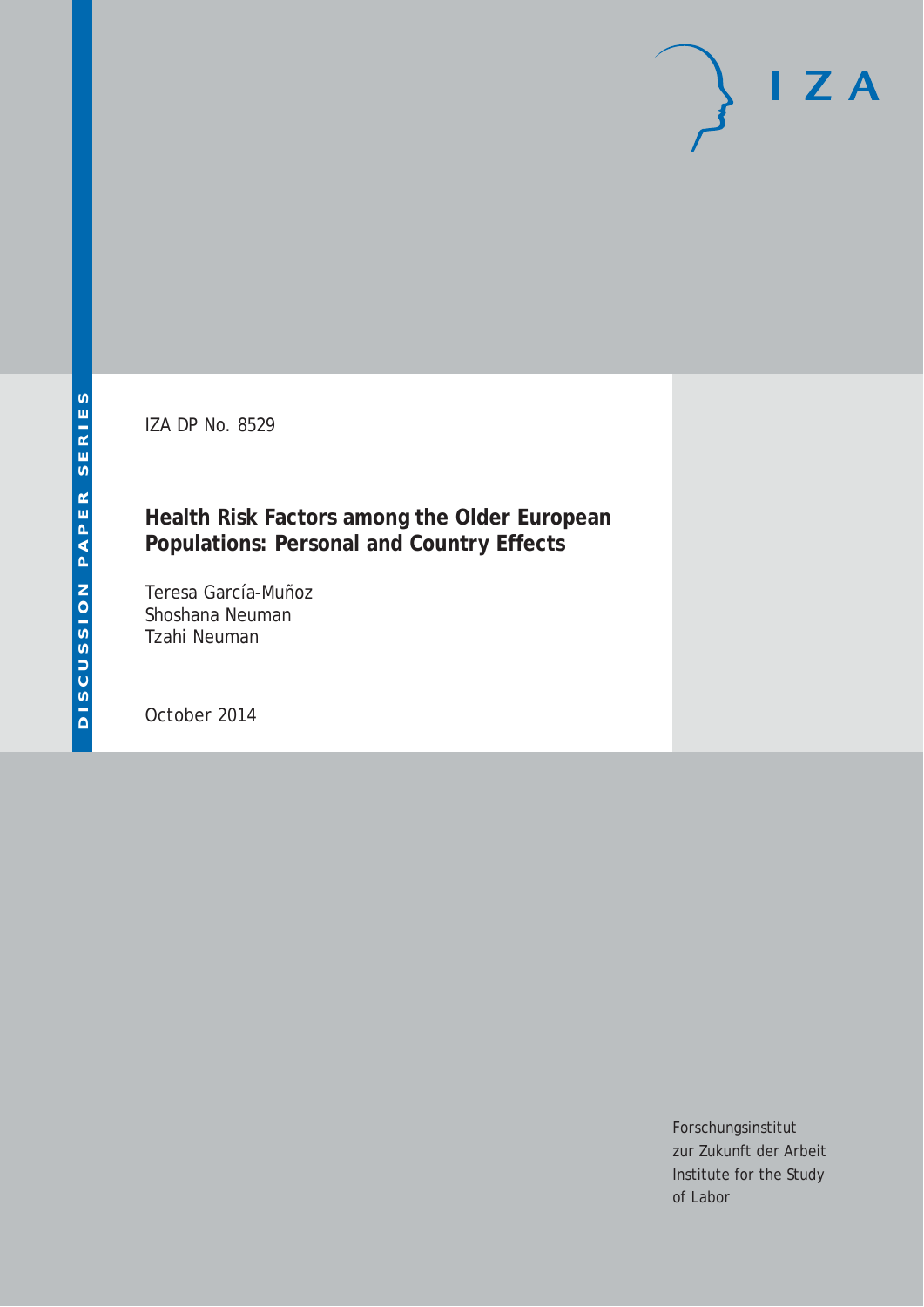# **Health Risk Factors among the Older European Populations: Personal and Country Effects**

## **Teresa García-Muñoz**

*University of Granada*

### **Shoshana Neuman**

*Bar-Ilan University, CEPR and IZA*

## **Tzahi Neuman**

*Hebrew University*

Discussion Paper No. 8529 October 2014

IZA

P.O. Box 7240 53072 Bonn **Germany** 

Phone: +49-228-3894-0 Fax: +49-228-3894-180 E-mail: [iza@iza.org](mailto:iza@iza.org)

Any opinions expressed here are those of the author(s) and not those of IZA. Research published in this series may include views on policy, but the institute itself takes no institutional policy positions. The IZA research network is committed to the IZA Guiding Principles of Research Integrity.

The Institute for the Study of Labor (IZA) in Bonn is a local and virtual international research center and a place of communication between science, politics and business. IZA is an independent nonprofit organization supported by Deutsche Post Foundation. The center is associated with the University of Bonn and offers a stimulating research environment through its international network, workshops and conferences, data service, project support, research visits and doctoral program. IZA engages in (i) original and internationally competitive research in all fields of labor economics, (ii) development of policy concepts, and (iii) dissemination of research results and concepts to the interested public.

IZA Discussion Papers often represent preliminary work and are circulated to encourage discussion. Citation of such a paper should account for its provisional character. A revised version may be available directly from the author.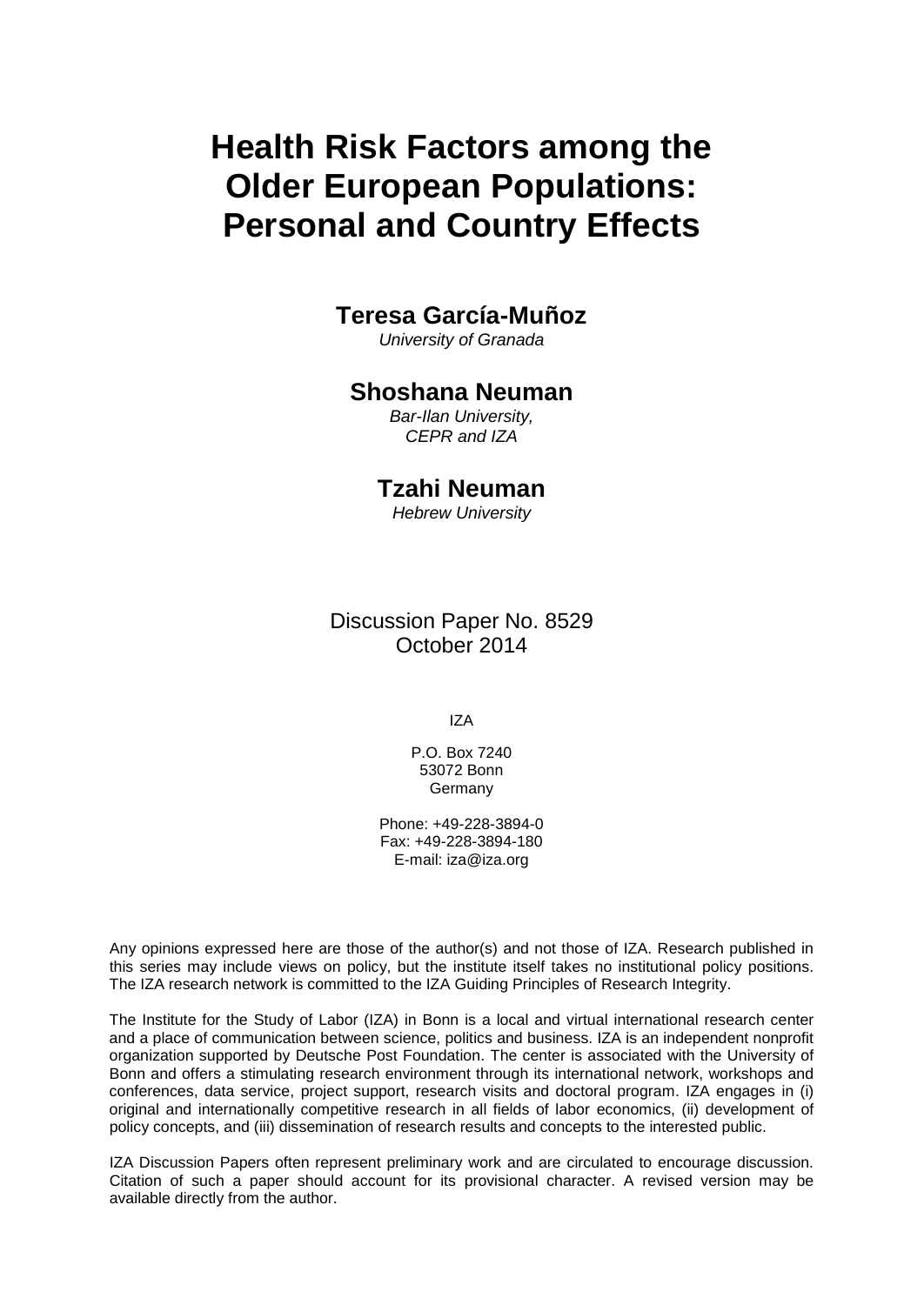IZA Discussion Paper No. 8529 October 2014

## **ABSTRACT**

## **Health Risk Factors among the Older European Populations: Personal and Country Effects**

It is now common to use the individual's self-assessed-health-status (SAHS) as a measure of health. The use of SAHS is supported by numerous studies that show that SAHS is a better predictor of mortality and morbidity than medical records. The 2011 wave of the rich Survey of Health Aging and Retirement Europe (SHARE) is used for the exploration of the full spectrum of factors behind the health-status in 16 European countries, focusing on behavioral risk factors (smoking, alcohol consumption and obesity) – both at the individual and country levels. The main findings are: (i) SAHS regressions provide clear evidence of the significant effects of the three behavioral risk factors on the individual's SAHS, beyond and above effects of health conditions and of socio-economic personal variables; (ii) the second, more innovative, finding is related to the effects of country-specific risk factors (country-level measures of smoking, obesity, and alcohol consumption) on the subjective-health of the residents, controlling for personal characteristics. Adapting the technique presented in Oswald and Wu (2010), country effects derived from the SAHS regression are examined for correlations with a set of objective country macro measures. They include: share of smokers on a daily/regular basis; alcohol consumption (per-capita liters per year); share of obese individuals in the country. It appears that country-level smoking and obesity affect negatively aggregate country SAHS, while alcohol consumption has no effect. It is therefore not only 'who you are' that affects the subjective rating of health, but also 'in which country you live': both individual and country-level risk factors affect subjective-health and the two levels of behavioral risks accumulate and reinforce the subjective-health assessment. This suggests the economic cost-effectiveness of preventive obesity and smoking treatment and seems to be at odds with the 'Easterlin Paradox' that emphasizes within country individual effects and denies cross-country effects.

JEL Classification: I1, J1, Z1

Keywords: self-assessed-health-status, smoking, obesity, alcohol consumption, Europe, **SHARE** 

Corresponding author:

Shoshana Neuman Department of Economics Bar-Ilan University 52900 Ramat-Gan Israel E-mail: [shoshana.neuman@biu.ac.il](mailto:shoshana.neuman@biu.ac.il)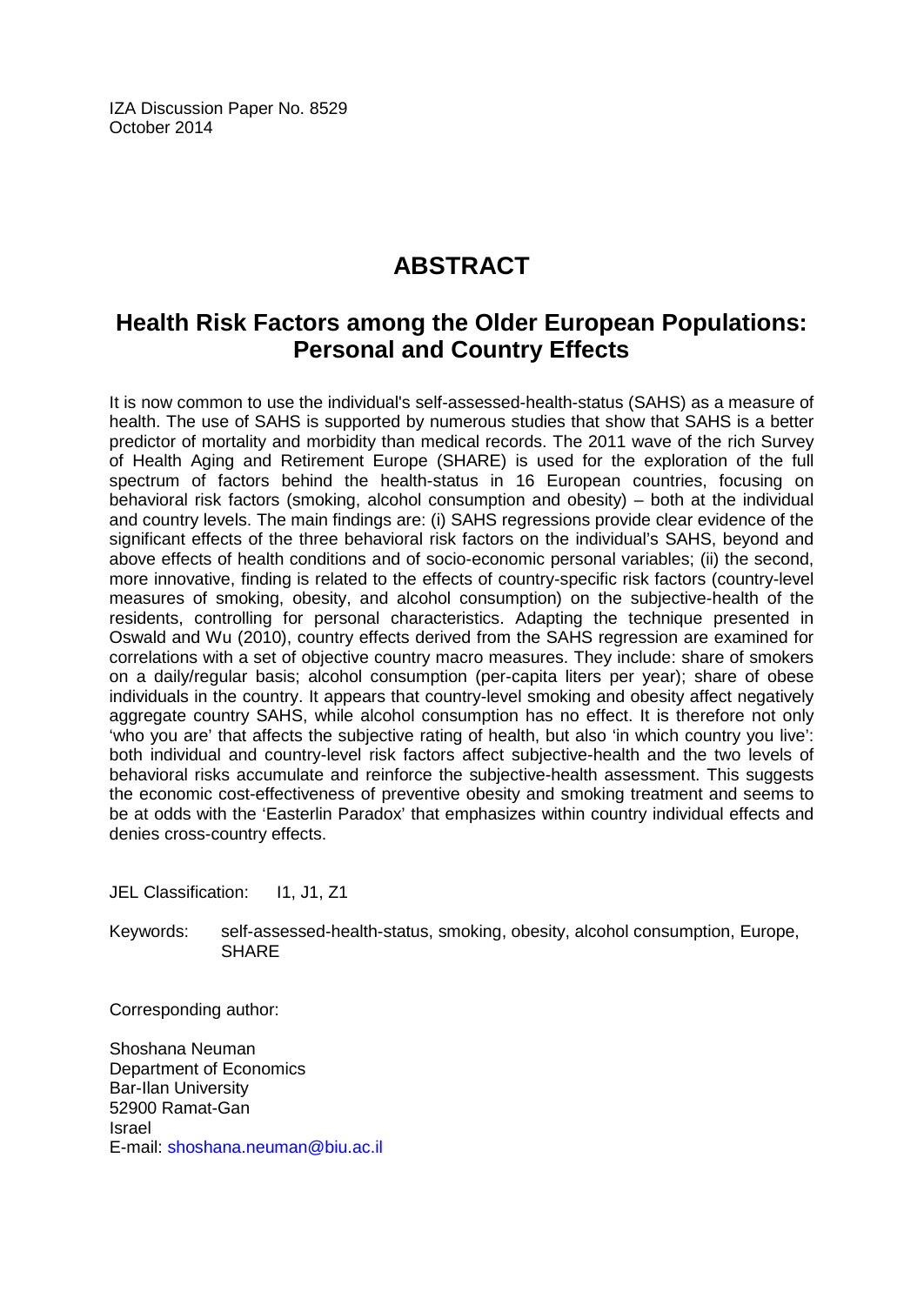IZA Discussion Paper No. 8529 October 2014

#### **ACKNOWLEDGEMENTS**

Part of this study was conducted when Shoshana Neuman was staying at IZA (summer 2012 and summer 2013). She would like to thank the IZA for their hospitality and excellent research facilities. Thanks are also due to Margard Ody, the IZA information manager, for access to the many publications read for this study.

Teresa García-Muñoz would like to thank MICINN (ECO2010-17049) for financial support. We appreciate free access to the SHARE data base. This paper uses data from wave 4 of SHARE (release 1.1.1, March 28<sup>th</sup>, 2013). The SHARE data collection and management have been primarily funded by the European Commission through the 5th Framework Programme (project QLK6-CT-2001-00360 in the thematic programme Quality of Life), through the  $6<sup>th</sup>$  Framework Programme (projects SHARE-13, RII-CT-2006-062193, COMPARE, CIT5- CT-2005-028857, and SHARELIFE, CIT4-CT-2006-028812) and through the 7<sup>th</sup> Framework Programme (SHARE-PREP, N° 211909, SHARE-LEAP, N° 227822 and SHARE M4,  $N^{\circ}$  261982). Additional funding was provided by the U.S. National Institute on Aging (U01 AG09740-13S2, P01 AG005842, P01 AG08291, P30 AG12815, R21 AG025169, Y1-AG-4553-01, IAG BSR06-11 and OGHA 04-064), the German Ministry of Education and Research, as well as by other various national sources.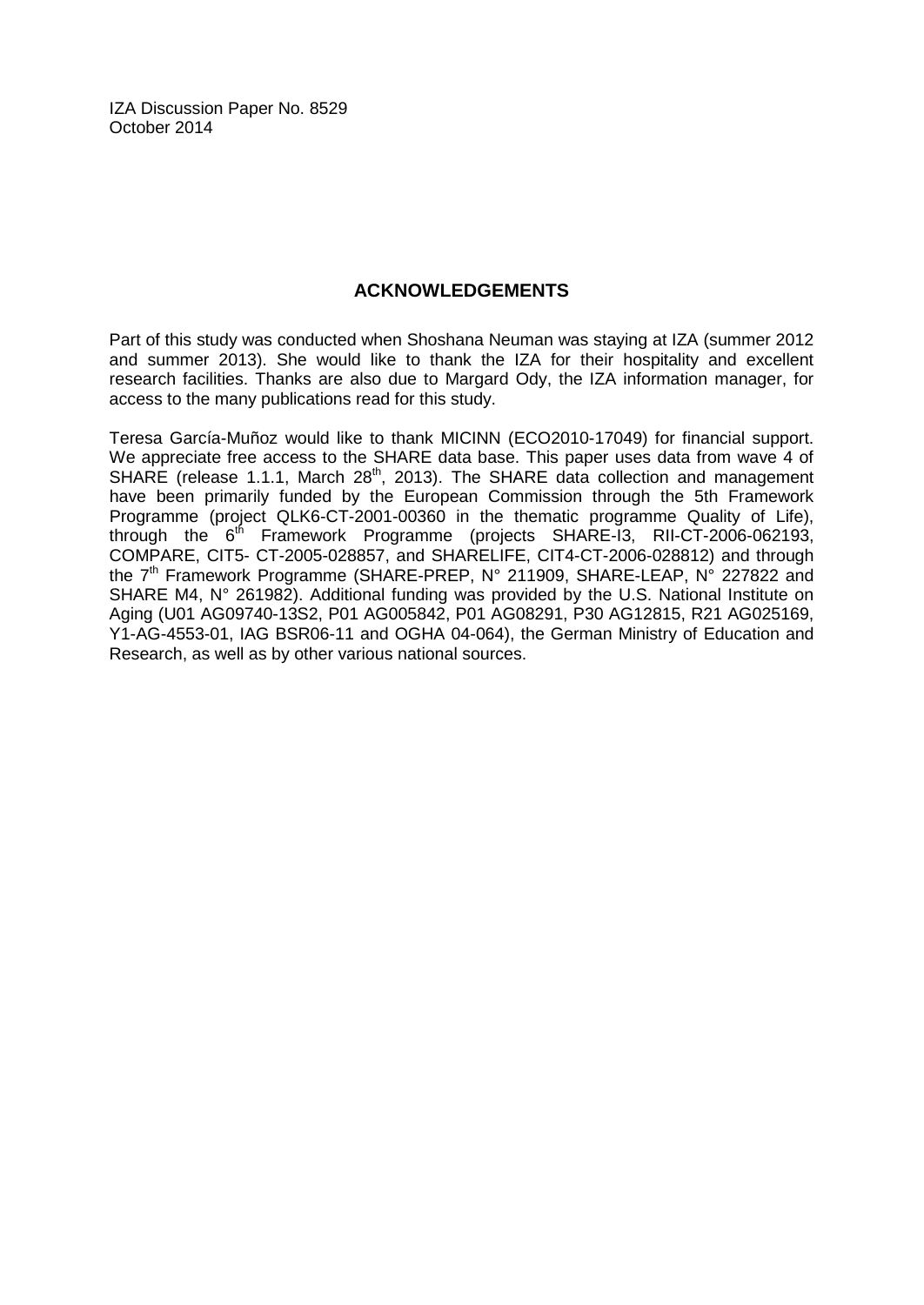#### **Health Risk Factors among the Older European Populations: Personal and Country Effects**

#### **1. Introduction and motivation**

-

In this study we focus on the effects of three behavioral risk factors (smoking, alcohol use, and obesity) on the (self-assessed) health-status of the older populations (age of 50 and over) in European countries. The empirical analysis includes 2 strata that relate to 'how you live' and 'where you live': (i) examination of the effects of the *personal* medical and socio-economic factors on the person's health-status (controlling for country random effects). Special attention is given to the behavioral risk factors mentioned above; and (ii) an inquiry of the correlates of *aggregate state-level risk factors* and the country's aggregate/average health-status – to what extent are the former affecting the population's health, above and beyond the effects of personal levels? The statistical analysis in this sub-section follows Oswald and Wu (2010) who used data for the US to examine stateeffects (beyond the effects of personal characteristics) on the well-being of American residents. The explanatory variables in their well-being equation included socioeconomic characteristics of the sampled individuals, as well as dummy variables for the states of residence of the individuals. The standardized state dummy variables were then confronted with objective measures of US states, suggested in Gabriel and colleagues (2003).<sup>1</sup> It appears that "there is a state-by-state match (r=0.6, p<0.001) between subjective and objective well-being" (page 576). We borrow the same technique<sup>2</sup> for our study on the effects of country aggregate measures of: smoking, alcohol use, and obesity, on the country-level average health-status-assessments.

Behavioral risk factors are major contributors to health problems and costs. In industrialized countries where morbidity and mortality are primarily related to chronic

<sup>&</sup>lt;sup>1</sup> The measures are based on objective state conditions, such as: temperature, wind speed, sunshine, coastal land, precipitation, inland water, public land, national parks, hazardous waste sites, environmental 'greenness', commuting time, violent crime, air-quality, student-teacher ratio, local taxes, local spending on highways and education, and cost of living (see Oswald and Wu, 2010, pp. 577-578).<br><sup>2</sup> Country random-effects derived from multilevel regression analysis are used, instead of country fixed-

effects (used by Oswald and Wu).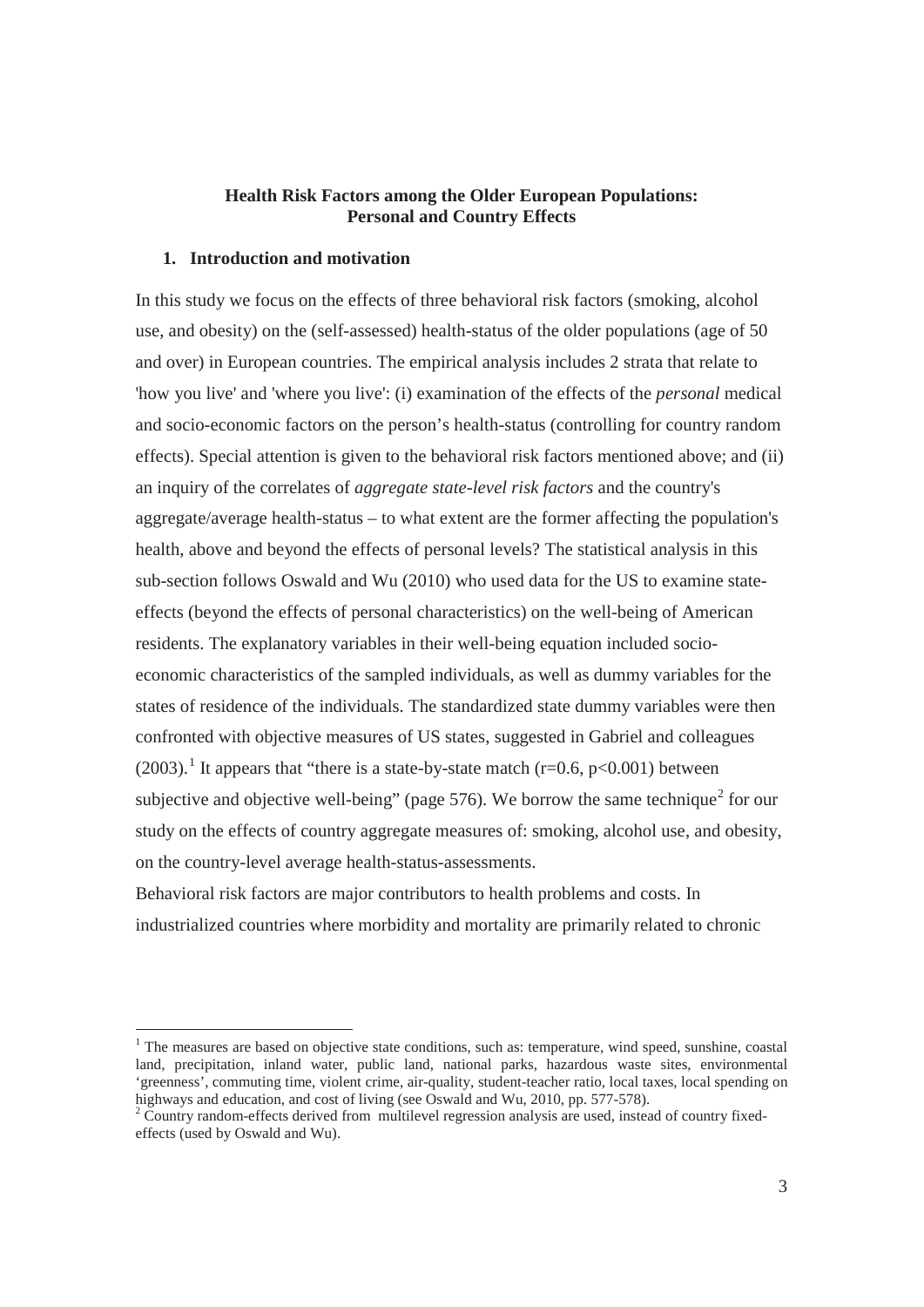rather than infectious diseases, health behaviors are particularly important. Extensive medical and social research relate to the effects of these risk factors.<sup>3</sup>

(i) Smoking: cigarette smoking is the greatest single cause for illness (mainly: cancers, chronic obstructive pulmonary diseases - COPD, and heart disease) and for premature death. Many smoking-related deaths are not instant deaths. For instance, developing COPD, results in several years of illness of and distressing symptoms before death. Moreover, smoking has major negative *externalities* as well, *affecting other people*: it is harmful for children and babies who live in a home with a smoker. They are more prone to asthma and ear, nose and chest infections, as well as to cot-death. They are also at a risk of developing COPD and cancer as adults, and to become smokers themselves when older. Adults who are exposed for long periods of time to other people smoking, have an increased risk of lung cancer and heart disease. Tobacco smoke is also an irritant that can worsen conditions of people with asthma and with other respiratory problems. Using as an illustration UK and US data, it is reported that about 100,000 people in the UK die each year from smoking-related diseases, and life-expectancy for a long-term smoker is about 10 years less than for a non-smoker (Kenny, 2012). In the United States, about 20 percent of reported deaths are related to tobacco smoking (respective figures of deaths attributable to smoking<sup>4</sup>, for 1990, 2000 and 2005 are: 400 thousand, 435 thousand and 467 thousand; Cawley and Ruhm, 2011, Tables 3.1.1 and 3.1.2). The World Health Organization (WHO) presented in 2009 estimates for mortality and morbidity caused by tobacco use in highincome countries (those with 2004 per-capita incomes in excess of 10,065). The estimated percentage of deaths due to tobacco use is 17.9 and the projected disability-adjusted-life-years (DALYs) is 10.7 (World Health Organization, 2009, Tables 1 and 2). $5$ 

-

<sup>&</sup>lt;sup>3</sup> There is also a rich literature on the economics of risky behaviors. For recent reviews see: Cook and Moore (2002); Gallet and List (2003); Gallet (2007); Wagenaar, Salois and Komro ( 2009); Cawley (2010); and the very extensive review of Cawley and Ruhm (2011).

<sup>4</sup> In the estimates for 2000 and 2005 are included also deaths due to second-hand smoking, as well as infant deaths due to maternal smoking (Mokdad et al., 2004). In fact, smoking rates have declined in the past decade by about 20 percent (Stewart et al., 2009).

All of these estimates should be treated with considerable caution because the causes of most death cases are multifactorial, making it quite difficult to estimate the independent effect of specific determinants.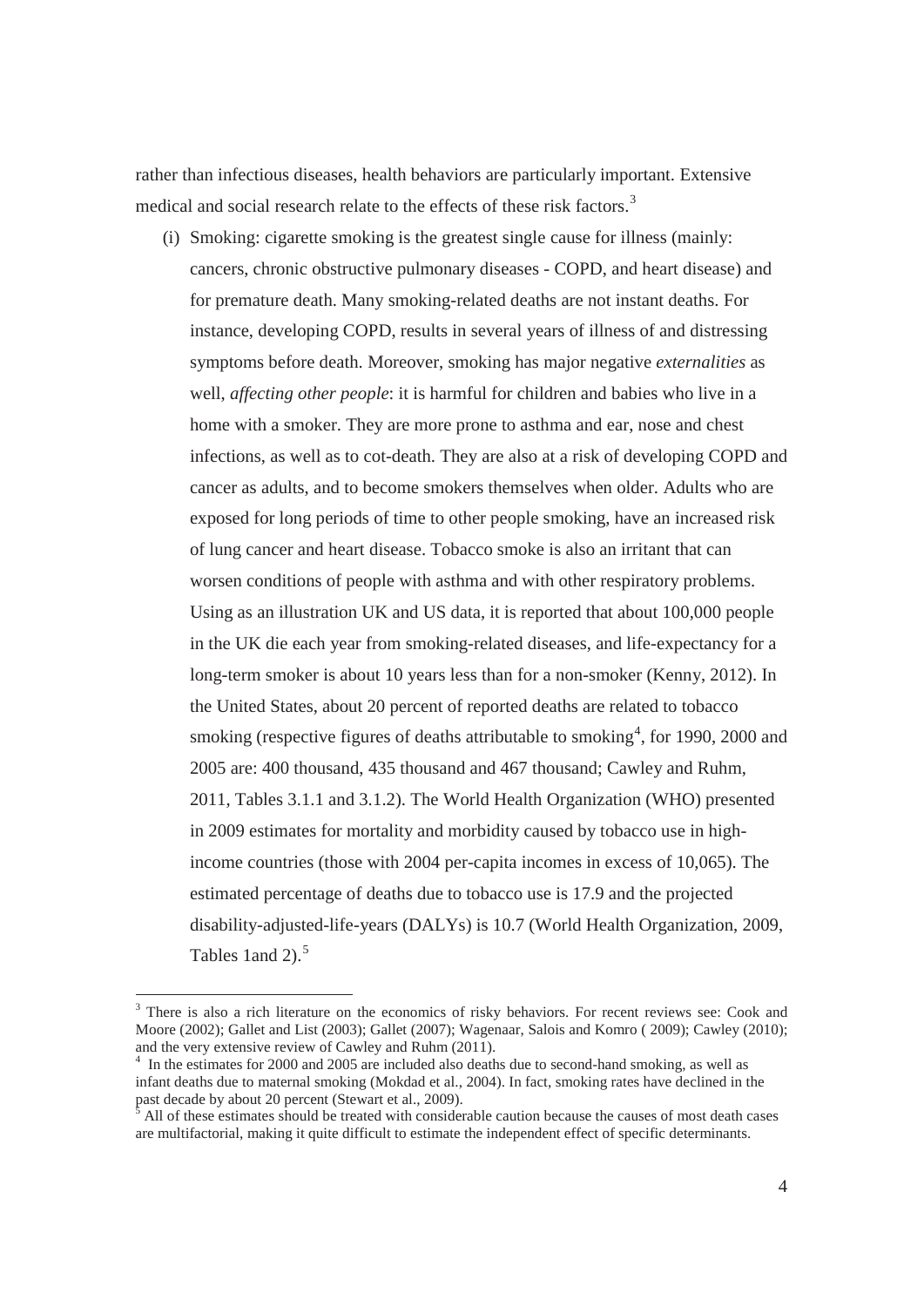(ii) Alcohol consumption: Continued use of excessive amounts of alcohol, could lead to medical problems (liver diseases, gastrointestinal tract, cardiovascular and neurological problems), to psychiatric problems (alcohol dependence syndrome, suicidal intentions, anxiety and depression), and to social problems (impaired performance at work, relationship problems, violent crimes, accidents, and antisocial behavior). Illustrative data for the UK show that: in 2010/2011 there were 190,900 hospital admissions where the primary diagnosis was attributable to the excessive consumption of alcohol. Alcohol misuse accounted for 1.5 percent of premature deaths in England (in 2010, rising from 8,664 in 2009 to 8,790 in 2010. Rull, 2012). In the United States about 4-5 percent of death cases are believed to be the result of alcohol consumption (Cawley and Ruhm, 2011). However, there seems to be some decline in the number of deaths caused by excessive alcohol consumption (Mokdad et al., 2004). WHO reports that in high-income countries 1.6 percent of deaths and 6.7 DALYs are attributed to alcohol consumption (World Health Organization, 2009, Tables 1 and 2). There is however enormous cross-cultural variation in the way the individual behaves when she/he drinks. In some societies (such as the UK, Scandinavia, the United States and Australia), alcohol is associated with violent and anti-social behavior, while in others (such as in Mediterranean and some South American cultures) drinking is largely peaceful and harmonious (SIRC, 1998). Moreover, the prevalence of alcoholrelated problems is not directly related to the average per-capita consumption. Countries with low consumption (such as Iceland) often register high rates of alcohol-related social and psychiatric problems, while countries with much higher levels of consumption (such as France and Italy) score low on most indices of alcohol-related problems.<sup>6</sup>

-

<sup>&</sup>lt;sup>6</sup> Alcohol-related problems are associated with specific cultural factors relating to: beliefs, attitudes, norms and expectations about drinking. Societies with generally positive beliefs and expectations (defined as 'nontemperance', 'wet', 'Mediterranean' or 'integrated' drinking cultures) experience significantly fewer alcoholrelated problems. At the other end, negative or inconsistent beliefs and expectations (found mainly in 'temperance', 'dry', 'Nordic', or 'ambivalent' drinking cultures) are associated with more alcohol-related problems (SIRC, 1998 – based on a literature search of over 5000 books, journal articles, conference proceedings, abstracts and reports)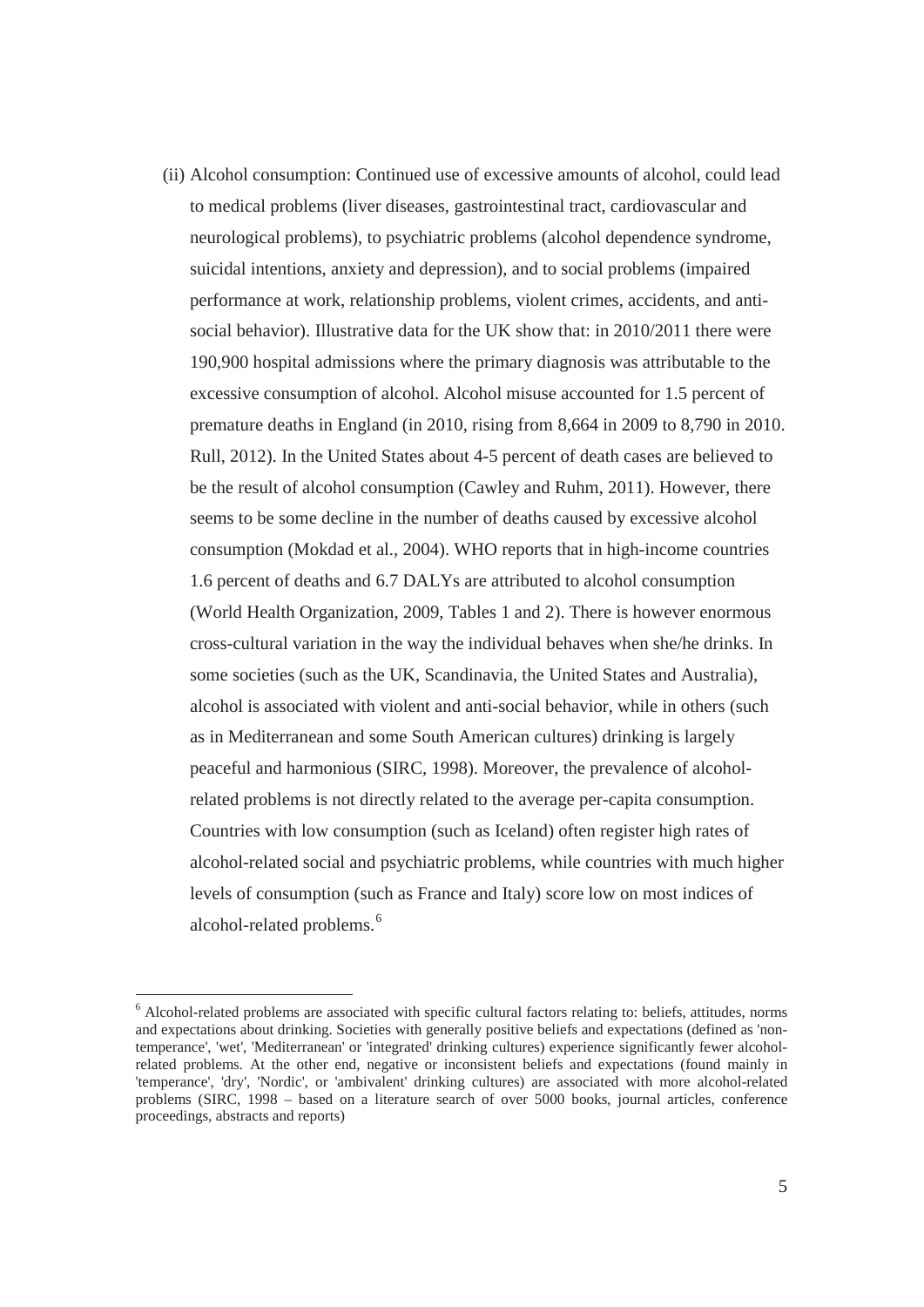(iii) Obesity: obese individuals (with BMI>30; The Body Mass Index (BMI) is a single number that evaluates an individual's weight in relation to height weight/height<sup>2</sup>, weight in kilograms and height in meters), have an increased risk of developing type 2 diabetes, high cholesterol and triglyceride levels, high blood pressure, sleeping apnea, gallstones, cancers (colon, breast and womb), gout, and a fatty liver. Daily life is more difficult for obese persons: they feel tired and with low energy, sweat a lot, experience breathing difficulties, develop skin irritation, have sleeping difficulties, and experience back and joint pain which also affect their mobility. Psychological problems can also be observed: low self-esteem, poor self-image, low confidence, isolation feelings, and even depression. These feelings can affect relationships with family members, friends, and co-workers at the work place. Being obese affects life expectancy. An analysis of almost one million people from around the world (in 2009), showed that a BMI level between 30 and 35 results in a drop of 2-4 years in life expectancy. When the BMI level is between 40 and 45 – life expectancy drops by 8-10 years. The drop is more pronounced for women than for men (Kenny, 2013). In the US, in 2005, obesity is ranked third in the list death risk factors (after smoking and high-blood-pressure. Cawley and Ruhm, 2011, Table 3.1.2). Another study that used US data claims that the annual medical costs (in 2008) for an obese person were \$1,429 higher than those of comparable individuals with normal weight. Obesity appears to be more common among (female) low-educated and low-income individuals (Centers for Disease Control and Prevention, 2010). In the WHO (2009) study obesity is also ranked third in the list of leading causes of death in developed countries, responsible for 8.4 percent of deaths and 6.5 DALYs (World Health Organization, 2009, Tables 1 and 2). A very recent study published in *The Lancet* presents results from 188 countries, tracked from 1980 to 2013 (Ng et al., May 2014). It is the most comprehensive study, which looks at obesity worldwide, over the past several decades, painting a discouraging picture. In 2010, overweight and obesity were estimated to cause 3-4 million deaths, 3-9 percent of years of life lost, and 3-8 percent of DALYs world-wide. There is not a single country that has seen a decline in obesity in the past 30 years. Rates are accelerating mainly in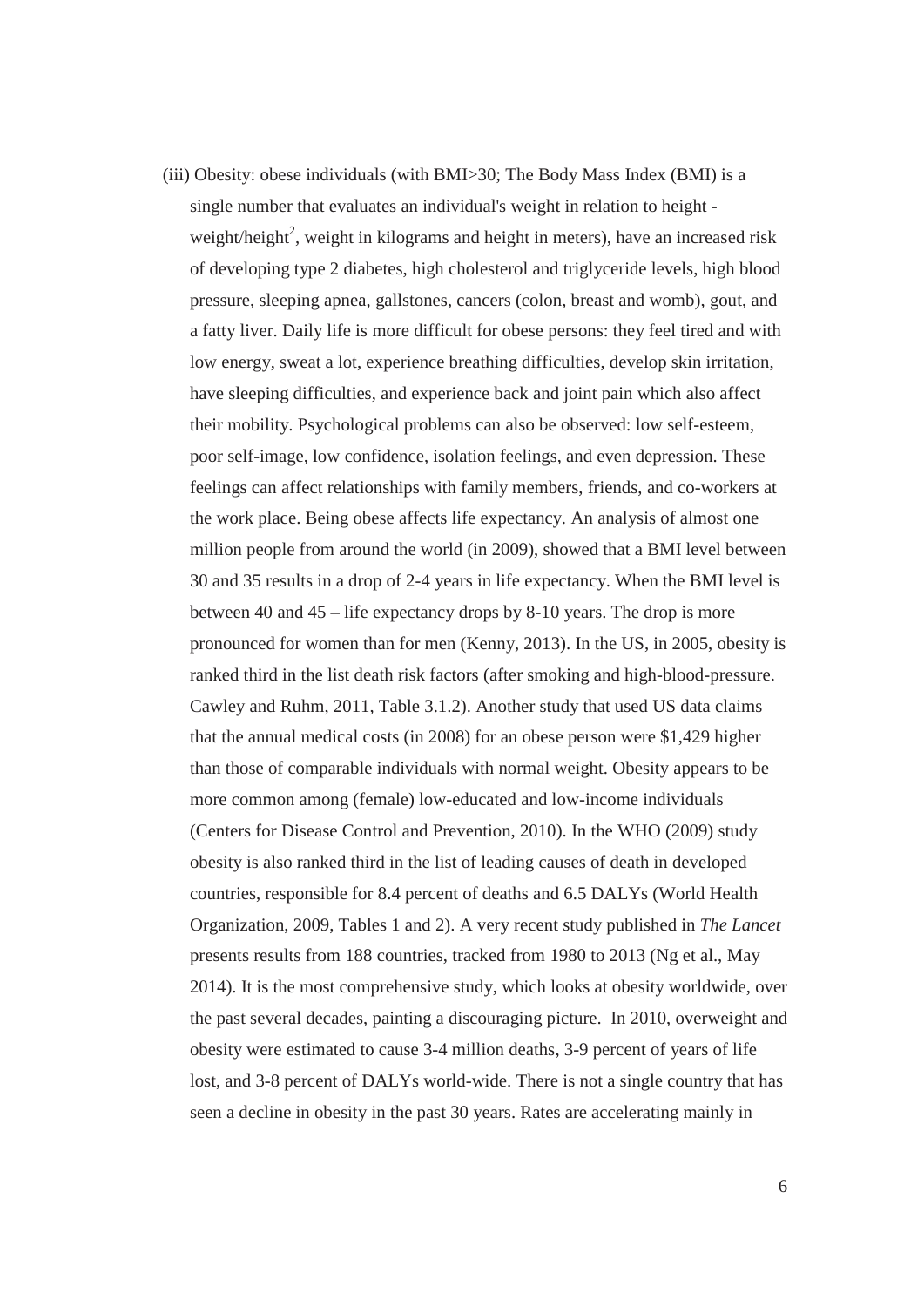developing countries. The United States leads the world in terms of the number of obese individuals, with 87 million of the world's 671 million (13 percent of the total, in a country with 5 percent of the total world population). About one third of the US population is obese. Obesity rates are even higher elsewhere, exceeding 50 percent among men in Tonga, and among women in Kuwait, Kiribati, Micronesia, Libya, Qatar, Samoa and Tonga (Ng et al., 2014).

Health starts to deteriorate around the age of 50. It is therefore natural to examine the determinants of the health-status using samples from the population aged 50 or above. Moreover, the share of this sub-population is constantly growing in virtually all countries (in European countries: from about 146 million in 2002 to 195 million in 2012, an increase of 16 percent in one decade, see Figure 1 below). Catering to the health needs of this growing sub-population is of great socio-political importance.

The very rich data base of the Survey of Health Aging and Retirement Europe (SHARE) is an ideal data set for the exploration of the full spectrum of factors behind the healthstatus. It is a multidisciplinary and cross-national panel data set of micro data on health, socio-economic status and social and family networks, of more than 45,000 individuals aged 50 or over. They are a balanced representation of the various regions in Europe, ranging from Scandinavian countries (Denmark and Sweden), through Central Europe (Austria, France, Germany, Switzerland, Belgium and the Netherlands), through Eastern Europe (The Czech Republic, Poland, Hungary, Slovenia and Estonia) to the Mediterranean (Spain, Portugal and Italy).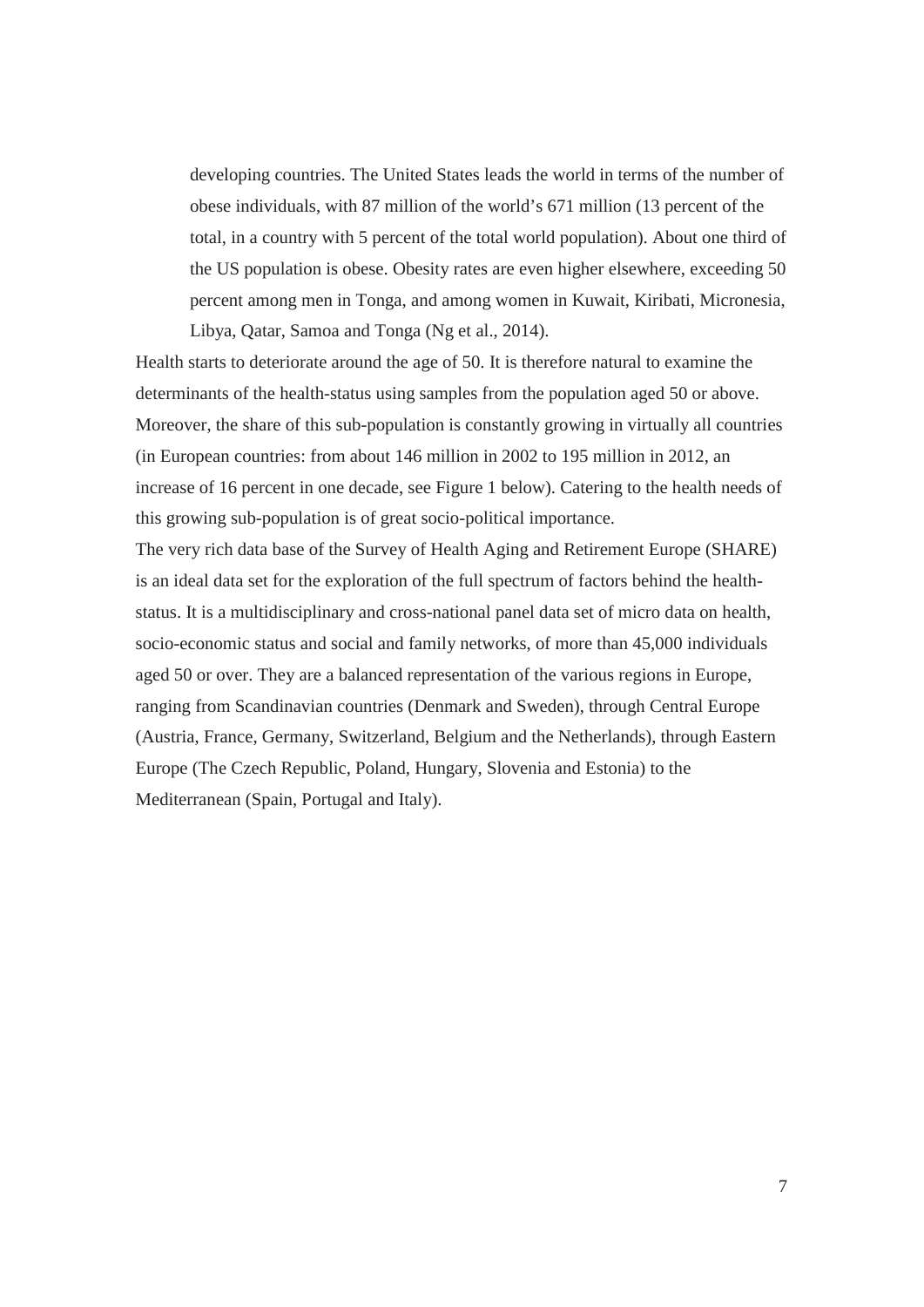

**Figure 1: Size of population aged 50 and over, Europe, 2002-2012** 

Source: Eurostat (2013)

-

For the health-status measure we are using the respondent's Self-Assessed-Health-Status (SAHS). Following the use of the assessed/subjective well-being as a measure of quality of life, it also became common to use the individual's assessment of her/his health-status as a health measure. The structure of the subjective-health (or 'self-assessed-healthstatus'- SAHS) question is similar to the question on well-being. Respondents are frequently asked to assess their health by rating their overall health on a scale with 4-10 categories, ranging from 'very poor' to 'excellent', or some variant. In the SHARE questionnaire the question is: "On a scale from 1 to 5, where '1' describes the worst imaginable condition and '5' describes the best imaginable condition, how do you rate your health in general?"<sup>7</sup> A person's own understanding of her/his health is the 'internal' view of health, as opposed to 'external' views that are based on observations of doctors or pathologists (Sen, 2002).

The 'self-assessed-health-status' has increasingly become a common measure of health in empirical research (e.g., Deaton and Paxson, 1998; Kennedy et al., 1998; Smith, 1999). The belief that the individual is the best evaluator of her/his health status was supported by findings of numerous studies, which indicate that self-ratings of health are good

 $<sup>7</sup>$  In the most recent 2011 wave of SHARE, which will be used for the empirical analysis, only 5 categories</sup> are presented (1 -to- 5). Some of the previous waves included also a question with 11 categories (0-10).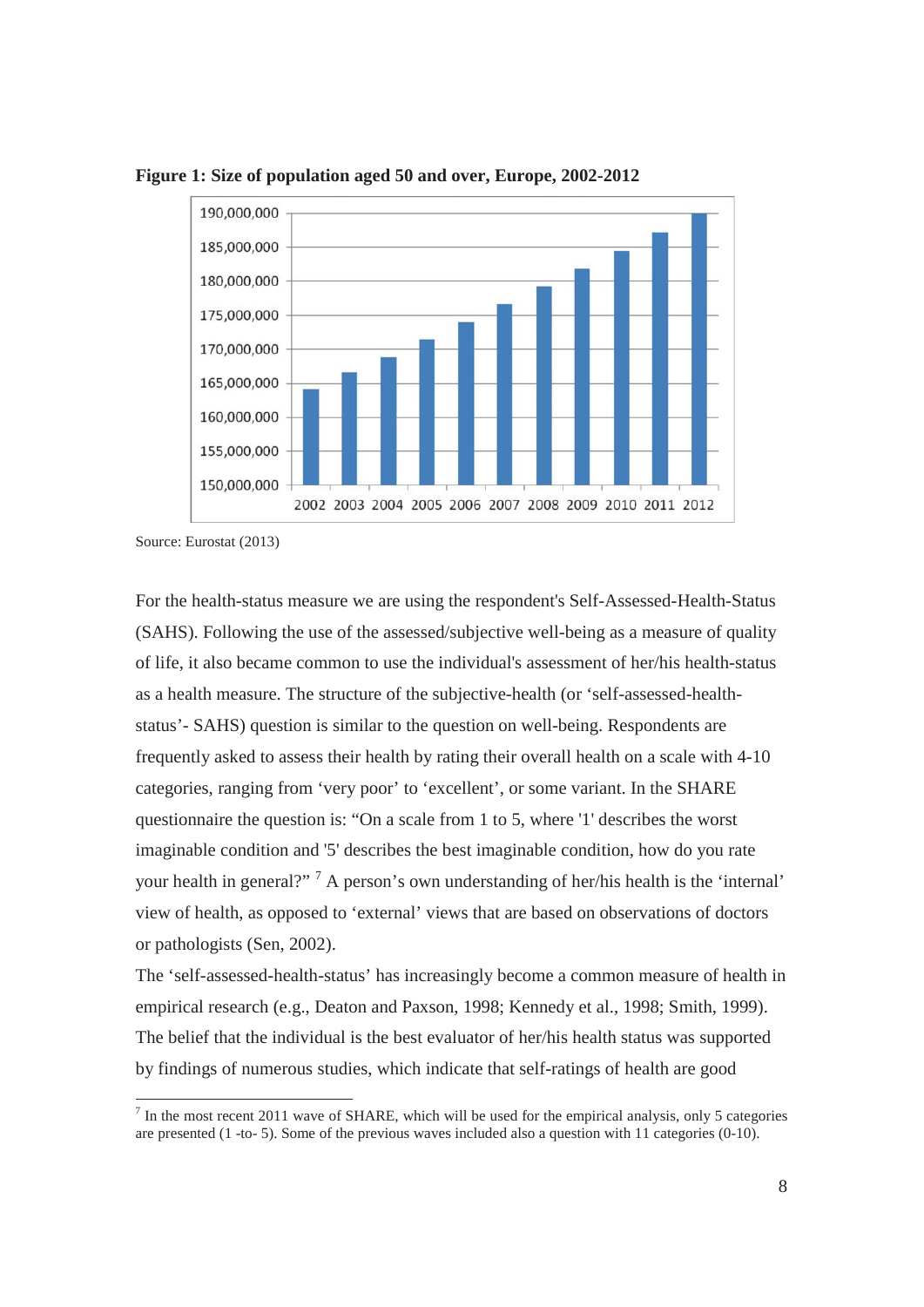predictors of mortality and morbidity even more than medical records. The first clear demonstration came with Mossey and Shapiro's (1982) analysis of the Manitoba longitudinal Study, which showed that elderly Canadians' self-ratings of health were better predictors of seven-year survival than their medical records or their self-reports of medical conditions. Idler and Benyamini (1997) quote evidence from no less than 27 studies documenting that a respondent's global health rating is a powerful predictor of subsequent individual mortality. Benyamini and Idler (1999) identified 19 additional studies that were published during the period 1995 to 1998. Some of the more recent studies in the same line are: Ferraro and Kelley-Moore (2001); Wang at al. (2001); van Doorslaer and Gerdtham (2003); Nagarajan and Pushpanjali (2008); Parissis et al. (2009) and Cesari et al. (2009). Up-to-2008, over 200 studies reported robust relationships between self-assessments-of-heath with mortality and morbidity (Mora et al., 2008). The respondents in these sample surveys are heterogeneous in terms of: country of residence, socio-economic status, race, ethnicity, education, preventive practices, and health conditions – indicating the universality of the phenomenon. $8$ 

Our two-layer empirical analysis will help answer two questions: (i) are individuals aware of the harmful effects of their individual behavioral risk factors? If positive, these factors should affect significantly the individual's self-assessment of her/his health-status. As personal medical information (diseases, medical symptoms etc.) is also included in our regression analysis, the effects of the individual's risk-factors relate to the extra disutilities, above and beyond the direct medical impairment; (ii) are country differences in average SAHSs (controlled for differences in individual medical and socio-economic characteristics) significantly correlated with aggregate country-levels of the three risk factors? If positive, it follows that negative externalities affect residents and lead to lower subjective health-status scores. The most notable example is of negative externalities is 'passive smoking' - exposure to smoking of others (e.g., passive smoking caused nearly 50,000 deaths each year – between 2000 and 2004 - among adults in the United States; Centers for Disease Control and Prevention, 2008; it is extremely harmful to children and babies, Kenny, 2012). Other negative side-effects and externalities of the three risk

-

<sup>&</sup>lt;sup>8</sup> Our data set does not include data on mortality, and can therefore not contribute to the exploration of the relationship between SAHS measures and mortality.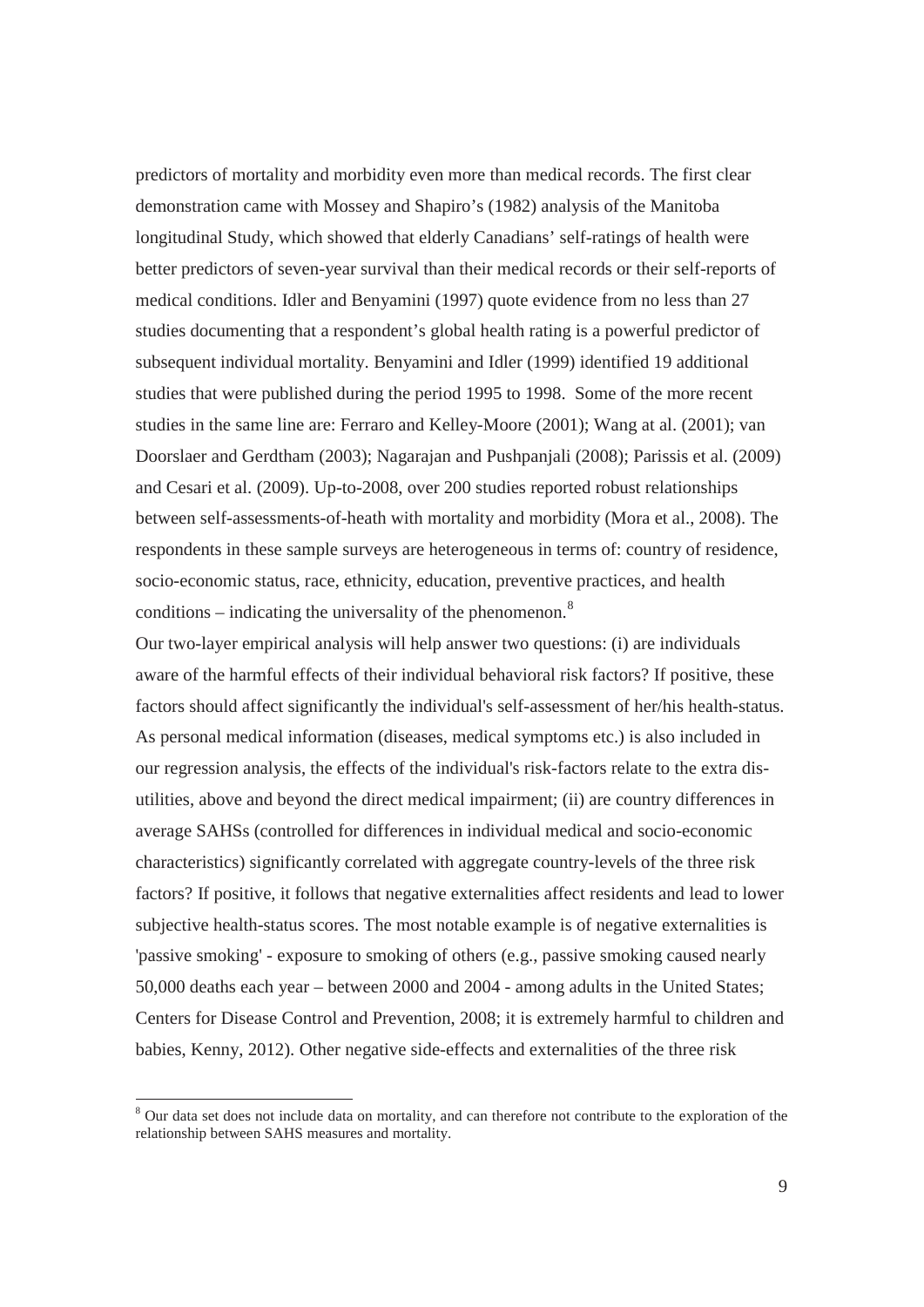factors include: work absenteeism and low productivity, social effects, excessive health and welfare payments. Exploration of the correlations between country macro measures (in particular, country levels of smoking; alcohol consumption; and obesity) and the aggregate/average country SAHSs, further improves our understanding of what affects health self-assessments. Deaton (2008) looked at the 'satisfaction with health' versus a set of objective aggregate country measures of health (in particular, life expectancy and country expenditures on health) and found that they are uncorrelated across 132 countries. We focus on country measures of behavioral risk factors and also employ a different statistical analysis.

The 'external' view of health has come under considerable criticism, particularly from anthropological perspectives, for taking a distanced and less sensitive view of illness and health (Kleinman, 1988, 1995). Accordingly, it has been argued that public health decisions are quite often poorly responsive to the patient's own understanding of suffering and healing. The reason is that public policy reacts to medical components of health and illness, while individuals have adopted an expanded more complex and holistic definition of health that encompasses more than *simple medical considerations.* A better understanding of the effects of the risk-factors on the individual's subjective-health, including their origin (whether individual or societal) can contribute to the introduction of more efficient public-health policies and strategies (such as preventive health policies) that might reduce the prevalence of the three risky behaviors. This, in turn, could lead to an increase in life expectancy and in quality of life, and a decrease in costs of health and welfare.

The outline of the paper is the following: The second section describes the SHARE data set and the variables used for the statistical analysis, in particular the health risk factors. Section 3 presents the empirical analysis of the determinants of SAHS, the country coefficients and their correlations with a set of country-specific variables (with special focus on country-level risk factors), and Section 4 summarizes and concludes.

#### **2. The SHARE (S**urvey of **H**ealth, **A**ging and **R**etirement in **E**urope**) data base, and variables used for the econometric analysis**

#### 2.1 *The data base*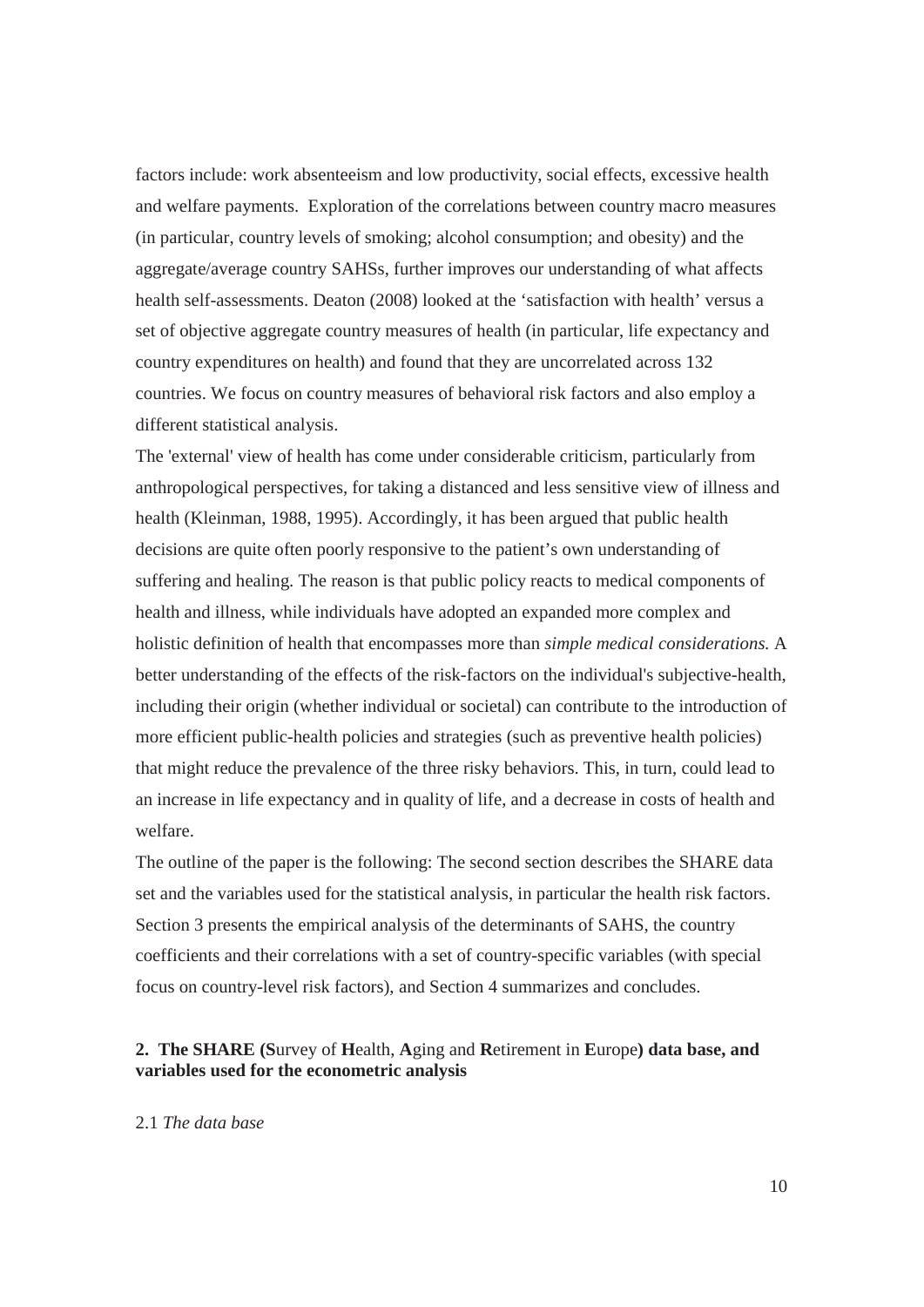SHARE is a unique, innovative, carefully designed, multidisciplinary and cross-national panel data base of micro data on health, socio-economic background, and social and family networks. It includes more than 45,000 individuals aged 50 or over. SHARE is coordinated centrally at the Mannheim Research Institute for the Economics of Aging, with substantial central tasks in Italy and the Netherlands. It is a collaborative effort of more than 150 researchers world-wide, organized in multidisciplinary national teams and cross-national working groups. A scientific monitoring board and a network of advisors help to maintain and improve the project's scientific standards. The main funding comes from the European Commission  $(5<sup>th</sup>, 6<sup>th</sup>$  and  $7<sup>th</sup>$  framework programs). For this study we will use the most recent fourth wave, conducted in 2010-2011, with the participation of 16 European countries, ranging from Scandinavian countries (Denmark and Sweden), through Central Europe (Austria, France, Germany, Switzerland, Belgium and The Netherlands), through Eastern Europe (the Czech Republic, Hungary, Poland, Slovenia and Estonia) and to the Mediterranean (Spain, Portugal and Italy). Rigorous procedural guidelines and programs ensure a harmonized cross-national design.

Data collected include health variables (e.g. self-reported health, health conditions, physical and cognitive functioning, behavioral risk factors, use of health-care facilities); bio-markers (e.g. grip strength, body-mass index, peak flow); psychological variables (e.g. psychological health, well-being, life satisfaction); economic variables (e.g. current work activity, job characteristics, opportunities to work past retirement age, sources and composition of current income, wealth and consumption, health insurance, housing, education); and social support variables (e.g. marital variables, assistance within families, transfers of income and assets, social networks, volunteer activities, religious activities). Daniel McFadden concluded that "*SHARE has become a world-class example of research infrastructure*".

#### 2.2 *Variables used for the econometric analysis: definitions, rational for use, and descriptive statistics*  Appendix Table A.1 presents descriptive statistics of the research variables.

The *dependent variable* is the individual's subjective self-assessment of her/his health status that has 5 categories and is based on the question: "On a scale from 1 to 5, where '1' describes the worst imaginable condition and '5' describes the best imaginable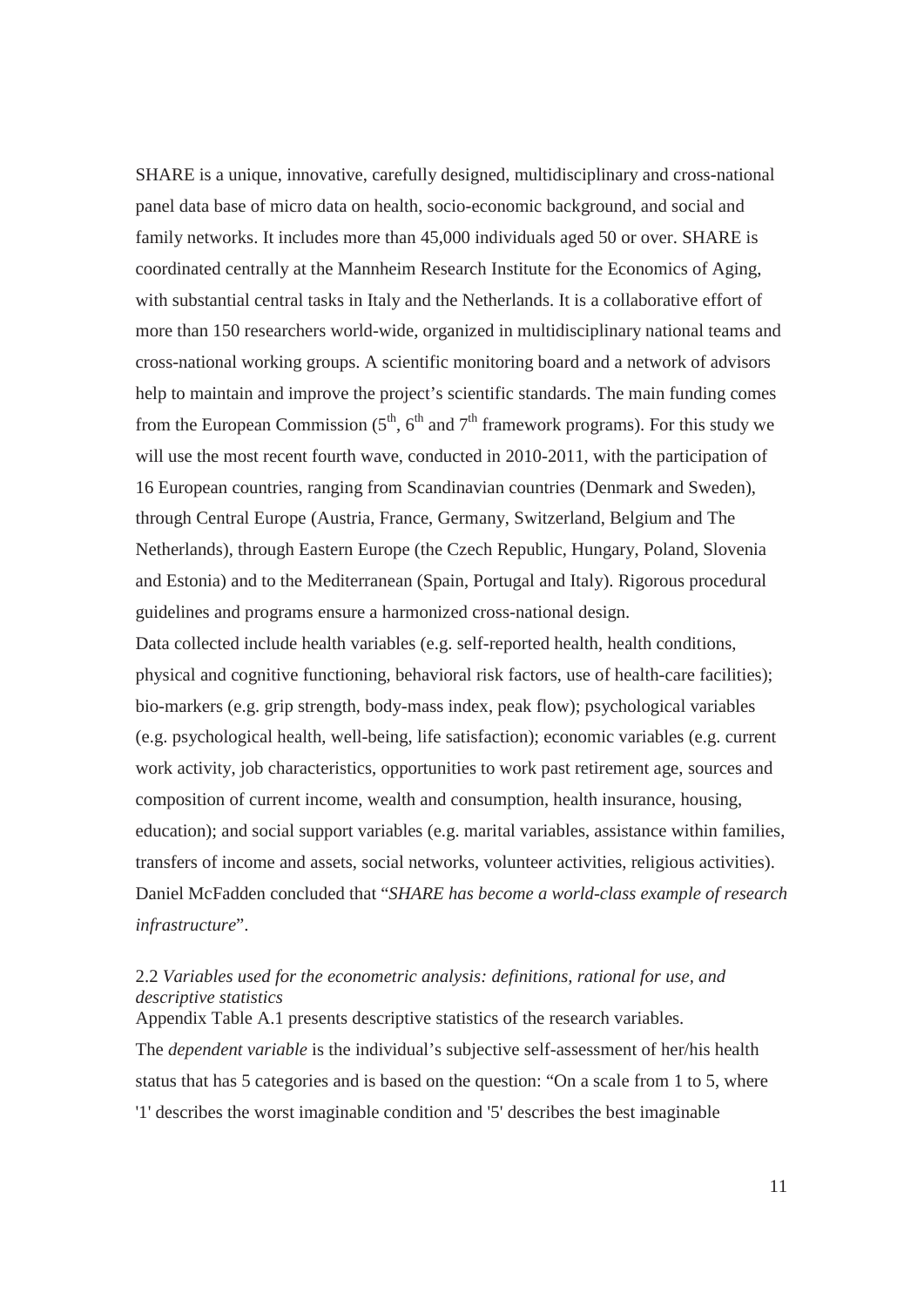condition, how do you rate your health in general?" The average SAHS score for the whole sample is 2.83.

Figure 2 plots the distribution (in percentages) of responses to the SAHS question, for the whole sample, and also for Denmark and Poland (presentation of distributions for all 16 countries results in a cluttered diagram). As is evident from the graph, there are substantial differences between Denmark and Poland in the subjective-health evaluations. For instance: The modal value is "Good" for the whole sample (37 percent chose this value). The modal value for Poland is lower: "Fair" (36 percent marked this value as their SAHS), while the modal value in Denmark is "Very good" (chosen by 35 percent). Another example: against a European average of about 6 percent who report having a "Excellent" health-status, in Denmark the parallel figure is almost 20 percent, while in Poland only a mere of less than 1 percent mark their health-status as excellent (0.77 percent). The country differences might stem from objective differences in health conditions, from country-specific macro variables (e.g., risky behaviors within the population, per-capita GDP, income inequality, country expenditures on health and welfare), and also from cultural and language differences.



**Figure 2: Distribution (percentages) of responses to SAHS question**, **SHARE 2011**

The independent variables include: Socio-demographic variables (gender, age, education, marital status, number of children in household, parents alive, pension); medically based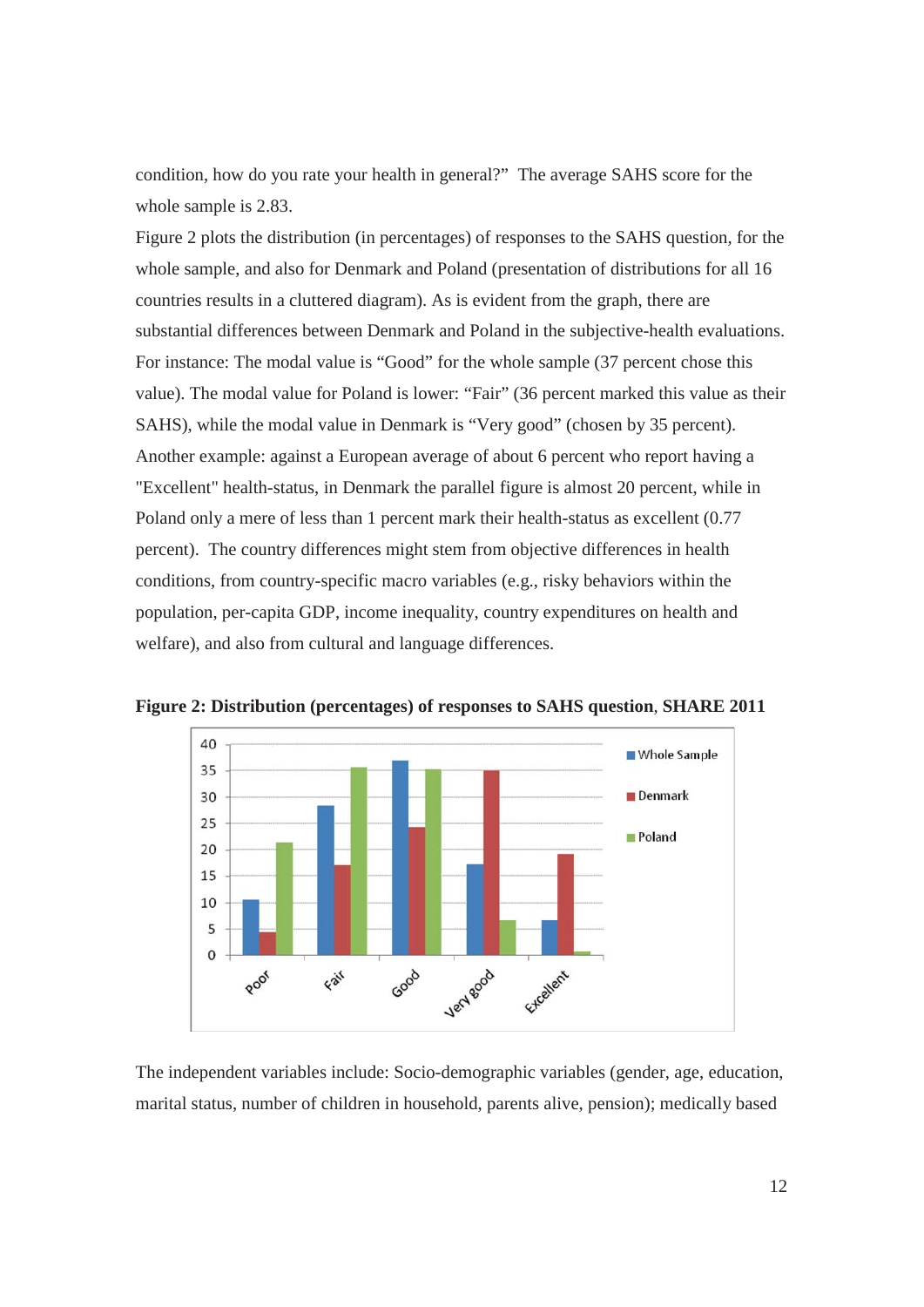health (drug use, diagnoses of medical problems, use of medical services, health symptoms, and quality of eyesight); functional capacity, cognitive functioning and behavioral risks (smoking, alcohol use, and obesity). Our focus in this study is on the effect of risky behaviors. Obviously, in order to arrive at *net effects of smoking, alcohol use and obesity*, all other variables potentially affecting SAHS need to be controlled for.

#### (i) Socio-demographic variables

-

The socio-economic variables are used as control variables, in order to arrive at net effects of our core risky behavior variables. Cutler et al. (2011) present an extensive literature review on the effects of a large set of socio-economic dimensions (education, financial resources, position in social hierarchy, race, and ethnicity) on health. They also describe potential mechanisms for the suggested inter-relationships.<sup>9</sup> A broad analysis the inter-relationships of socio-economic status and health is beyond the scope of this paper, and we will only touch upon the suggested effects.

*Gender:* Gender is introduced using a dummy variable that is set to 1 for male respondents. In our sample 49.3 percent are males. Research indicates that at older age women experience more health-related problems and functional limitations than men (e.g., Murtagh and Hubert, 2004). This could lead to lower levels of SAHS. *Age dummies:* For age we use four dummy variables, relating to the age groups of: 61-to-70; 71- to-80; 81-to-90; 91 and over; with the reference group being age of 50-to-60. In our sample 27.2 percent are at the age of 50-60; 38.2 percent belong to the age group of 61-70; and 24.7, 9.2 and 0.7 percent belong to each of the groups of 71-80, 81-90, and over 90, respectively. Against the rich literature of age effects on well-being, the literature on age effects on SAHS is scarce. Deaton (2008) looked at correlates of health (and of well-being) in 132 countries (using data of the 2006 Gallup World Polls), distinguishing between rich countries and poor ones. He found that in rich countries it is people in their  $50^{\circ}$ , not in their 60s or 70s, who report the least satisfaction with their health. The explanation he offered was that this group experienced health problems for

<sup>&</sup>lt;sup>9</sup> They focus on evidence pertaining to the contemporary industrialized world. For an overview of the socio-economic determinants of health in developing countries, see Strauss and Thomas (1998). Our study relates to European industrialized countries. Other examples of studies on the effects of socio-economic variables on health are: Fuchs, 2004; and Grossman, 2004.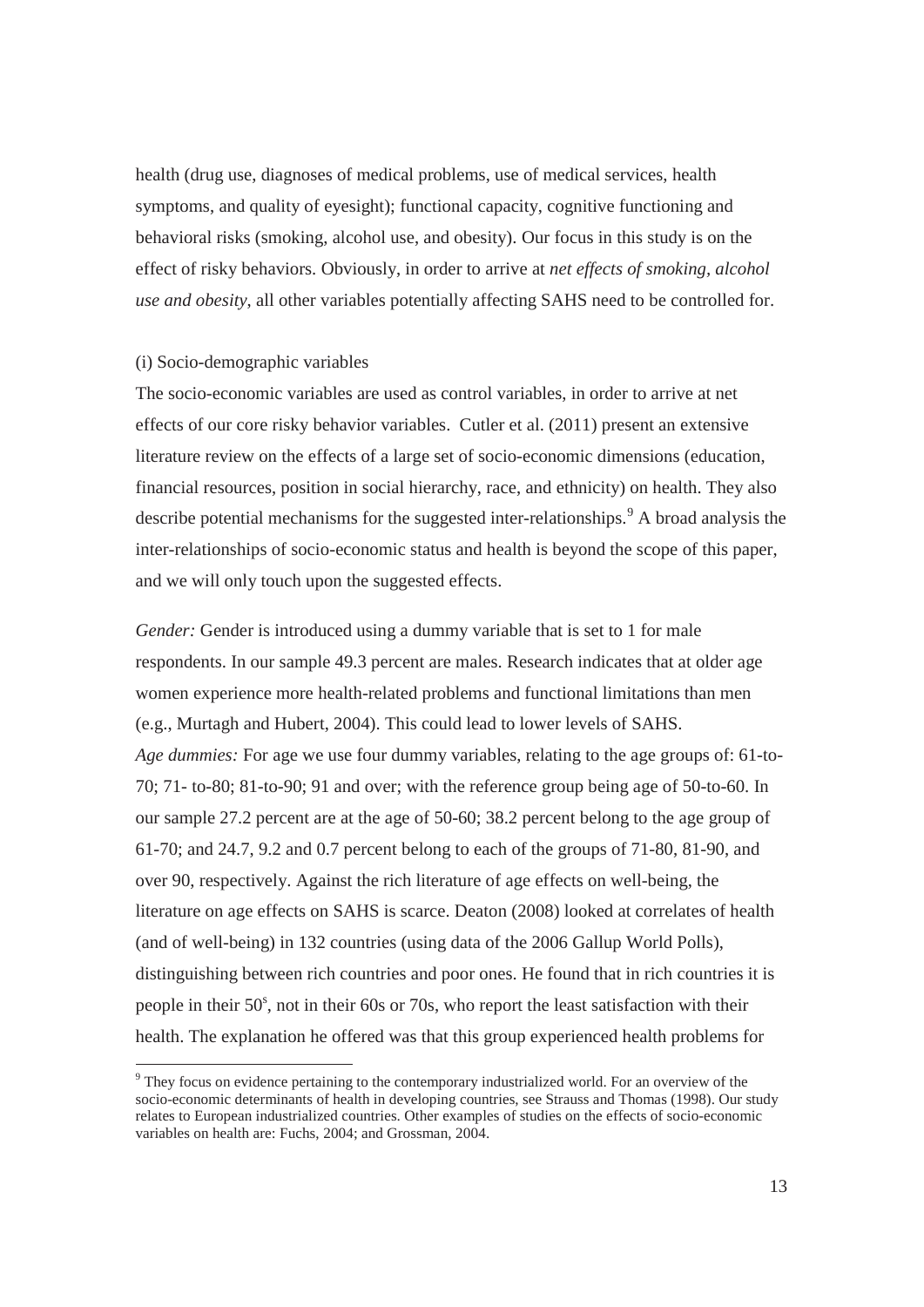the *first* time, suggesting that it is not poor health that is hard to tolerate, but the first indications of morbidity/mortality. On the other hand, in the poor countries, and in particular in Africa where morbidity has been a constant companion throughout life, health satisfaction declines rapidly with age. As our data set covers European developed countries, if Deaton's speculation about a minimum point in SAHS at the 50s (in developed countries) is correct, we should expect the lowest level of SAHS (ceteris paribus) at the age group of 50-60 (our reference group).

*Education:* Education is introduced by a dummy variable that equals 1 if the respondent has at least 13 years of schooling (31.8 of respondents belong to this group). A large set of studies document a positive relation between health and education (to cite a few: Grossman and Kaestner, 1997; Grossman, 2004; Fuchs, 2004).

*Family: Marital status, number of children in household and living parents: For 'marital* status' we use 2 dummy variables: married (74.1 percent of the sample) and widowed (12.3 percent), with the reference group including: divorced, separated and single respondents (13.6 percent). There is evidence that married people are healthier (both physically and psychologically) (Kiecolt-Glaser and Newton, 2001; Ross et al., 1990), and report better subjective-health than unmarried people (Stack and Eshleman, 1998; Ren, 1997).

The number of children in the household is included as one of the explanatory variables, since children might serve as a social security net for their older parents, extending help in terms of care-giving and emotional/social support (Zunzunegui et al., 2001). As our sample includes respondents aged 50 and above, the children have most probably left the parents' house. Indeed, the average number of children in the sample is very low (0.01, with a modal value of 0).

Respondents' parents who are alive (18.5 percent have a living mother and 6.9 percent have a living father) might request help from their elderly children, but on the other hand, could also extend emotional support and affection that might affect the SAHS. Also, living parents could be a proxy of good genetics. To the best of our knowledge, living mother/father has not been included in past research on SAHS.

*Wealth: public pensions.* Wealth is introduced by a dummy variable that relates to public old age pensions received by the individual. It was coded as 1 if he receives such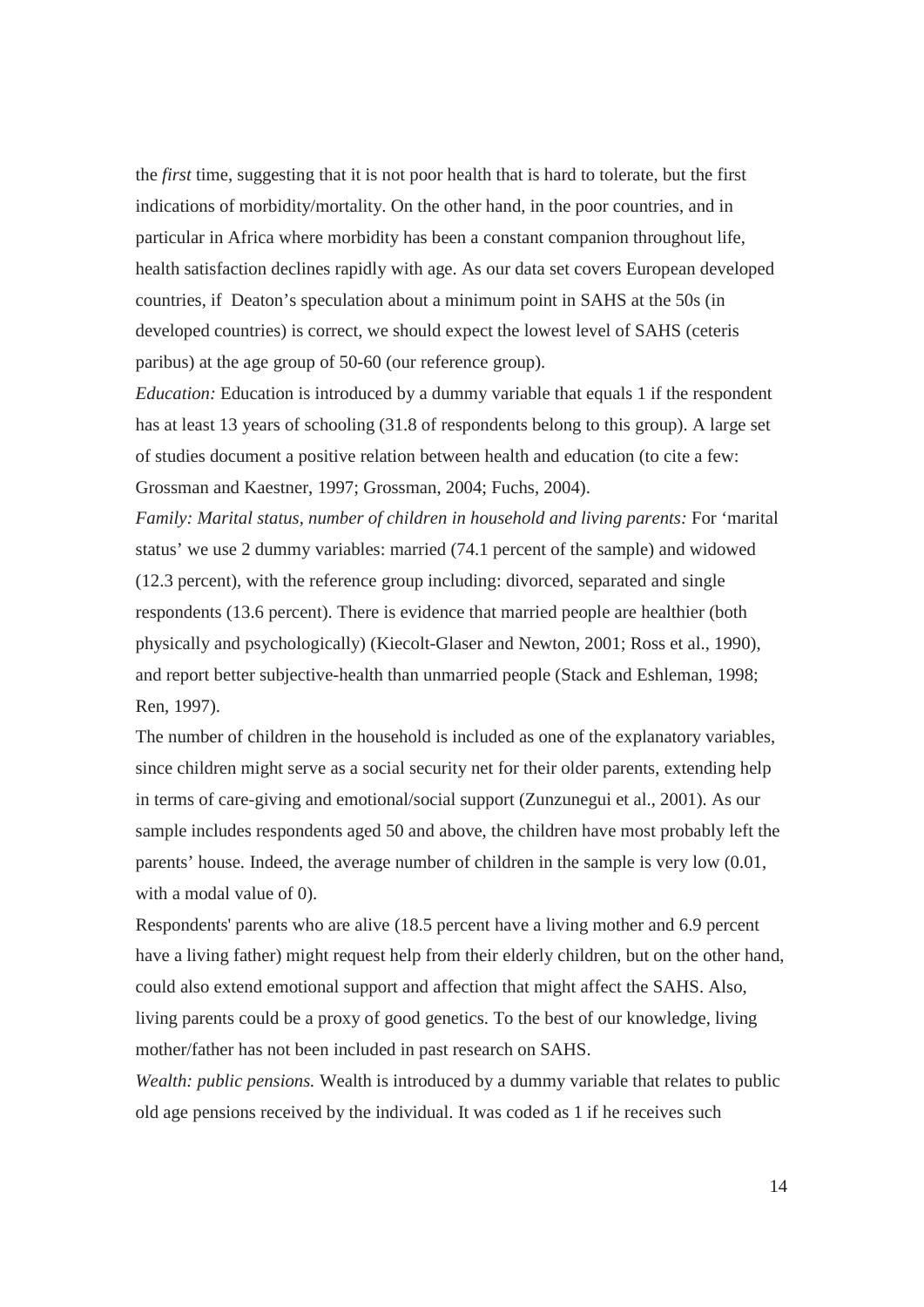pensions. A percentage of 55.1 of the respondents have this type of pension. In the literature, reduced income is associated with poorer health (Crossley and Kennedy, 2002; Smith et al., 1994). We control for health conditions and still hypothesize that being wealthy leads to higher SAHSs.<sup>10</sup>

#### (ii) Medically based health

-

*Drug use:* A continuous variable that is the number of different drugs that the respondent takes at least once a week (e.g., drugs for high-cholesterol, high blood-pressure, health diseases, asthma, diabetes, osteoporosis, chronic bronchitis, joint pain, other pains, sleep problems, anxiety or depression, stomach burns). The average number of drugs is 1.65, ranging between from 0 to 11.

*Medical diagnosis of health problems:* A set of dummy variables that relate to diseases that the individual was diagnosed with. They include: heart diseases (13.1 percent of respondents); hypertension (39.4 percent); vascular diseases (3.8 percent); diabetes (12.9 percent); lung diseases (7 percent); arthritis (24.4 percent); osteoporosis (1.4 percent); and cancer (4.8 percent).

*Health symptoms:* A continuous variable that is the sum of different symptoms that the individual suffered from during the last 6 months (e.g., sleeping problems, falling down, persistent cough, fatigue, swollen leg, dizziness). The average is 1.7 symptoms ranging between 0 to11.

*Medical consultation:* A continuous variable that is the response to the question: "During the last 12 months, about how many times in total have you seen or talked to a medical doctor about your health. Please exclude dentist visits and hospital stays, but include emergency rooms and outpatient clinic visits". The average is 6.9, ranging between 0 and 98.

*Hospitalization:* A dummy variable that equals 1 if the respondent answered positively the question: "During the last 12 months, have you been in hospital overnight? Please

<sup>&</sup>lt;sup>10</sup> SHARE includes data also on employment status (employed, unemployed, retired, homemaker). The employment status is not included in the regression analysis because there might be a problem of direction of causality: is employment leading to higher measures of SAHS, or are the individuals who are healthier (and thus report higher levels of SAHS) those who are employed? In the sample used for the empirical analysis, 27.3 percent of our elderly respondents are still employed.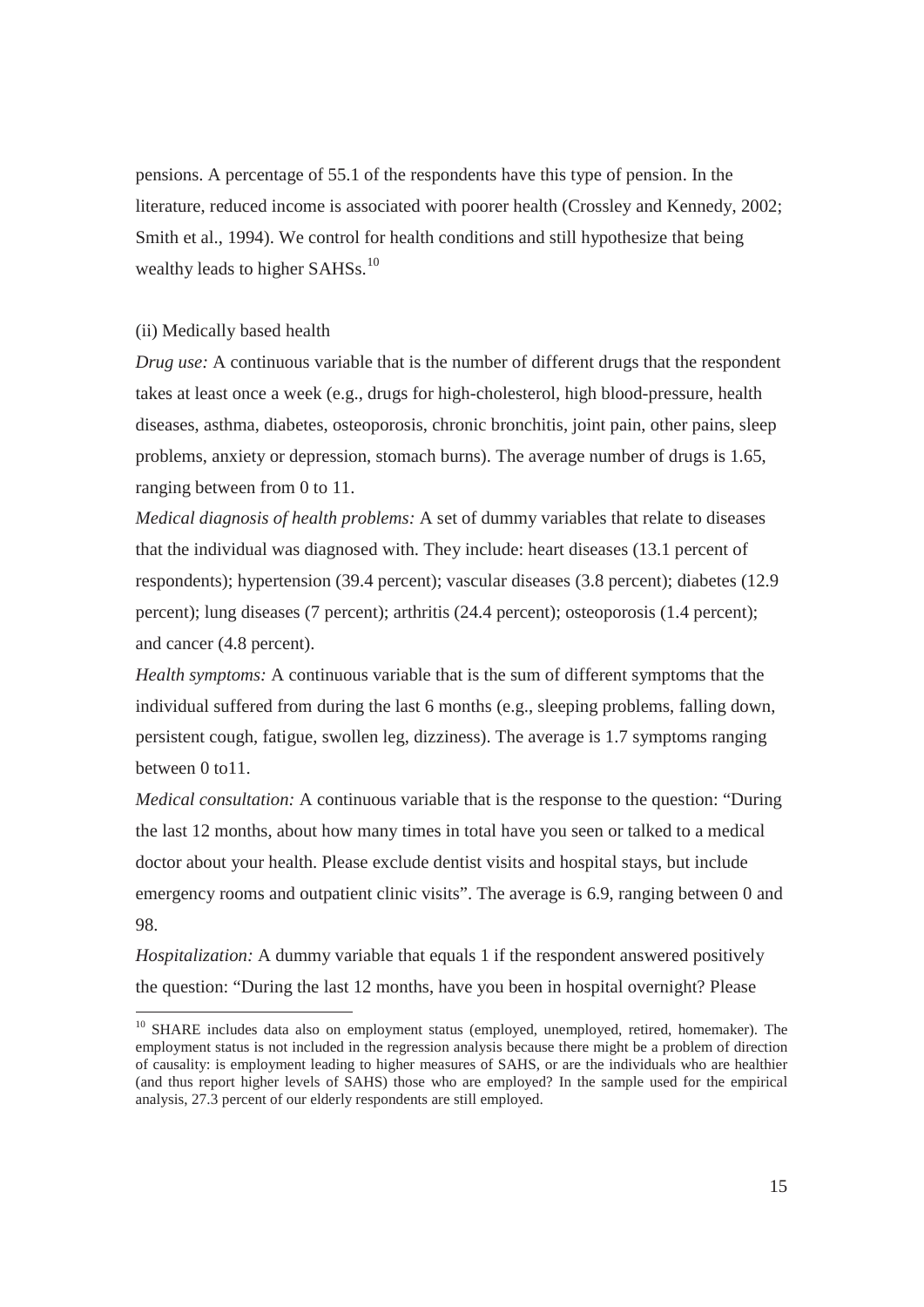consider stays in medical, surgical, psychiatric or any other specialized wards." 16.3 percent of the sample reported that they were hospitalized during the last year. *Eyesight:* A continuous variable ranging from 1 (poor) to 5 (excellent). It is the average of 2 variables related to eyesight that are the responses to the question: "Your distance/reading eyesight is: poor (1)…excellent (5)". The Cronbach Alpha between these two variables is 0.72, suggesting that the arithmetic average is a good approximation. The average is 3.4.

#### (iii) Behavioral risks

*Smoking*: Two dummy variables represent this behavioral risk. The first that equals 1 if the individual answered positively the question: "Do you smoke at the present time?" 24.6 percent of the sample reported that they are smoking at present. The second dummy equals 1 if individual ever smoked daily but now does not. 17.7 percent of the respondents smoked in the past and stopped smoking. This variable was added as smoking has an accumulating effect that does not fade away when the individual stops smoking.

*Alcohol use:* The survey includes the following questions related to alcohol use: "During the last 3 months, how often have you drunk any alcoholic beverages, like beer, wine, spirits or cocktails?" The seven options range from 'not at all' to 'almost every day'. Three dummies have been created: the first one equals 1 if individual consumes alcohol 3 or 4 days per week (7.9 percent of the sample), the second equals 1 if the individual consumes alcohol 5 or 6 days per week (3.2 percent) and the last one equals 1 if the respondent consumes alcohol almost every day (22.8 percent).

*Obesity:* Two dummy variables have been defined in relation with the Body Mass Index (BMI, based on weight and height). A dummy variable that is equal to 1 if the BMI is between 30-40 (20.1 percent of the sample) and a second dummy that is equal to 1 if the BMI is over 40 (0.9 percent).

These three behavioral risk factors affect SAHS via the effect on diseases and medical symptoms (e.g., lung diseases, cancer, hypertension, stroke, respiratory and heart diseases, diabetes – Centers for Disease Control and Prevention, various publications), and also via accumulated *psychological and social effects* that are not expressed by clear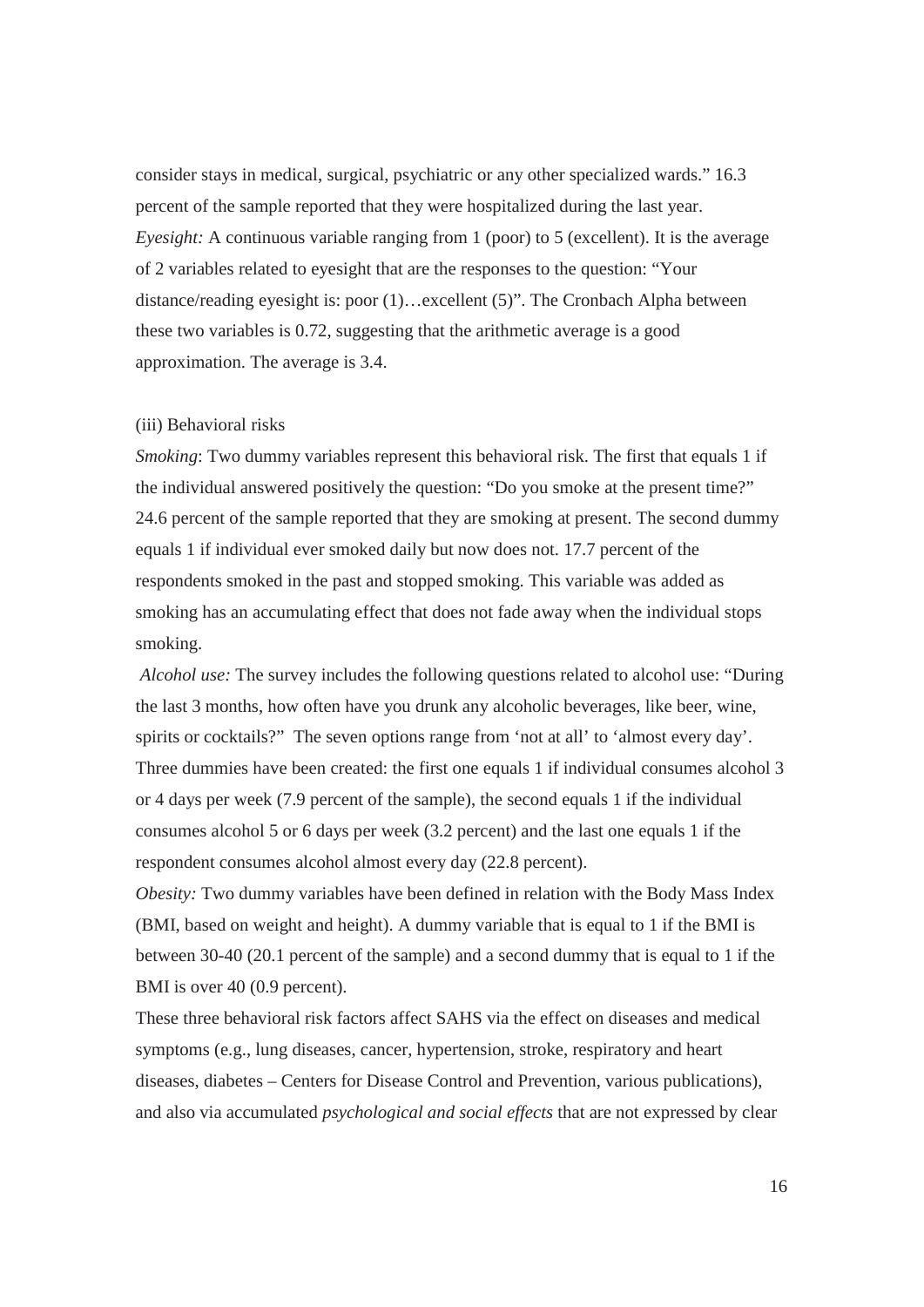medical indicators, resulting in significant effects even when a large battery of medical indicators is controlled for. While it is clear that smoking and obesity lead to health deterioration, the effect of alcohol use is less evident. Excessive alcohol drinking could lead to deteriorated functioning of the liver, kidneys and other organs. But if, on the other hand, we combine the suggestions that alcohol drinking improves happiness, and that the mental state of "happiness" improves health $11$ , then a positive correlation between alcohol use and SAHS could also be evidenced. It was indeed found that moderate alcohol use improves the health-status. Thun et al., (1997) conclude that "In the middle-aged and elderly population, moderate alcohol consumption slightly *reduced* overall mortality" (page 1705).

#### (iv) Functional Capacity Indices

-

*ADL:* This index relates to limitations with basic Activities of Daily Living (ADL). Six activities are included: dressing (including putting on shoes and socks), walking across room, bathing or showering, eating (such as cutting up food), getting in and out of bed, and using the toilet (including getting up or down). We use the individual's answer to these questions for the construction of a linear index, using the principal components analysis.

*IADL*: This index describes the number of limitations with Instrumental Activities of Daily Living (IADL) reported by each individual. Seven activities are included: using a map to figure out how to get around in a new place, preparing a hot meal, shopping for groceries, making telephone calls, taking medications, doing work around the house or garden and managing money (such as paying bills). We use the respondent's answers to these questions to construct a linear index using the analysis of principal components. An increased level of each of these two indices (ADL, IADL) means an increase of limitations with basic and instrumental activities of daily living, respectively.

<sup>&</sup>lt;sup>11</sup> Several studies are claiming that the mental state of 'happiness' improves health: it is conducive to physical health and to the immune system (Rytt and Singer, 2003; Rozenkranz et. al., 2003). Moreover, happy people are more likely to recover from major injuries (Layard, 2005), and when a person has a joyful experience - the body chemistry improves, along with a decrease in blood pressure and heart rate (Davidson et al., 2000; Rytt and Singer, 2003).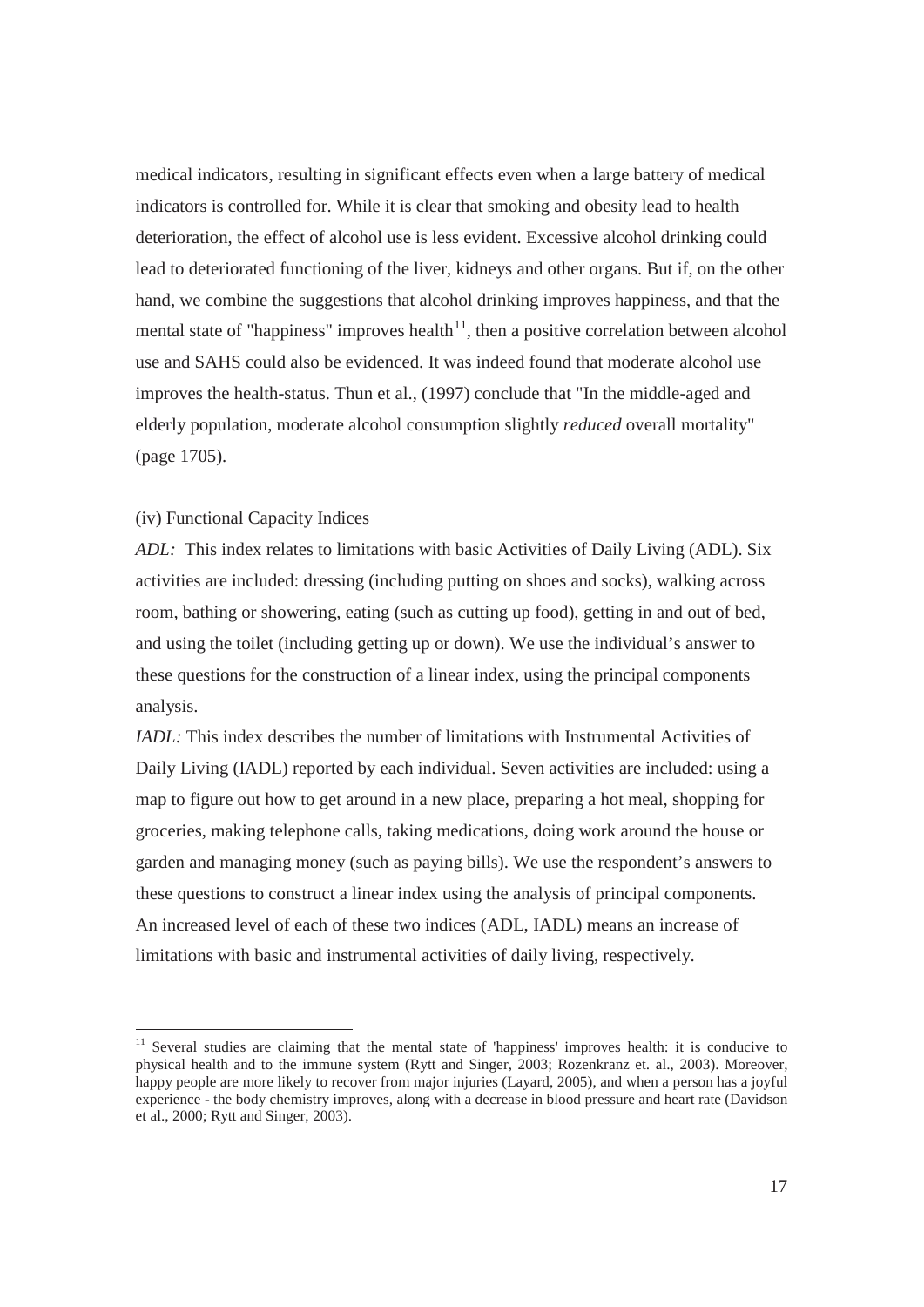#### (v) Cognitive abilities

*Identifying animals:* The test used for the measurement of cognitive skills is the count of animals that the individual listed in 60 seconds, in response to the question: "I would like you to name as many different animals as you can think of. You have one minute to do this." The average was 19.9 ranging from 0 to 100.

Our sample is composed of individuals from the following 16 European countries: Austria (8 percent of the sample), Germany (5.4 percent), Sweden (6.4 percent), The Netherlands (7.1 percent), Spain (5.6 percent), Italy (8.6 percent), France (11.9 percent), Denmark (7 percent), Switzerland (5.4 percent), Belgium (9.7 percent), The Czech Republic (11.6 percent), Poland (5.9 percent), Hungary (1.8 percent), Portugal (1.6 percent), Slovenia (0.7 percent) and Estonia (3.3).

We also experimented with the inclusion of country-specific measures, in addition to country random-effects.<sup>12</sup> In particular we used: percentage of the population aged 15 years and over who report smoking regularly/daily; annual per-capita consumption of alcohol (liters); share of obese individuals; life expectancy and the Gini index. Other macros were not included due to their high correlation with life expectancy (e.g., Human Development Index, per-capita GDP, expenditures on health).

The SHARE survey includes a battery of questions on employment, on mental/psychological health (*Looks back with happiness, Life has often a meaning*, *Does often the things that she/he wants*) and questions related to social ties and networks (*Voluntary work*, *Social ties*, *Major trust in people*, *Attendance of church activities)*. This information was not included in the regression analysis to avoid biases related to simultaneity.

#### **3. Econometric analysis and findings**

-

The econometric analysis has 2 layers: (i) estimation of a SAHS equation, using the explanatory variables described above (Section 2.2); and (ii) based on the regression results: derivation of country effects (that reflect country average SAHSs) and estimation of correlations between the country SAHSs and macro country measures (focusing on

 $12$  Both country random-effects and country macros can be used when Multilevel Regression Analysis is employed. See Section 3 for details and for definitions and sources of the macros.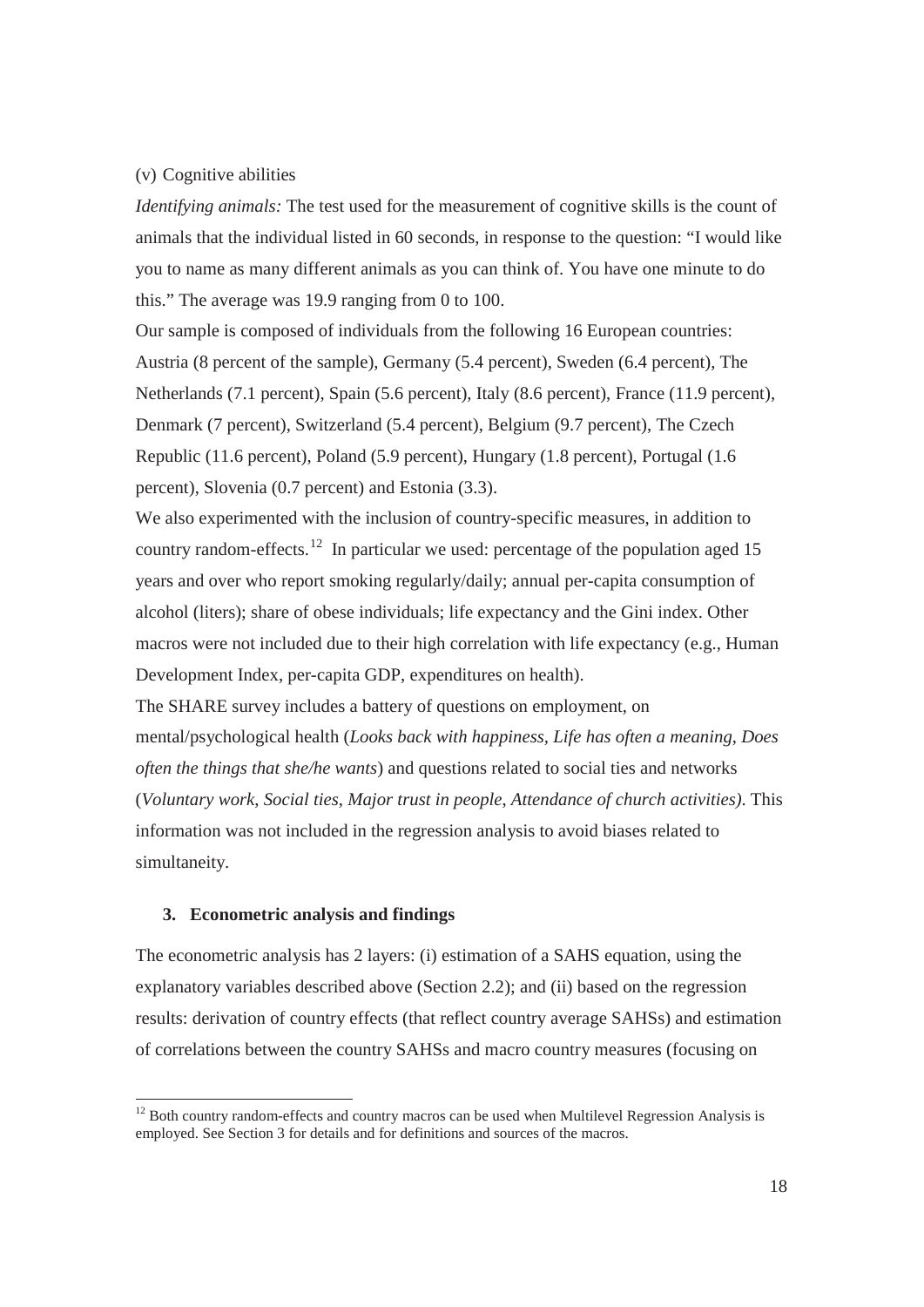country-specific risk factors and also life expectancy and the Gini index). Significant correlation between country coefficients (netted out of the individual effects on SAHS) and country macro measures indicates that country characteristics affect the residents' SAHS above and beyond the individual characteristics. While the investigation of SAHS determinants is reported in many studies, the second stage is novel. This study is following Oswald and Wu (2010) who studied the correlation between SWB of American individuals and the characteristics of their States of residence. We will extend their technique to study country-average subjective-health versus country-level health/development measures, with special focus on country behavioral risk factors. We are using Multilevel Regression Analysis and not standard OLS regression that was employed by Oswald and Wu.

#### 3.1 *Descriptive statistics of risky behaviors, by country*

-

Figures 3-5 present country measures of smoking (Figure 3), alcohol consumption (Figure 4), and obesity (Figure 5) based on OECD data (OECD, 2013) and on estimates derived from two waves of SHARE (2007 and 2011<sup>13</sup>). The definitions used by the OECD are similar to the definitions we employ for the SHARE data (obese - BMI>30, and smoking on a daily/regular basis), facilitating comparability between the two measures. However for alcohol consumption the OECD looks at a per-capita annual consumption of alcohol (liters) while this information is not included in SHARE. We therefore present (in Figure 4) only the SHARE 2007 and 2011 country estimates (percentage of individuals who consume alcohol at least 5 days a week). It should also be emphasized that the OECD data relate to the whole population, for obesity, and the population aged 15 and over for smoking. The SHARE data covers only the elderly (aged 50 and over). It follows that the measures are not fully comparable. However, on the other hand, these differences facilitate a comparison between the elderly and the larger populations.

 $^{13}$  The estimates are for the countries that are included in both samples of 2007 and 2011 (12 countries).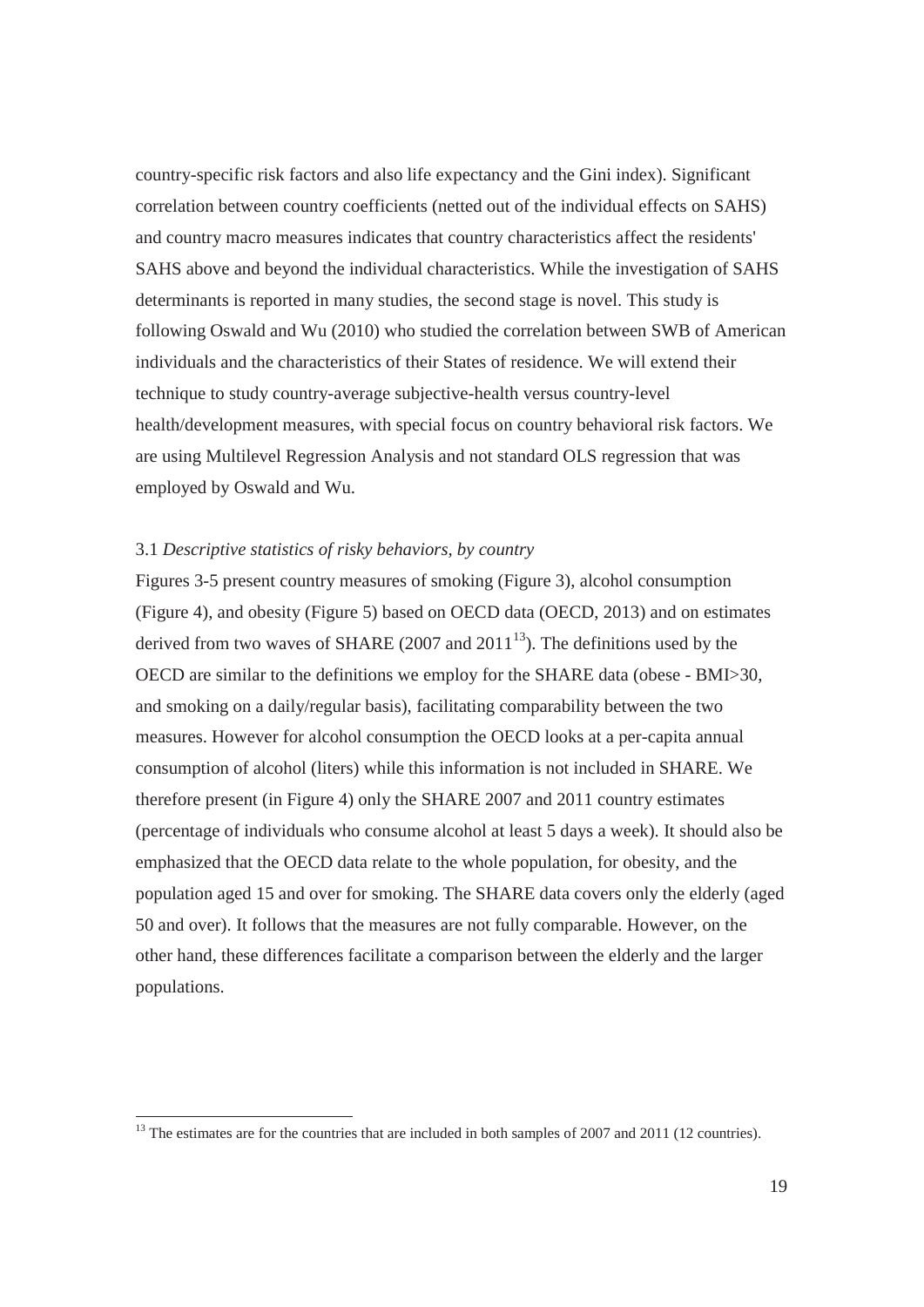

**Figure 3: Percentage of individuals who smoke daily, by country** 

The OECD estimates (for around 2011, ranging between 13.1 percent in Sweden, to 24.6 percent in the Czech Republic) are in some countries lower than the SHARE estimates and in others higher – reflecting the fact that smoking is not more common amongst the older population. Changes over time are also not uniform: There are quite dramatic decreases in some countries (the Czech Republic, Poland and Denmark), and increases in others (Austria, Belgium, France, and Switzerland).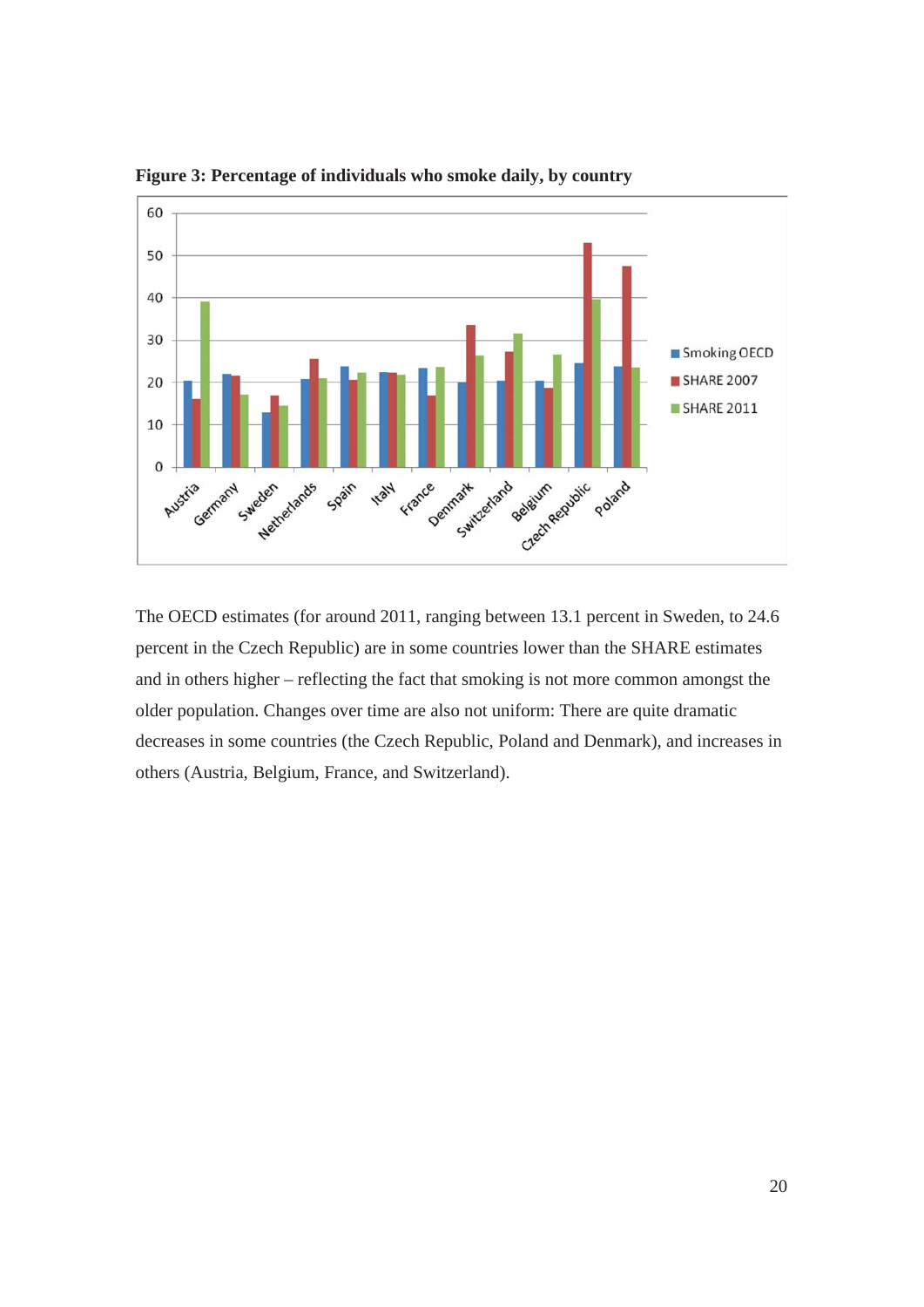

**Figure 4: Percentage of consumers of alcohol at least 5 days a week, by country** 

The percentage of individuals who consume alcohol al least 5 days a week is highest in Italy, and ranges between about 5 percent to close to 40 percent. It increased mildly in Austria, Germany, Sweden, The Netherland, Spain and Belgium, and decreased slightly in the other countries of the sample.



**Figure 5: Percentage of obese individuals (BMI>30), by country**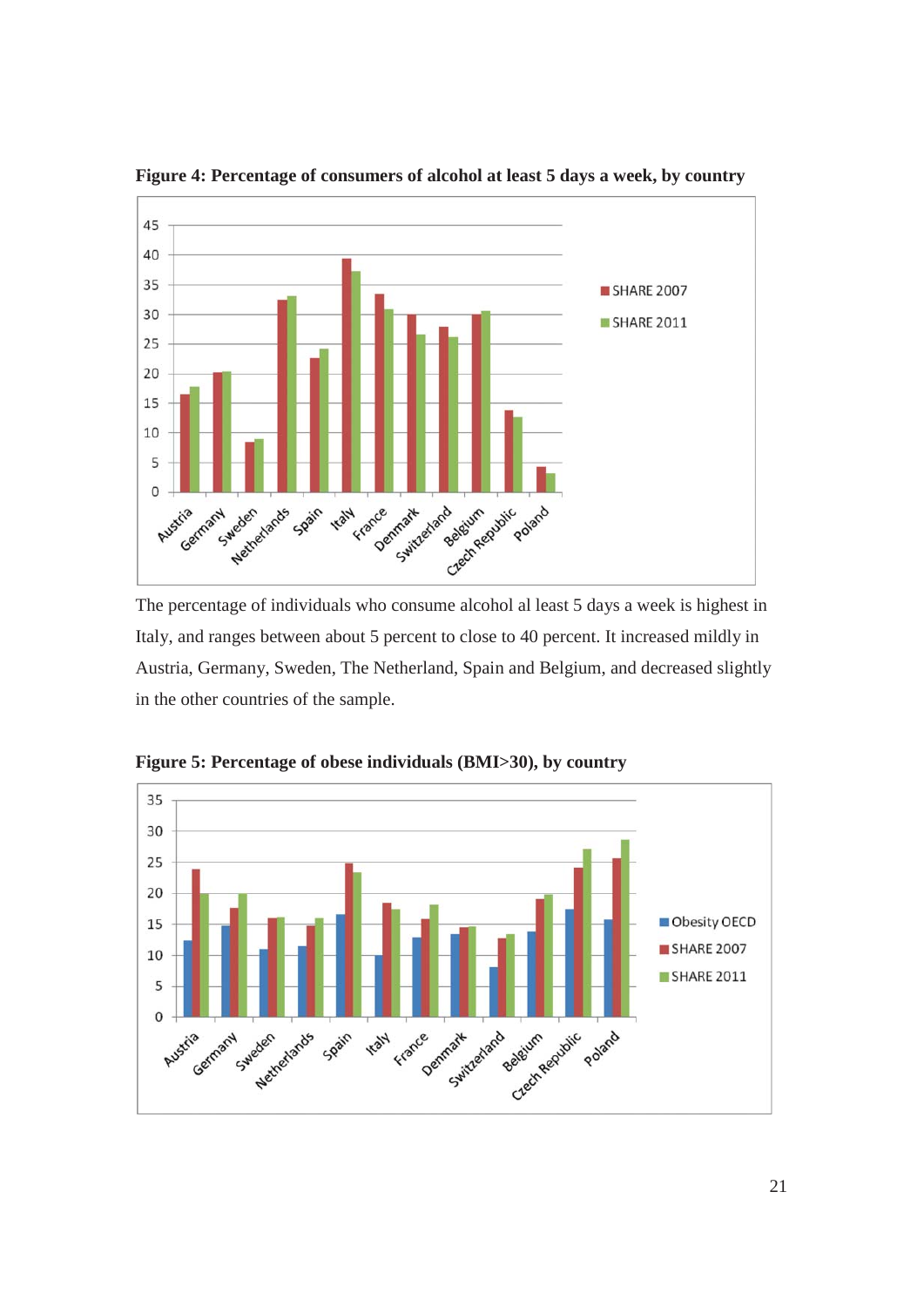As is evident from Figure 5, in all the countries included in our study, the OECD measures (for around 2011, ranging between 8.1 percent in Switzerland to 17.4 percent in the Czech Republic) are significantly lower than the sample averages that are restricted to individuals aged 50 and over. This observation could indicate that obesity is more common in elder ages. A comparison of the estimates of 2007 and 2011 shows a trend of increase in seven out of the 12 countries (Poland ranks first with 28 percent in 2011), stability in two countries and decrease in five.

#### 3.*2 SAHS regression equation: Determinants of subjective-health*

The clustered nature of our data (samples of respondents in 16 countries) leads to the choice of Multilevel Regression Analysis as the preferred econometric technique. In addition, this method allows for the inclusion of both contextual-country variables and country random-effects (Table 4). Experimenting with Ordered Logit<sup>14</sup>, Ordinary Least Squares<sup>15</sup>, Probit-Adapted OLS (POLS, see van Praag and Ferrer-i-Carbonell, 2008) resulted in minor changes in terms of sign, magnitude, and significance of coefficients (can be provided from authors upon request).

The dependent variable is the respondent's subjective assessment of her/his health-status, ranging from '1' (worst imaginable condition) to '5' (best imaginable condition). Of special interest are the effects of the country, which measure the contribution of the country of residence to the subjective-health of its residents, beyond the effects of all other personal explanatory variables that are included in the regression analysis. Once multilevel regression is employed, country effects can be predicted and these values can then be used for the ranking of the 16 countries from highest to lowest, in terms of a country-specific component of SAHS.

Table 1 presents the multilevel regression results.

-

 $14$  Since reported subjective-health is intrinsically ordinal (with 5 values of 1-5), the natural way to estimate a SAHS equation is by using Ordered Logit or Ordered Probit. However - as discussed in Ferrer-i-Carbonell and Frijters (2004), in Frey and Stutzer (2002), and in van Praag et al., (2010) – when the dependent variable relates to satisfaction scores, the use of a linear model instead of an Ordered Logit model, does not change the basic results. The simpler OLS method allows coefficients to be read off as cardinal subjective-health scores.<br><sup>15</sup> Oswald and Wu (2010), in their Science paper, justify the use of OLS even when their dependent

variable is a 4-category variable.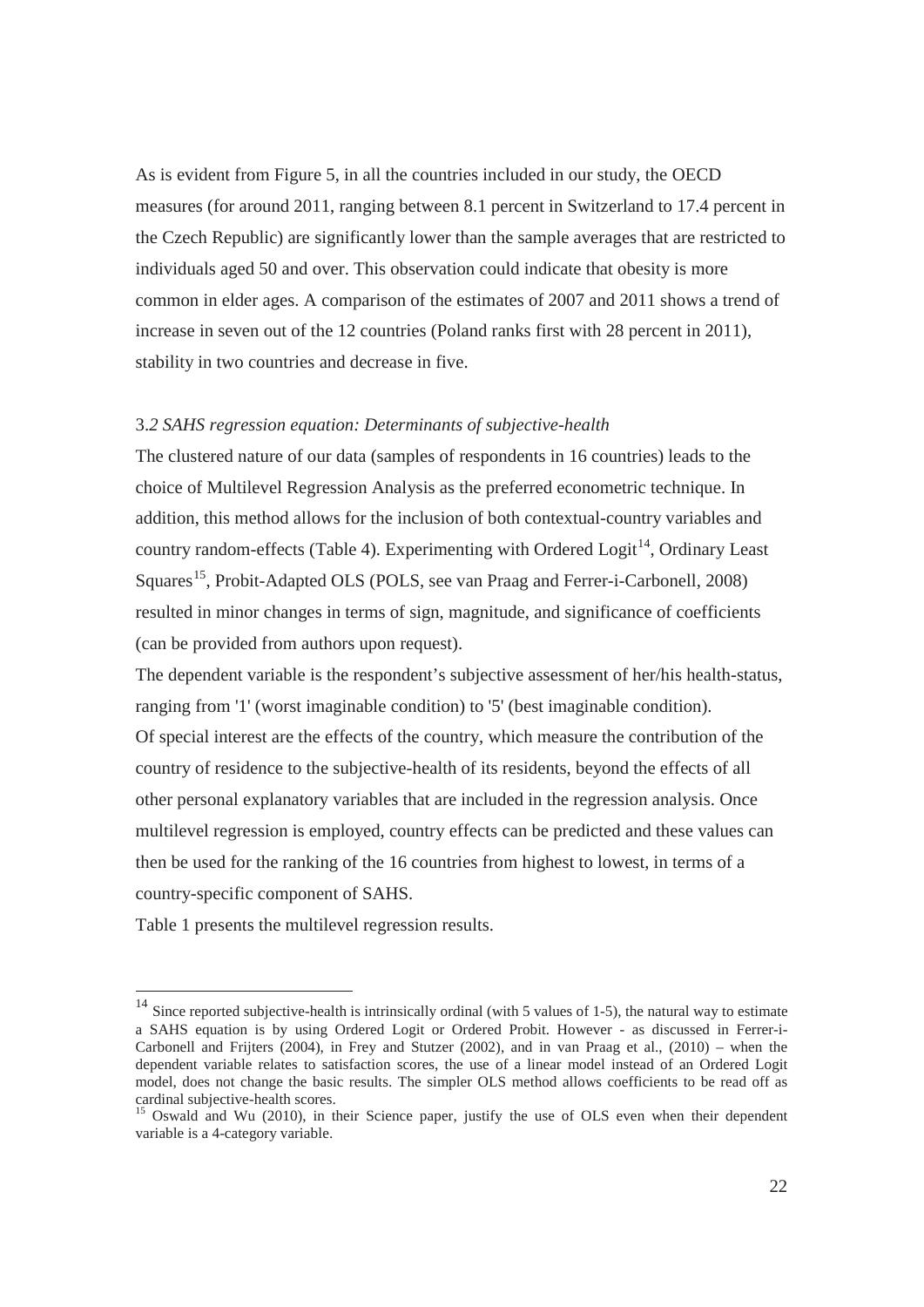| Variables                                          | Coefficients (z-statistics)         |  |
|----------------------------------------------------|-------------------------------------|--|
| (i) Socio-demographic personal characteristics     |                                     |  |
| Male                                               | $-0.077 (-6.766)$ ***               |  |
| Age (years)                                        |                                     |  |
| $50 - 60$                                          | Ref.                                |  |
|                                                    | $61-70$ $0.016(1.017)$              |  |
|                                                    | $71-80 -0.023(-1.147)$              |  |
|                                                    | $81-90 -0.040 (-1.576)$             |  |
|                                                    | over 90 0.082 (1.180)               |  |
| Education                                          |                                     |  |
| More than 12 years of schooling $0.110(9.243)$ *** |                                     |  |
| Marital status                                     |                                     |  |
| Single/Divorced/Separated                          | Ref.                                |  |
| Married                                            | $0.028(1.825)*$                     |  |
| Widowed                                            | 0.015(0.701)                        |  |
| Number of children in household                    | 0.037(0.902)                        |  |
| Living parents                                     |                                     |  |
| Mother                                             | $0.063(4.222)***$                   |  |
| Father                                             | $0.074(3.406)$ ***                  |  |
| Old age pension                                    | $0.035(2.472)$ **                   |  |
| (ii) Medically based health                        |                                     |  |
| Drug use (number of drugs)                         | $-0.081 (-16.805)$ ***              |  |
| Health conditions – diagnosed with                 |                                     |  |
|                                                    | Heart problems -0.139 (-8.249)***   |  |
|                                                    | Hypertension $-0.025$ $(-2.063)$ ** |  |
| Cerebral vascular disease -0.157 (-5.656)***       |                                     |  |
|                                                    | Diabetes $-0.114$ $(-6.798)$ ***    |  |
| Chronic lung disease -0.171 (-8.123)***            |                                     |  |
|                                                    | Arthritis -0.200 (-15.022)***       |  |
|                                                    | Osteoporosis -0.062 (-1.396)        |  |
|                                                    | Cancer $-0.356 (-14.583)$ ***       |  |
| Number of medical symptoms                         | $-0.127$ $(-31.153)$ ***            |  |
| Medical consultation (number)                      | $-0.013$ $(-20.654)$ ***            |  |
| Hospitalization (dummy)                            | $-0.182$ $(-12.349)$ ***            |  |
| Quality of eyesight (range of 1-5)                 | $0.163(28.058)$ ***                 |  |
| (iii) Behavioral risks                             |                                     |  |
| <b>Smoking</b>                                     |                                     |  |
| Smoked in the past, not now $-0.016$ $(-0.942)$    |                                     |  |
|                                                    | Smokes now $-0.120$ $(-8.766)$ ***  |  |
| <b>Alcohol consumption</b>                         |                                     |  |
| 3 or 4 days a week 0.063 (3.212)***                |                                     |  |
| 5 or 6 days a week 0.109 (3.665)***                |                                     |  |
|                                                    | 7 days a week 0.031 (2.317)**       |  |
| <b>Obesity</b>                                     |                                     |  |

**Table 1: Determinants of SAHS, multilevel regression, SHARE 2011**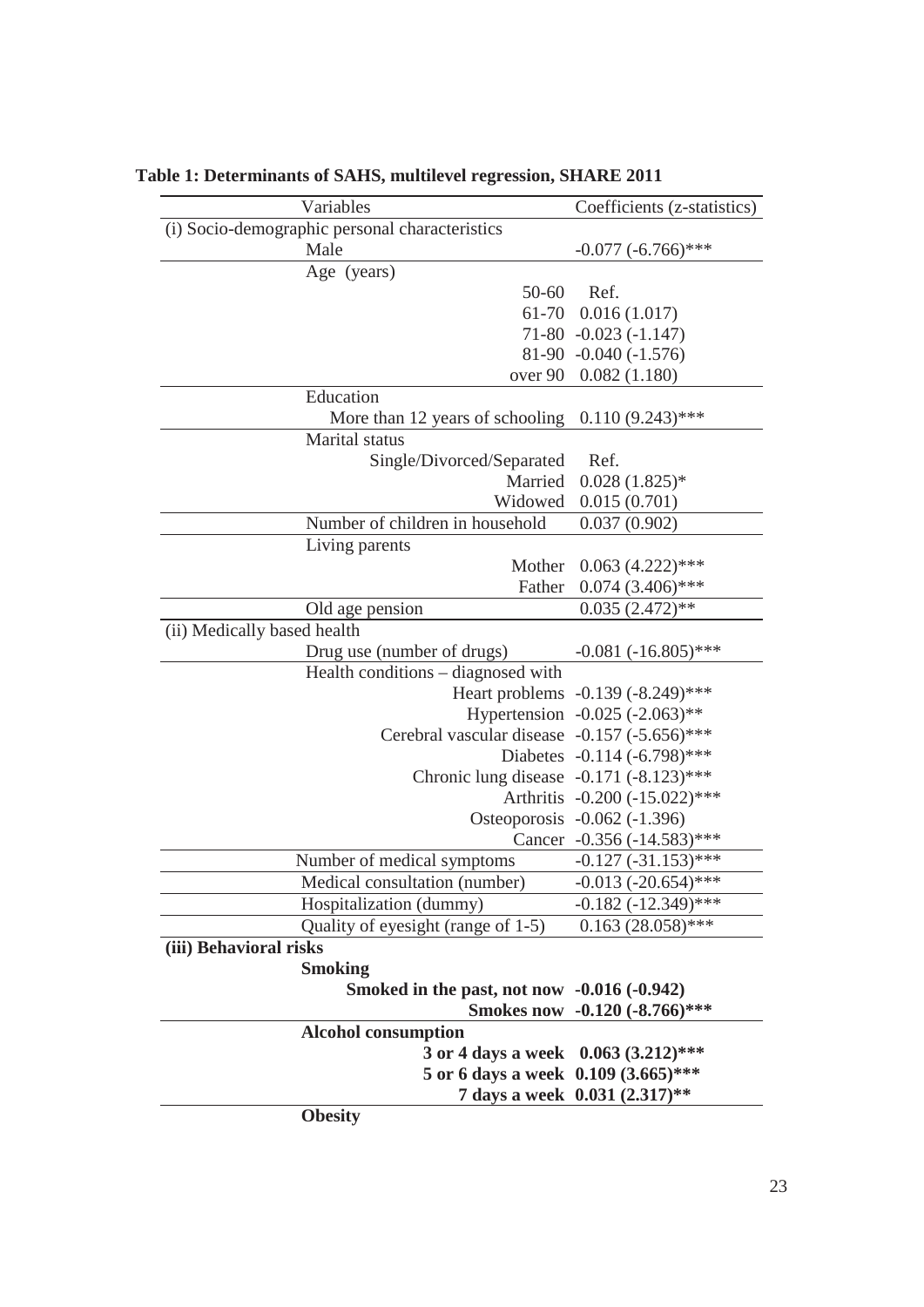| Variables                        |                                      | Coefficients (z-statistics) |
|----------------------------------|--------------------------------------|-----------------------------|
|                                  | BMI between 30-40 -0.098 (-7.323)*** |                             |
|                                  | BMI higher than 40 -0.126 (-2.285)** |                             |
| (iv) Functional Capacity Indices |                                      |                             |
| <b>ADL</b>                       |                                      | $-0.033(-6.983)$ ***        |
| <b>IADL</b>                      |                                      | $-0.019(-3.959)$ ***        |
| (v) Cognitive abilities          |                                      |                             |
|                                  | Number of remembered animals         | $0.011(14.333)****$         |
|                                  | Sample Size 23,805                   |                             |
|                                  | AIC                                  | 56,309.5                    |
|                                  | BIC                                  | 56,616.4                    |

 \* significant at 0.10; \*\* significant at 0.05; \*\*\*significant at 0.01 Note: Country random-effects are included

The pattern that emerges from Table 1 is clear: while health conditions (obviously) play a significant role in the individual's subjective-health-assessment, our core individual behavioral risk factors also have significant net effects on SAHS, above and beyond their association with diseases and medical symptoms (that are controlled of). *Current smoking has a significant negative effect* (similar in magnitude to the effect of being diagnosed with Diabetes or having heart problems). However, past smoking is not considered by the respondents as a health risk factor. *Obesity too has a significant negative effect*: obesity is represented by two dummies that relate to the level of obesity (BMI 30-40, and BMI> 40). The effect of extreme obesity (>40) is considered as similar in size to the effect of smoking, while levels of BMI between 30 and 40 have a somewhat lower effect. Interestingly, *consumption of alcohol affects positively and significantly subjectivehealth.* The positive effect of alcohol consumption has an inverted U-shape, with a maximum at the level of consuming alcohol 5-6 days a week. Turning to the other determinants of SAHS, first to the set of medical conditions:

suffering from diseases and bad health conditions lower the subjective assessment of health. Diagnosed with Cancer leads to an average drop of about 0.36 (on a scale of 1-5), while suffering from other major diseases (heart, cerebral vascular, diabetes, arthritis, and chronic lung disease) leads to a drop of around 0.03 - 0.20. Other indications of poor health conditions (use of drugs, hospitalization, medical consultations, medical symptoms) also lead to significant drops in the self-assessment-of-health, whereas better eye sight has a pronounced positive effect on SAHS (a change of 1 unit in the measure of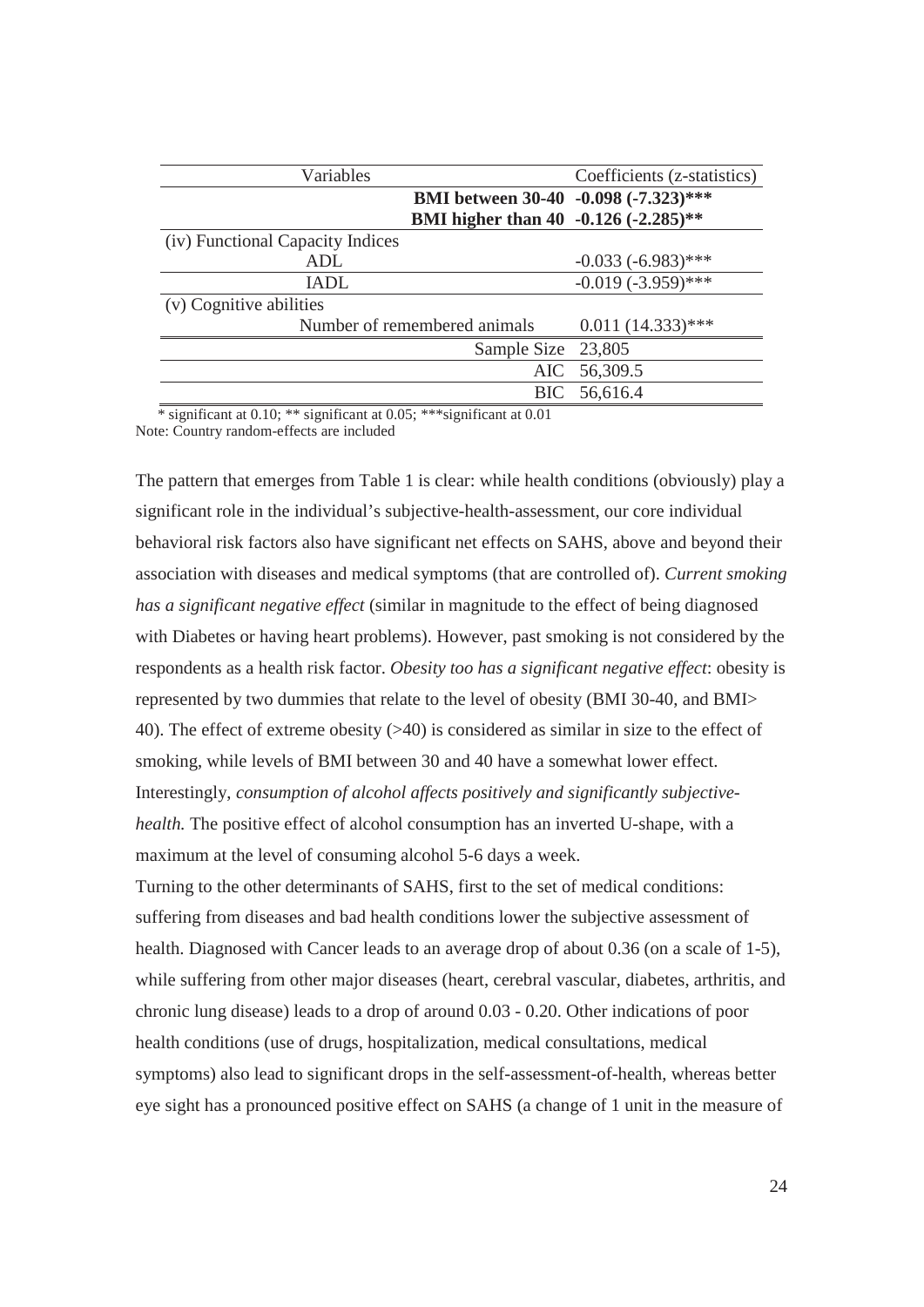eyesight that ranges between 1 and 5, leads to a change of 0.16 in SAHS). Lack of functional capacity (ADL and IADL) has a negative effect, while better cognitive skills increase SAHS.

As for the socio-economic personal variables: men have lower average valuations of SAHS than women. Murtang and Hubert (2004) claimed that at older age, women experience more health-related problems and functional limitations than men, leading to lower valuations of SAHS. However, as we control for a large set of health-related problems, this argument is not valid anymore. *Could be* that men are more hypochondriac than women and/or more ignorant on disease/health issues, leading to more pessimistic reports on their health status.

More educated individuals (those with more than 12 years of schooling) tend to report higher SAHS levels. In line with the speculation that ignorance (of men) leads to lower reports of SAHS, highly educated individuals have the knowledge how to better control diseases, and therefore feel healthier. Age does not affect subjective-health scores.<sup>16</sup> As expected, individuals with a public pension feel healthier (significant at a 10 percent significance level). Wealth adds an element of protection and confidence that a need to deal with health problems will not be confounded by financial restrictions. Married individuals report higher scores of SAHS (compared all other marital-statuses), but the effect is relatively small and only marginally significant.

Interestingly, living parents add significantly to the valuation of subjective-health (however, the effects are quite small). One explanation for this finding can be related to genetics – parents of individuals who are at the age of 50 and over, must be at least in their late 70s. This is an indication of high life expectancy that might affect health valuations of their offspring. Another option is that parents provide affection and support (although they also demand help) that affects SAHS.

3.3 *Country effects: Correlations between subjective country-effects and country-specific objective macro measures*

-

<sup>&</sup>lt;sup>16</sup> Some studies that looked at aged respondents (cited in the sub-section of variables' description) found a minimum point at the age of 50-60. Our data does not support this finding.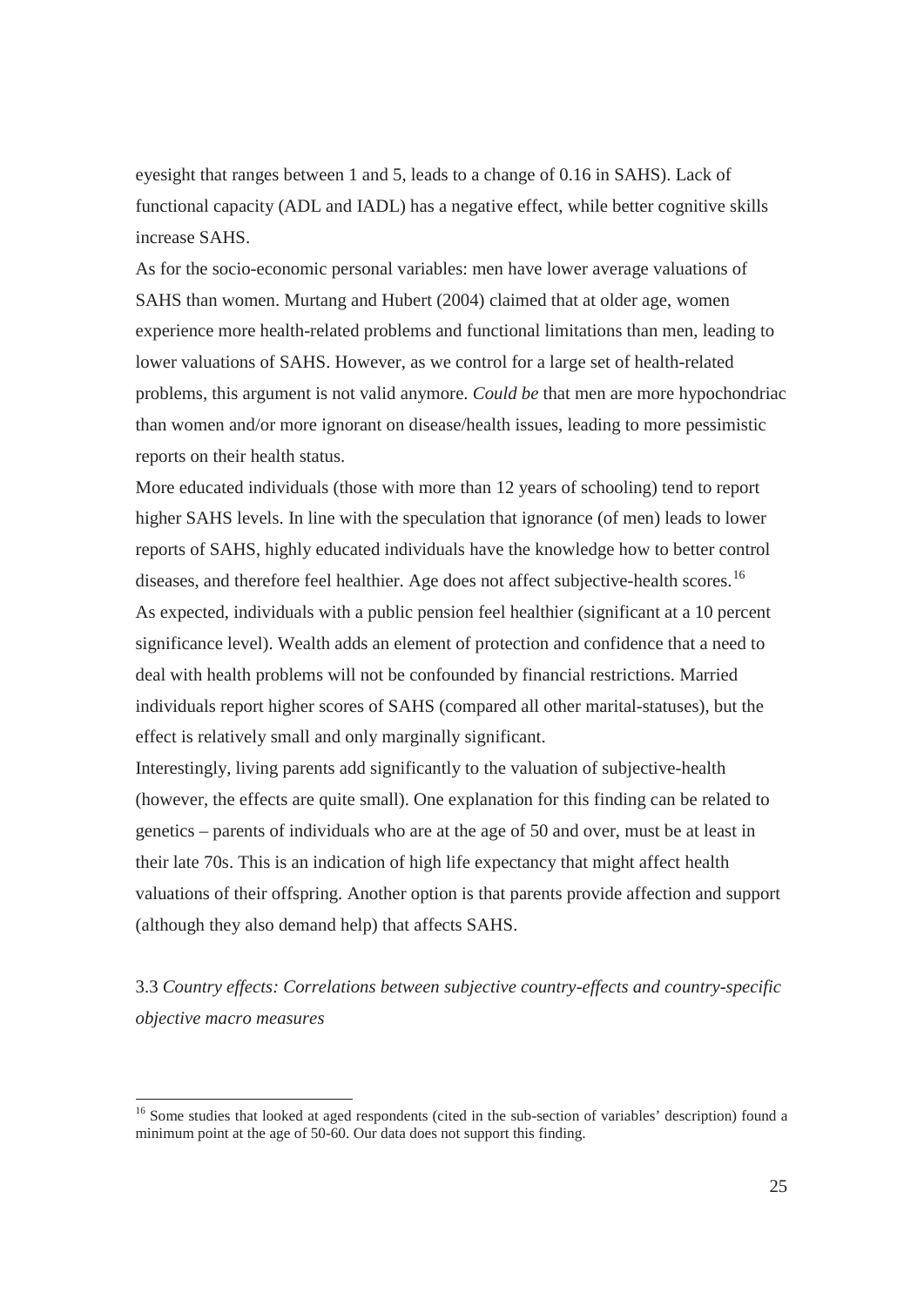Once multilevel regression analysis is employed (Table 1), the effects of the countries of residence on subjective-health (beyond the effects of all other variables included in the regression) can be predicted. Table 2 presents the country effects on SAHS obtained from Table 1 regression (column 2), along with the raw (not controlled for characteristics of individuals) average SAHS of the 16 countries included in our sample (column 1). Ranks are presented in parentheses. Figure 6 is a graphical presentation of the rankings of the 2 measures (presented in Table 2).

As is obvious from Table 2 and Figure 6, the overall ranking pattern changes when personal characteristics are controlled for.

After controlling for personal characteristics (column 2) it is found that first ranks Denmark, second Switzerland, and third Belgium. Last ranks Estonia.

|                    | Raw country SAHSs | Country effects on |
|--------------------|-------------------|--------------------|
| Country            | (rank)            | SAHS (rank)        |
| Austria            | 2.97(5)           | 0.15(4)            |
| Germany            | 2.72(10)          | $-0.12(12)$        |
| Sweden             | 3.20(3)           | 0.13(5)            |
| The Netherlands    | 3.05(4)           | 0.08(7)            |
| Spain              | 2.53(12)          | $-0.05(9)$         |
| Italy              | 2.73(9)           | 0.09(6)            |
| France             | 2.80(7)           | 0.01(8)            |
| <b>Denmark</b>     | 3.46(1)           | 0.35(1)            |
| Switzerland        | 3.32(2)           | 0.29(2)            |
| Belgium            | 2.95(6)           | 0.19(3)            |
| The Czech Republic | 2.63(11)          | $-0.08(11)$        |
| Poland             | 2.30(15)          | $-0.18(14)$        |
| Hungary            | 2.32(14)          | $-0.17(13)$        |
| Portugal           | 2.36(13)          | $-0.21(15)$        |
| Slovenia           | 2.76(8)           | $-0.07(10)$        |
| Estonia            | 2.15(16)          | $-0.44(16)$        |

**Table 2: Country averages of SAHS – raw versus controlled for personal characteristics**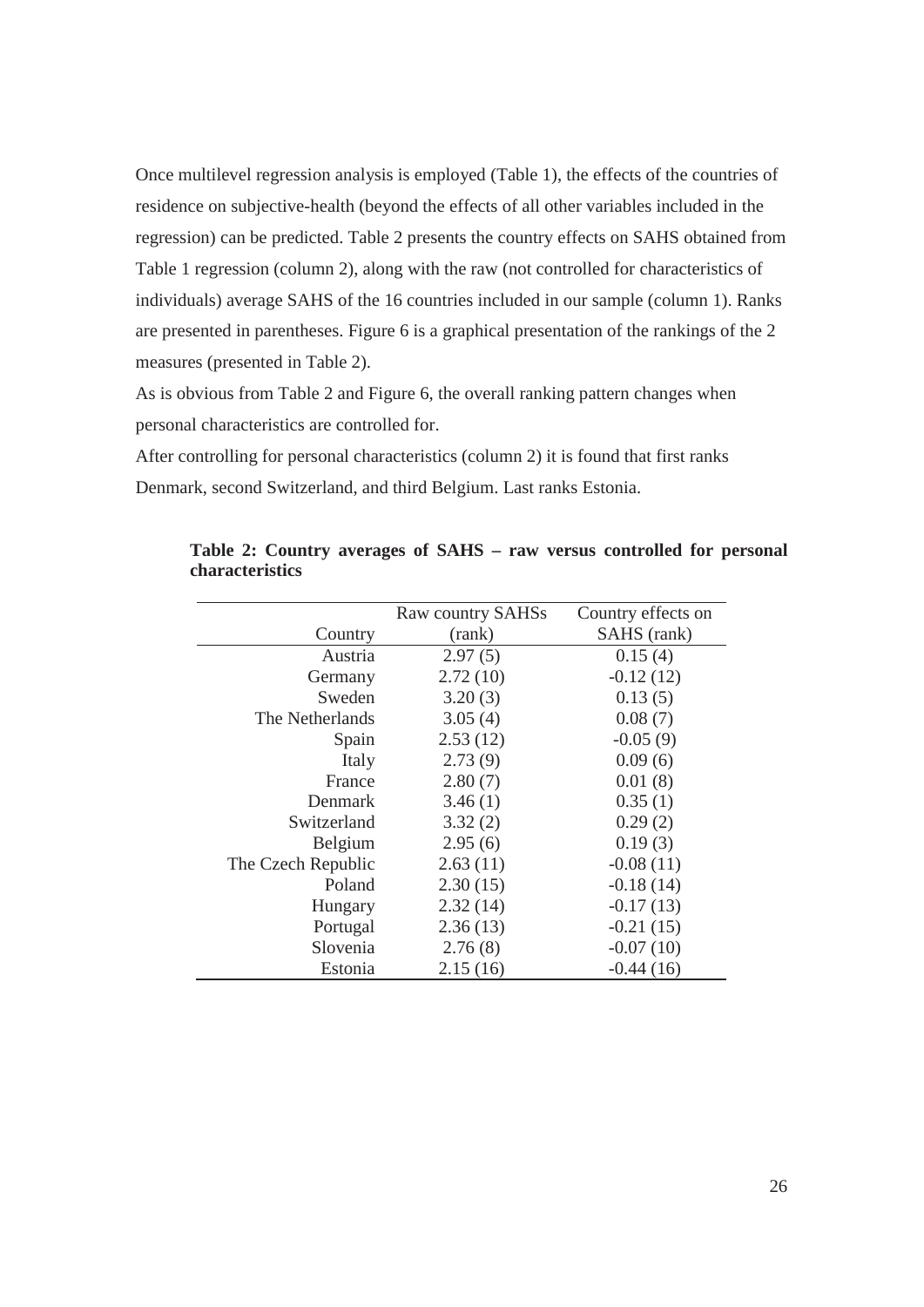

**Figure 6: Ranks of country effects versus ranks of average country raw SAHSs** 

Denmark and Switzerland remain at the top of rankings and so does Estonia that ranks last in both schemes. The ranks do not change also for The Czech Republic. Germany, Sweden, The Netherlands, France, Portugal and Slovenia drop to lower places when controlled country effects are considered. Some other countries move up, when personal characteristics are accounted for (Austria, Spain, Italy, Belgium, Poland and Hungary). A more interesting novel question that this paper attempts to address is: whether objective country-specific macro characteristics are affecting significantly the country populations' subjective-health-assessments. As the focus of this study is on country-level behavioral risk factors, we are exploring *whether the country's level of smoking/alcohol-use/obesity is also contributing to SAHS* (beyond the effects of personal levels of the residents)?

The country effects of the 16 countries included in our sample (see Table 2) are plotted against the country macro health risk measures, namely: percentage of the population, aged 15 and over, who smoke on a daily basis; alcohol consumption, measured by annual sales of pure alcohol in liters per-capita (by individuals aged 15 years and over); and the country percentage of obese individuals (BMI>30). Pearson correlations are calculated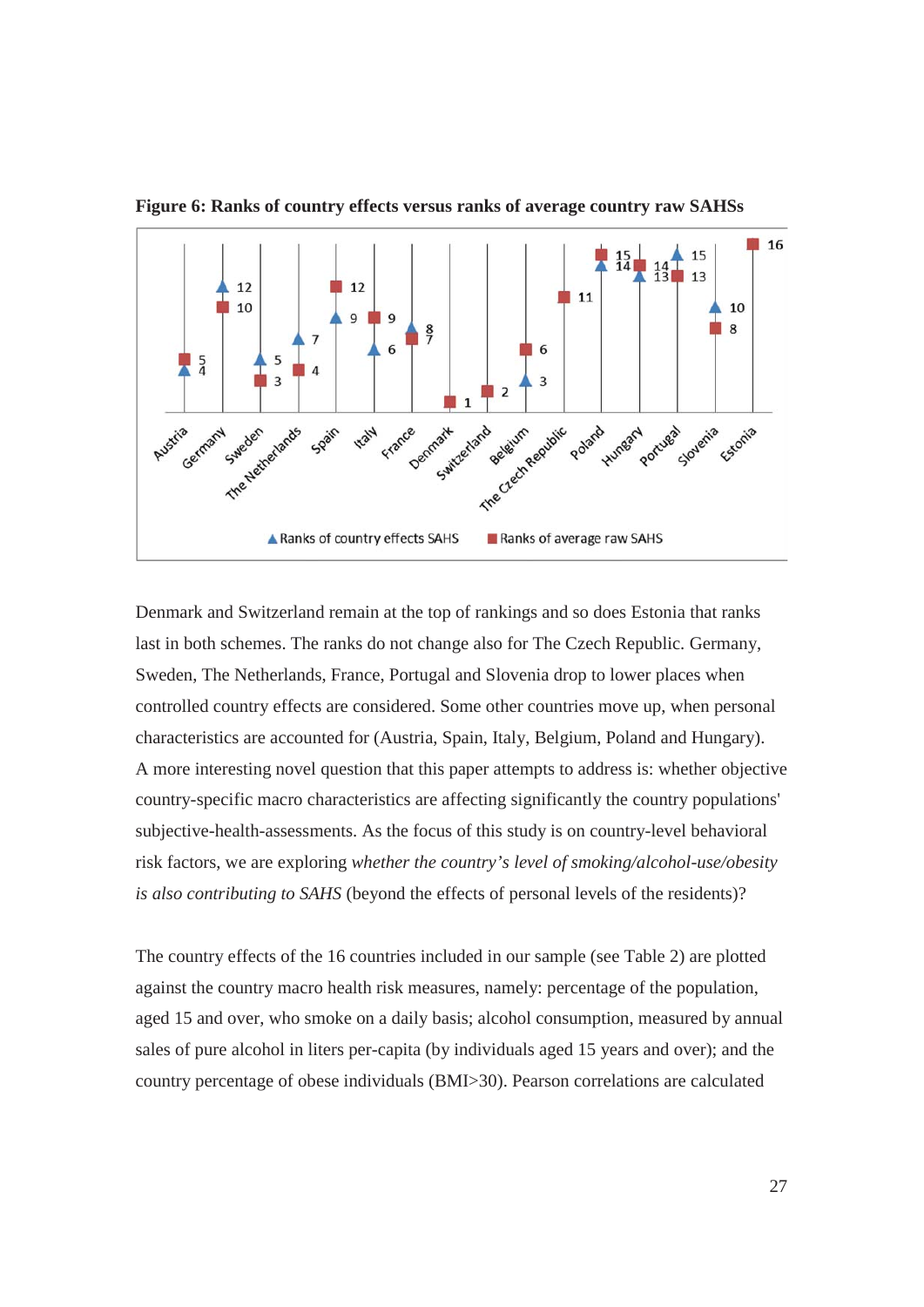and tested for significance (twisting Oswald and Wu, 2010, to the health arena and relating to countries instead of US states).

#### (A) *Smoking*

Country percentages of the population aged 15 years old or over who report that they are daily smokers (OECD, 2013 – see Appendix Table A.2) are compared with country SAHS effects. As Figure 7 indicates, they are negatively correlated. The Pearson coefficient is -0.5156 and it is significant at 5% (p-value=0.0409)**.** 



**Figure 7: Country-level smoking versus country effects, 2011** 

Source: OECD (2013) and Table 2

#### (B) *Alcohol consumption*

Country annual consumption of alcohol (in liters, per person aged 15 years old and over - OECD, 2013 – see Appendix Table A2) is compared with country SAHS effects. As figure 8 shows, they are negatively correlated (Pearson coefficient  $= -0.3541$ ) but the correlation is not significant (p=0.1784). While personal consumption of alcohol was found to have a *positive* significant effect on SAHS, it appears that country-level measures are not related significantly to country average SAHSs. Most probably, due to historical/cultural differences related to alcohol consumption (for an extensive discussion see SIRC, 1998)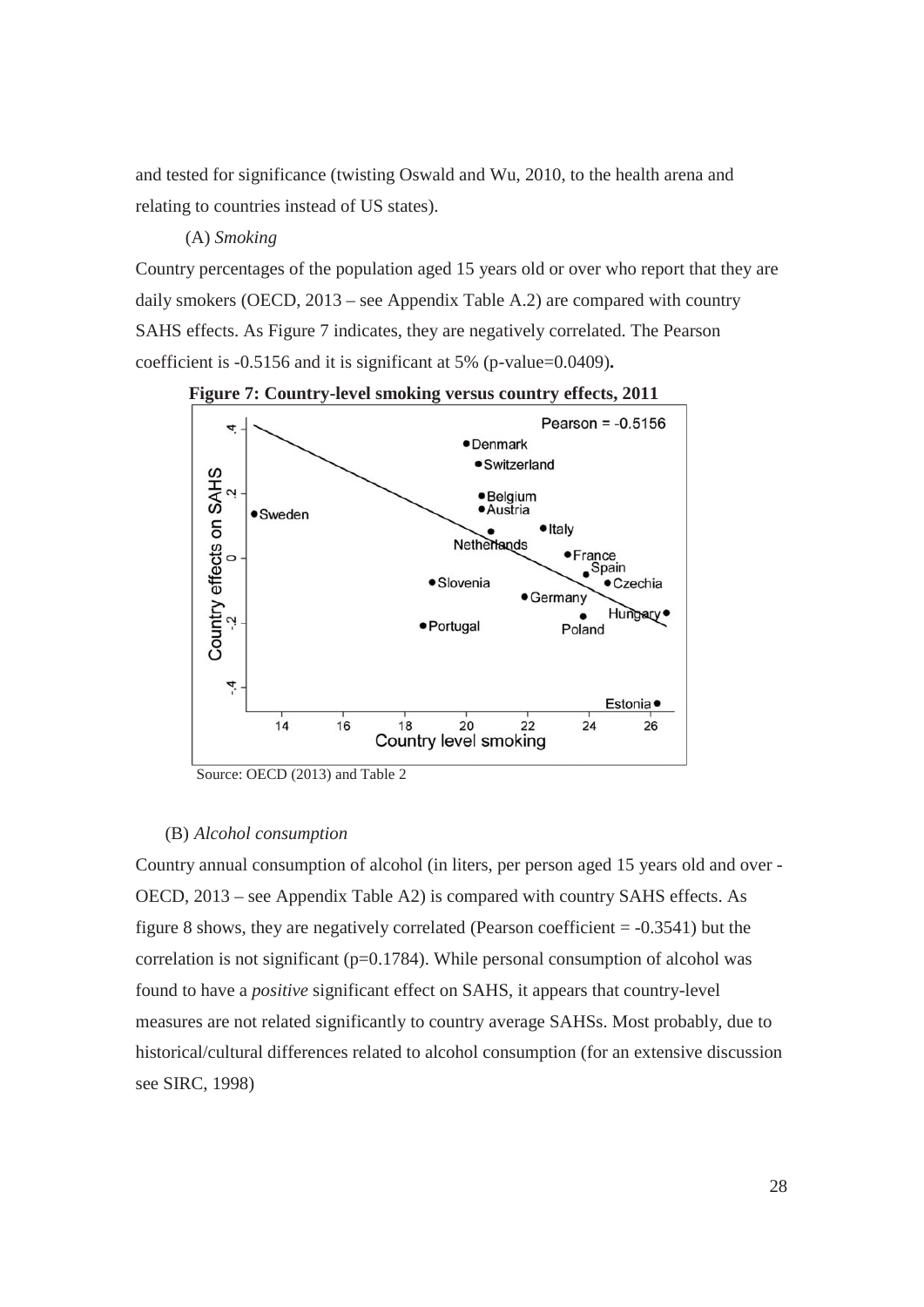

 **Figure 8: Country-level alcohol consumption versus country effects, 2011** 

#### (C) *Obesity*

Obesity is defined as a BMI over 30. OECD (2013) provides data of the percentage of obese individuals by country (see Appendix Table A.2). As Figure 9 indicates, percentage of obese residents within the population is negatively correlated with SAHS effects. The Pearson coefficient is -0.7081 and it is highly significant (p-value=0.0021). The correlation between country-level obesity and average aggregate SHASs is stronger than the respective correlation with country-level smoking (0.7081 and 0.5156, respectively), indicating the more dominant negative externalities of obesity**.** 

Source: OECD (2013) and Table 2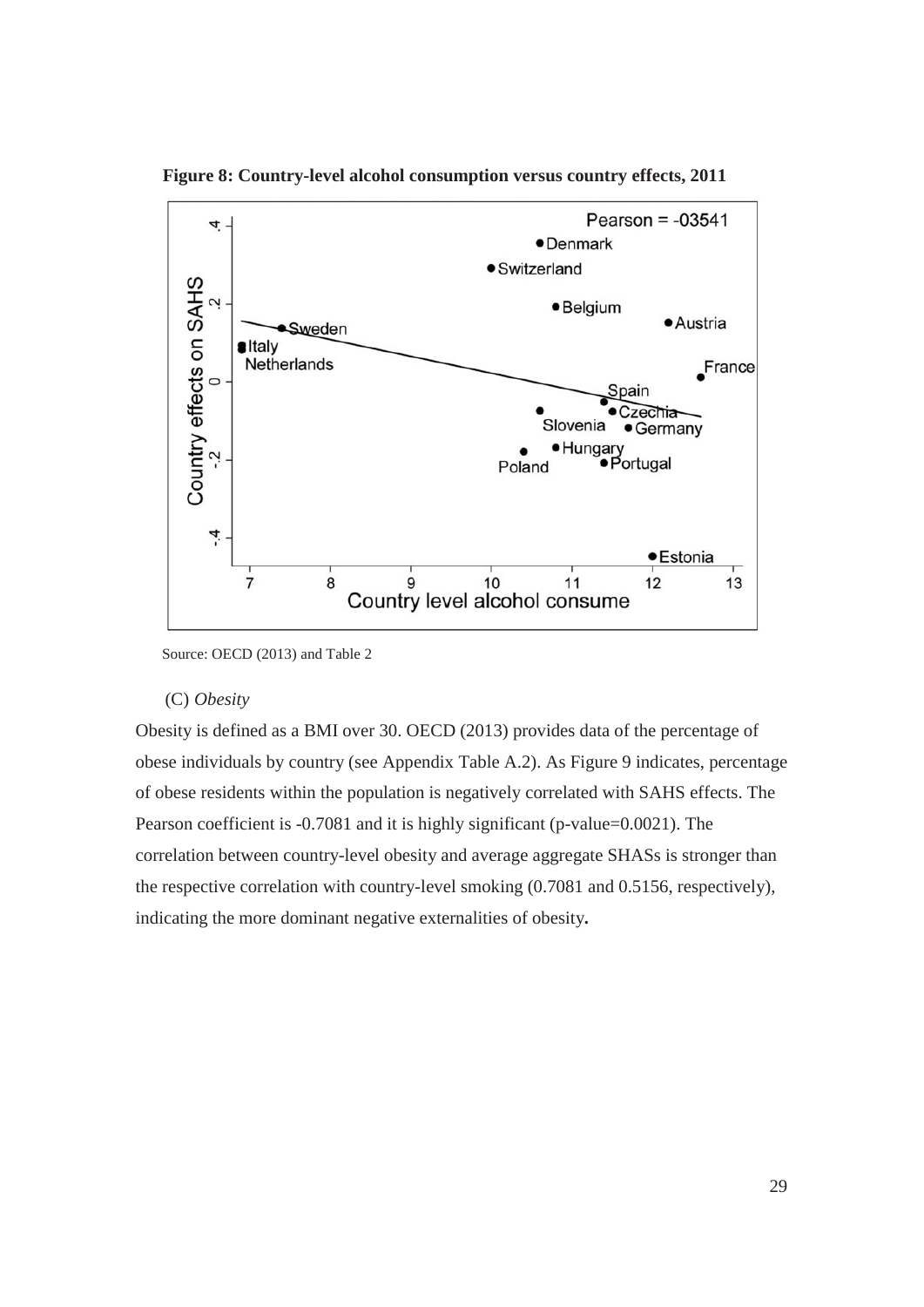**Figure 9: Country-level obesity (BMI>30) versus country effects, 2011** 



Source: OECD (2013) and Table 2

It should be noted that a correlation coefficient of about 0.6 (in absolute value) is unusual by standards of behavioral science. It is high by the cut-offs suggested by Cohen's (1988) rules-of-thumb, which argued that in human data an correlation coefficient value over 0.5 should be seen as large association, and 0.3 as a medium one. A coefficient of 0.6 is the same degree of correlation as, for example, has been found for people's own lifesatisfaction readings, taken 2 weeks apart (that is, using the same well-being question, asked of the same person).

In this study we focus on the effects of personal and societal behavioral risk factors. Obviously, correlates of aggregate SAHSs and other macro measures can also be investigated. In particular, correlates with diverse economic development measures. Garcia-Muñoz et al. (2014) look into the effects of development measures and aggregate net SAHSs, and find significant positive correlations with: per-capita GDP; the Human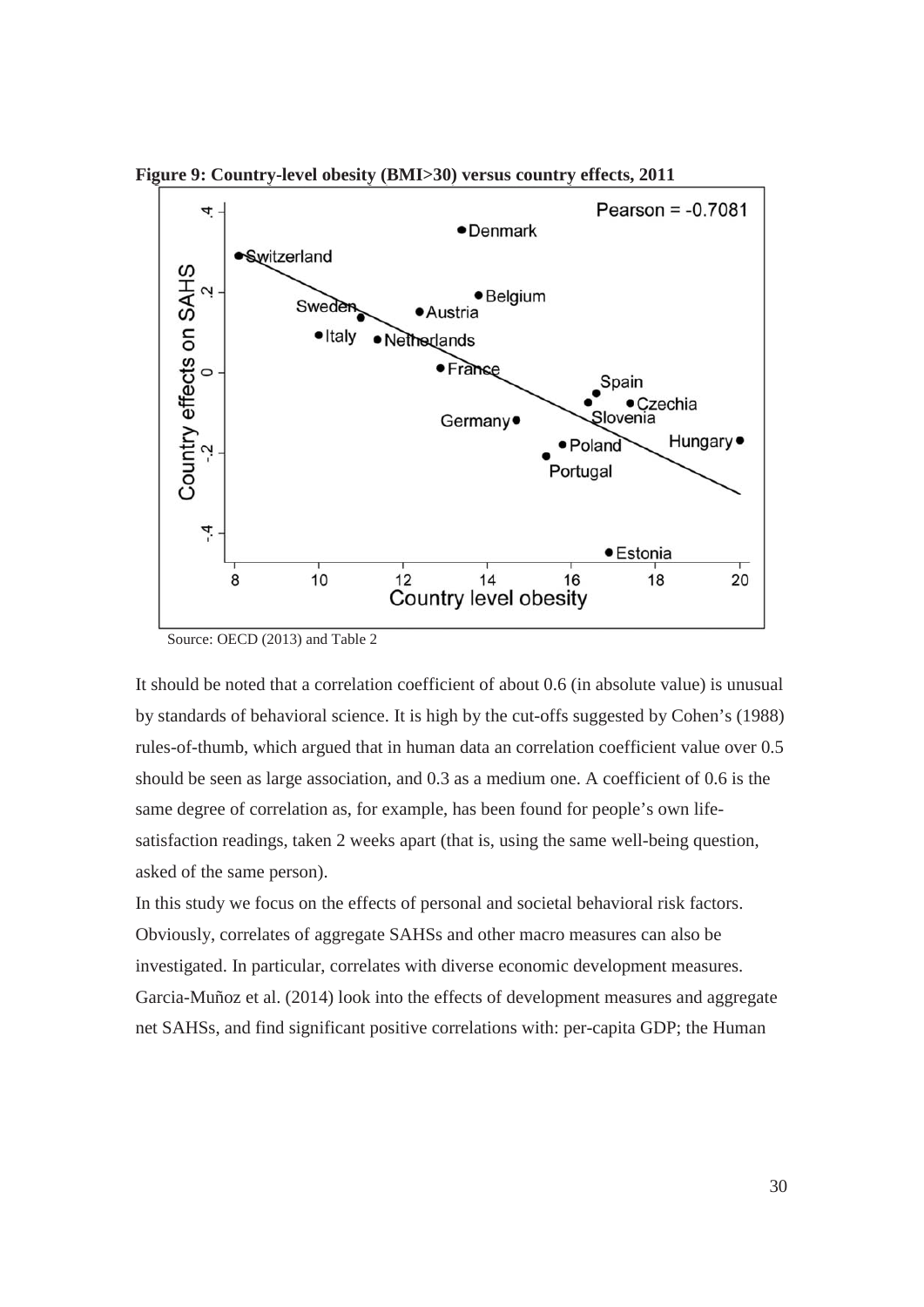Development Index (HDI); life expectancy at birth; per-capita expenditures on health; and expenditures on education, as percentage of GDP.<sup>17</sup>

An alternative examination of the effects of country-level measures on SAHS, could be performed by adding to the regression presented in Table 1, country measures of risk factors and other macros. Due to high correlations between some of the country measures, and in order to avoid multicollinearity only five country-level variables have been added: percentage of obese individuals, percentage of smokers, per-capita liters of annual alcohol consumption, life expectancy at birth and the Gini Index. Regression results are presented in Table 4. The results reconfirm the observation that both individual characteristics and country-level measures affect SAHSs. Country-level obesity has a significant effect  $(p=0.010)$ , country-level alcohol consumption and smoking do not affect aggregate  $SAHSS$ <sup>18</sup> Income inequality (measured by the Gini index has a negative effect on SAHS, while life-expectancy has a positive effect (significant at the 10 percent significance-level).

| <u>ді сдане пісами сэ, эпіліме 2011</u>             |                             |  |
|-----------------------------------------------------|-----------------------------|--|
| Variables                                           | Coefficients (z-statistics) |  |
| (i) Socio-demographic personal variables            |                             |  |
| Male                                                | $-0.076(-6.714)$ ***        |  |
| (years)<br>Age                                      |                             |  |
| $50-60$                                             | Ref.                        |  |
|                                                     | $61-70$ 0.016 (1.033)       |  |
|                                                     | $71-80 -0.023(-1.150)$      |  |
|                                                     | $81-90 -0.041 (-1.592)$     |  |
|                                                     | more than 90 0.081 (1.177)  |  |
| Education                                           |                             |  |
| More than 12 years of schooling $0.111 (9.282)$ *** |                             |  |
| <b>Marital</b> status                               |                             |  |
| Single/Divorced/Separated                           | Ref.                        |  |
|                                                     | Married 0.028 (1.843)*      |  |
| Widowed                                             | 0.015(0.723)                |  |
| Number of children in household                     | 0.037(0.914)                |  |
| Living parents                                      |                             |  |
|                                                     | Mother $0.063(4.217)$ ***   |  |

**Table 4: Determinants of SAHS, multilevel regression, with country-specific aggregate measures, SHARE 2011** 

-

<sup>&</sup>lt;sup>17</sup> The sample in that study is somewhat different. However, replication of the examinations of all the above development measures leads to significant positive correlations in our sample too. Results can be provided by the authors upon request.

 $18$  Could be the insignificant effect of smoking is related to the high correlation between country obesity and smoking levels (a correlation coefficient of 0.5496 in our sample).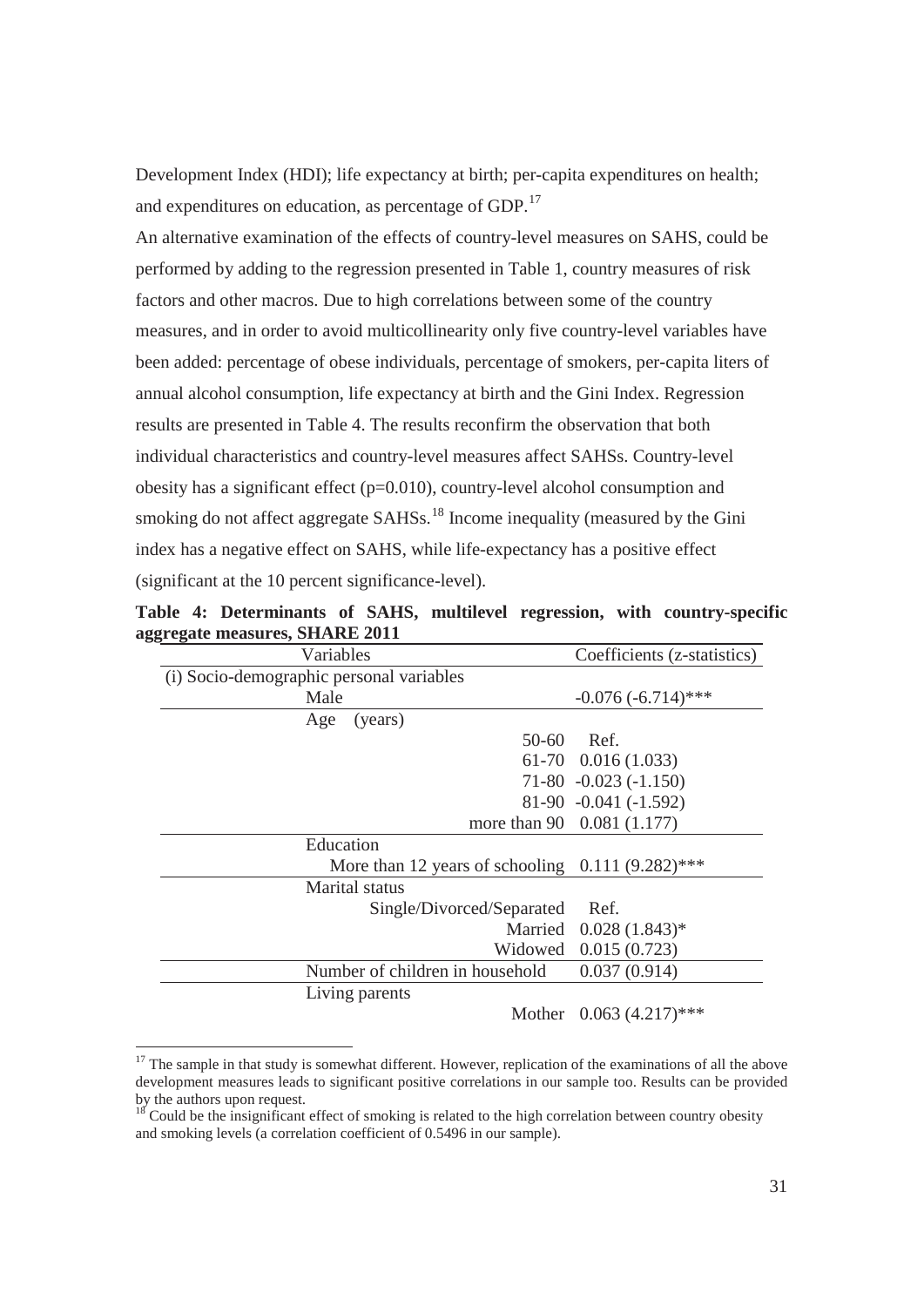| Variables                                              | Coefficients (z-statistics)         |  |  |
|--------------------------------------------------------|-------------------------------------|--|--|
| Father                                                 | $0.074(3.407)$ ***                  |  |  |
| Old age pension                                        | $0.033(2.380)$ **                   |  |  |
| (ii) Medically based health                            |                                     |  |  |
| Drug use (number of drugs)                             | $-0.081 (-16.768)$ ***              |  |  |
| Health conditions - diagnosed with                     |                                     |  |  |
|                                                        | Heart problems -0.140 (-8.286)***   |  |  |
|                                                        | Hypertension $-0.025$ $(-2.064)$ ** |  |  |
| Cerebral vascular disease -0.158 (-5.672)***           |                                     |  |  |
|                                                        | Diabetes $-0.114$ $(-6.785)$ ***    |  |  |
| Chronic lung disease $-0.171$ $(-8.133)$ ***           |                                     |  |  |
|                                                        | Arthritis -0.199 (-14.932)***       |  |  |
|                                                        | Osteoporosis -0.064 (-1.444)        |  |  |
|                                                        | Cancer $-0.356$ $(-14.607)$ ***     |  |  |
| Number of medical symptoms                             | $-0.127$ $(-31.173)$ ***            |  |  |
| Medical consultation (number)                          | $-0.013$ $(-20.641)$ ***            |  |  |
| Hospitalization (dummy)                                | $-0.182 (-12.372)$ ***              |  |  |
| Quality of eyesight (range of 1-5)                     | $0.163(27.985)$ ***                 |  |  |
| (iii) Behavioral risks                                 |                                     |  |  |
| <b>Smoking</b>                                         |                                     |  |  |
| Smoked in the past but not currently -0.016 (-0.944)   |                                     |  |  |
|                                                        | Smokes now -0.120 (-8.785)***       |  |  |
| <b>Alcohol</b> use                                     |                                     |  |  |
| 3 or 4 days a week                                     | $0.063(3.202)$ ***                  |  |  |
| 5 or 6 days a week                                     | $0.108(3.648)$ ***                  |  |  |
| 7 days a week                                          | $0.032(2.374)$ **                   |  |  |
| <b>Obesity</b>                                         |                                     |  |  |
| BMI between 30-40 -0.098 (-7.337)***                   |                                     |  |  |
| BMI higher than 40 -0.126 (-2.286)**                   |                                     |  |  |
| (iv) Functional Capacity Indices                       |                                     |  |  |
| <b>ADL</b>                                             | $-0.033 (-6.980)$ ***               |  |  |
| <b>IADL</b>                                            | $-0.019(-3.972)$ ***                |  |  |
| (v) Cognitive abilities                                |                                     |  |  |
| Number of remembered animals                           | $0.011(14.195)$ ***                 |  |  |
| (vi) Country measures                                  |                                     |  |  |
| Percentage of obese individuals<br>$-0.036(-2.559)$ ** |                                     |  |  |
| <b>Percentage of smokers</b>                           | 0.010(0.980)                        |  |  |
| Per-capita liters of annual alcohol consumption        | $-0.008(-0.511)$                    |  |  |
| Life expectancy                                        | $0.032(1.791)*$                     |  |  |
| <b>The Gini Index</b>                                  | $-3.791(-4.481)$ ***                |  |  |
| Sample Size                                            | 23,805                              |  |  |
| AIC                                                    | 56,294.5                            |  |  |
| <b>BIC</b>                                             | 56,641.8                            |  |  |

\* significant at 0.10; \*\* significant at 0.05; \*\*\*significant at 0.01

Note: Country random-effects are included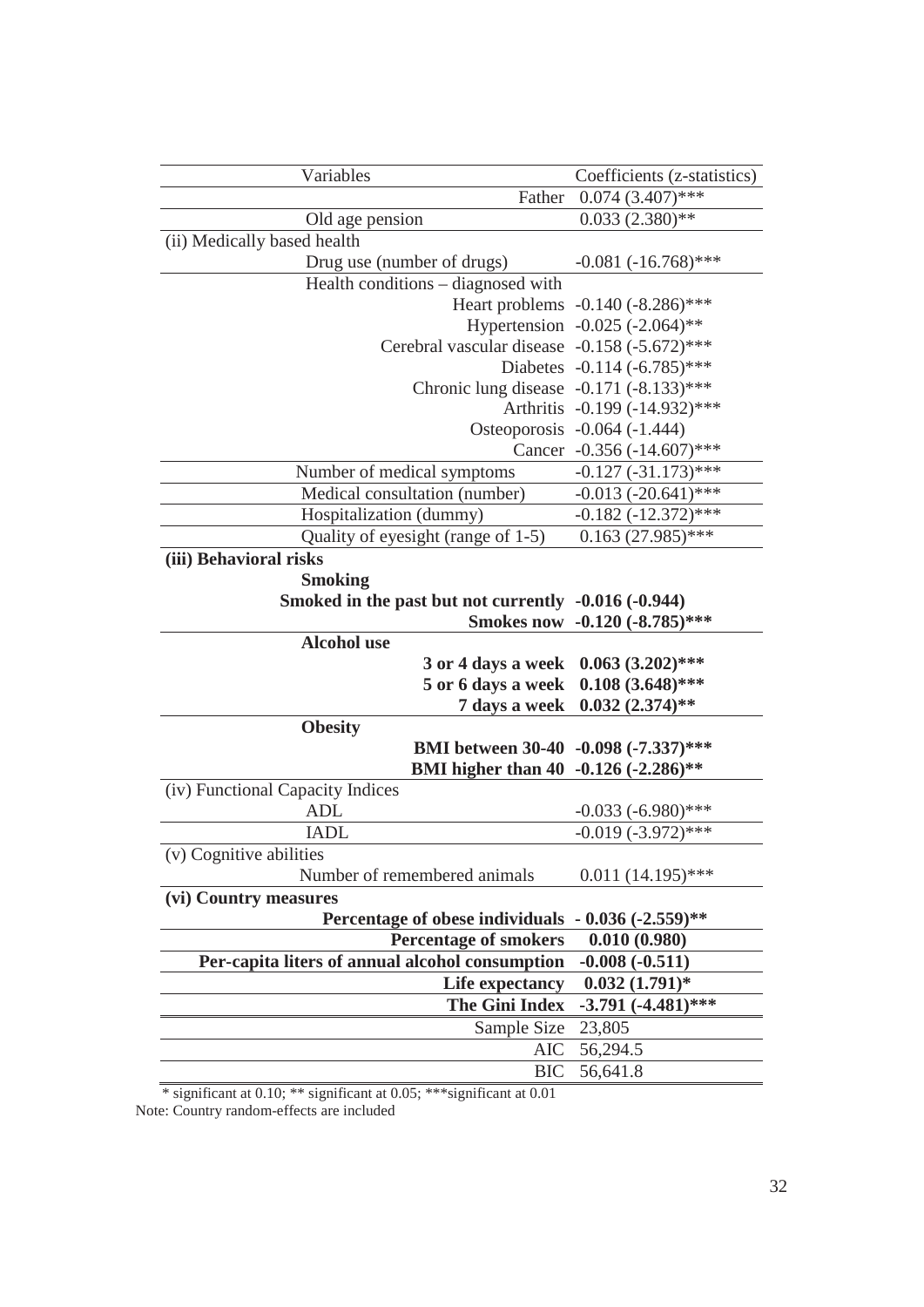#### **4. Concluding remarks**

Our empirical study is based on data for about 23,800 respondents from 16 European countries and employs numerous variables from the SHARE data base. The core conclusions that are derived from the 2 parts of the statistical analysis are the following:

- *(i)* The estimation of self-assessed-health-status regression provides clear evidence of the *effects of behavioral risk factors (smoking, alcohol consumption and obesity) on the individual's subjective rating of her/his health status, beyond and above the obvious effects of health conditions (that are also caused by the behavioral risk factors).* The second, more innovative, finding is related to the effects of country-specific macro variables on the subjective-health of the residents, beyond and above those of the personal characteristics. It is therefore not only 'who you are' that affects the subjective rating of health, but also 'in which country you live'. Country-specific aggregate SAHSs are derived, using Multilevel Regression Analysis. These country effects are then examined for correlations with objective country health-risk macro measures. They include: share of smokers on a daily/regular basis; alcohol consumption (per-capita liters per year); share of obese individuals in the country. It appears that country-level smoking and obesity affect negatively aggregate country SAHS, while alcohol consumption has no effect. To the best of our knowledge, such an investigation in the domain of health is novel.
- *(ii) Preventive-health schemes* that will reduce the share of smokers and of obese individuals will lead to an increase in individual SAHSs and consequently will reduce health-care expenditures. As obesity has a stronger effect on SAHS (Figure 9 and Table 4), the benefits of preventive treatment are most probably more pronounced in the case of obesity. A recent study by the European Centre for International Political Economy (ECIPE, Erixon et al., 2014) estimates that European countries can make huge savings in future health-care expenditures related to obesity if they use effective life-style weight-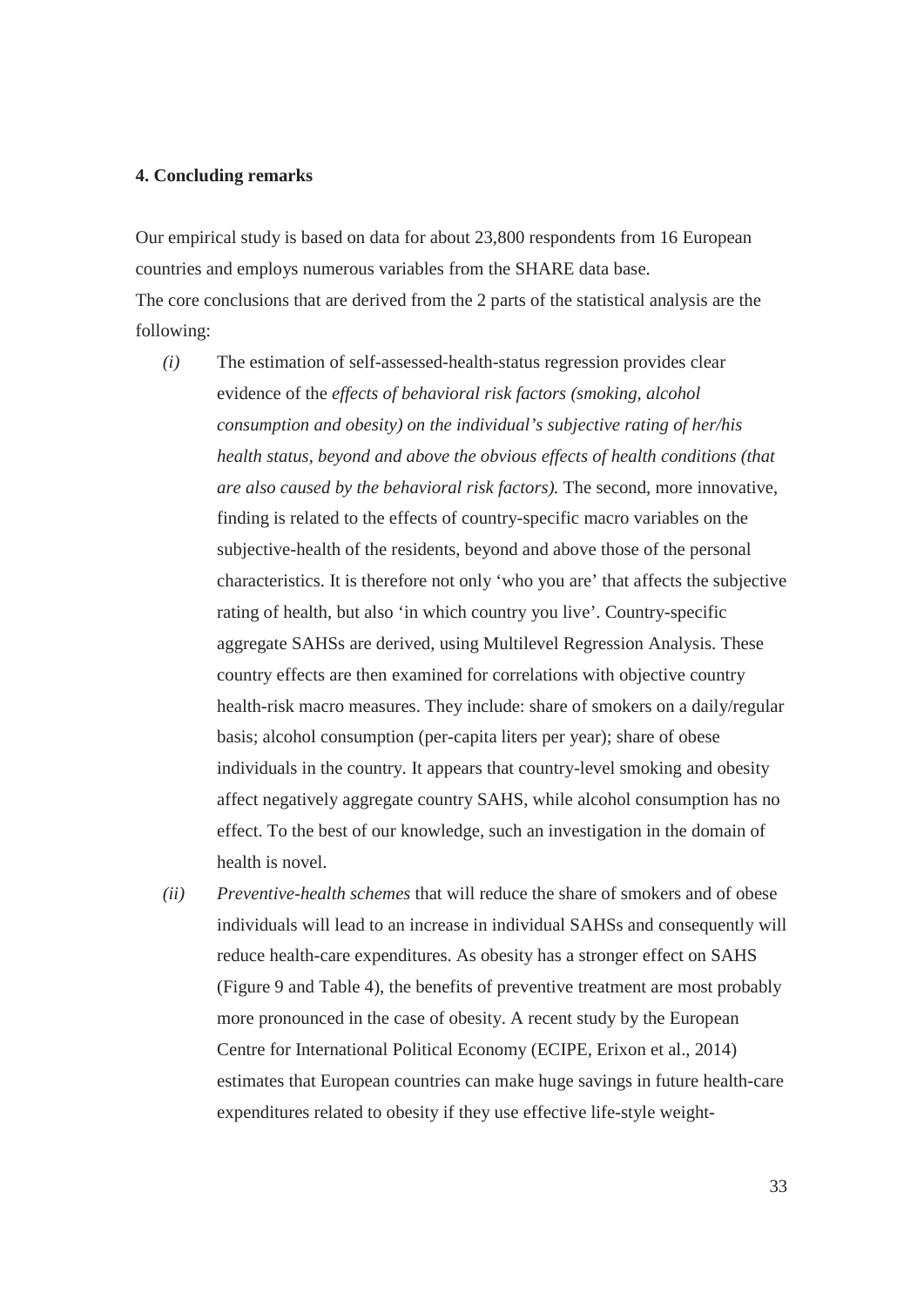management programs to treat obesity today: If governments would spend existing and future obesity treatment expenditures on cost-effective preventive programs (employed today), the UK and Spain would be able to reduce health-care expenditures related to obesity in 2030 by 10 and 12 percent (respectively). Germany could save around 6 percent, while Sweden could save as much as 55 percent of future health-care expenditures related to obesity.

(iii) The evidence that country-level risk factors (and other country measures, see Garcia-Munoz et al., 2013) do affect subjective-health, can be related also to the heated debate between the supporters and the opponents of the so-called *'Easterlin Paradox'* extending it from the domain of well-being into the domain of health. Easterlin concluded: "*what is true for the individual is not true for society as a whole*" (Easterlin, 1973, page 4, italics in the original), suggesting that wealthy people tend to be happier than poor people in the *same country*, but that there is no such relationship *across countries*, or *over time.* Layard (1980) and Graham and Pettinato (2001) presented evidence that supported the 'Easterlin Paradox'<sup>19</sup>, while other studies (e.g., Deaton, 2008; Stevenson and Wolfers<sup>20</sup>, 2008; and Sacks, Stevenson and Wolfers, 2010) challenged it. Overall, our findings (twisted from the well-being to the health domain) indicate that what is true for the individual, is also true for the country as a whole: both *individual* and *country-level* (smoking and obesity) risk factors affect subjective-health and the two levels of risk accumulate and

-

<sup>&</sup>lt;sup>19</sup> Layard was even more succinct and concluded: "a basic finding of happiness surveys is that, though richer societies are not happier than poorer ones, within any society happiness and riches go together" (page 737). Graham and Pettinato (2001) examined data for a sample of 17 developing economies in Latin America and arrived at a similar result: No clear relationship between gross national product and happiness. In an attempt to explain the paradox, researchers used models emphasizing reference-dependent preferences, relative income, and satiation point models (see for instance: Veenhover, 1991; Diener et al., 1993; and Clark, Frijters and Shields, 2008 for a review paper).

<sup>&</sup>lt;sup>20</sup> Using the 2006 Gallup World Poll that was conducted in 132 countries, Deaton arrived at a clear-cut conclusion that average life satisfaction is strongly related to per-capita national income. Moreover, unlike most previous findings, he found that the effect holds across the full range of international incomes, and it is even slightly stronger among rich countries. Stevenson and Wolfers (2008) were even more succinct. Based on a statistical analysis of several rich data bases, they conclude that "*Across the world's population, variation in income explains a sizable proportion of the variation in subjective well-being. There appears to be a very strong relationship between subjective well-being and income, which holds for both rich and poor countries*" (page 2). There is an extensive literature of criticisms of the 'Easterlin Paradox', as well as the replies. A review of this literature is obviously beyond the scope of this paper.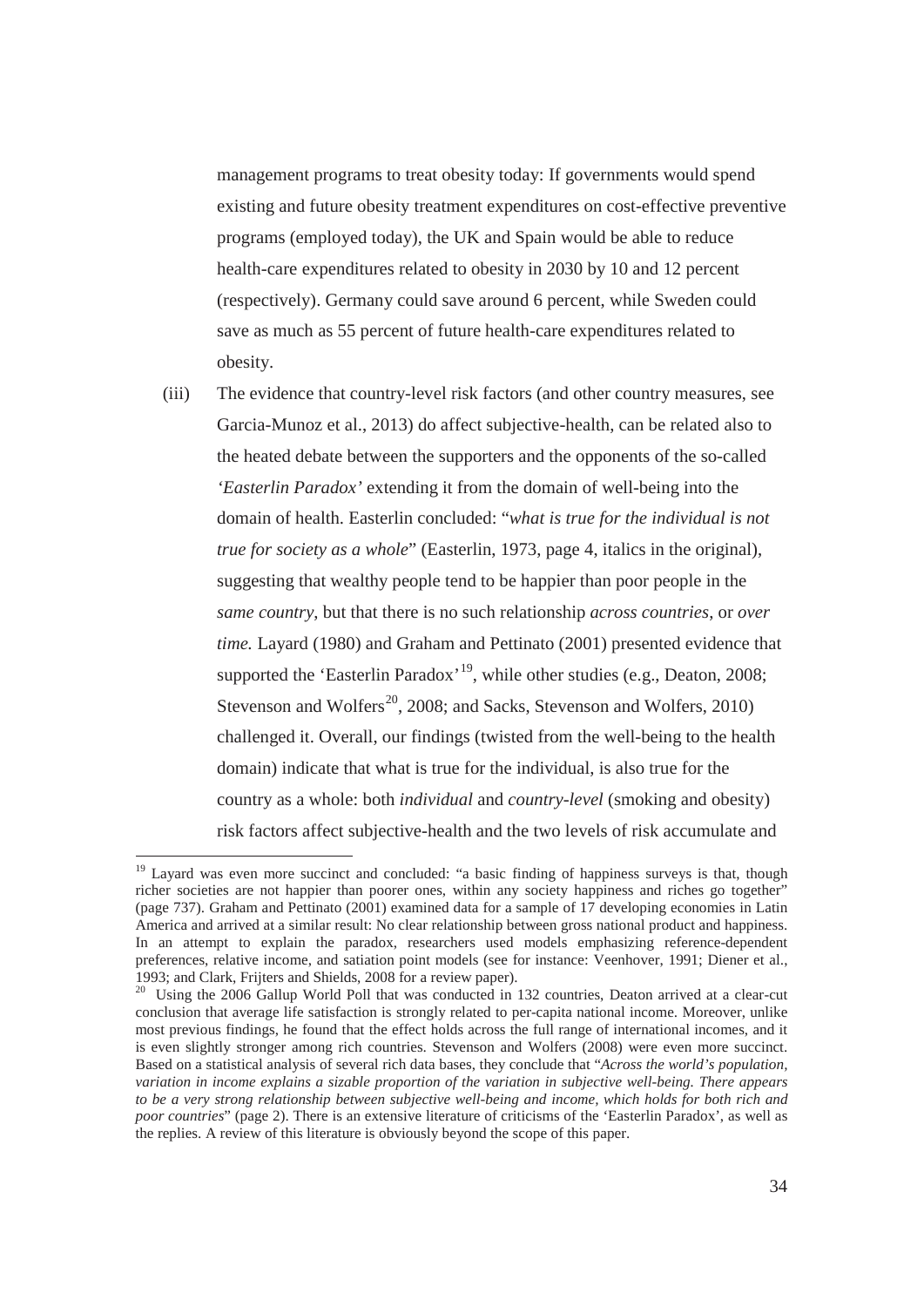reinforce the subjective-health assessment. Also, better economic development measures of a country lead to higher valuations of the subjectivehealth of its residents (everything else being equal). This seems to be at odds with the 'Easterlin Paradox' that emphasizes within country individual effects and denies cross-country effects.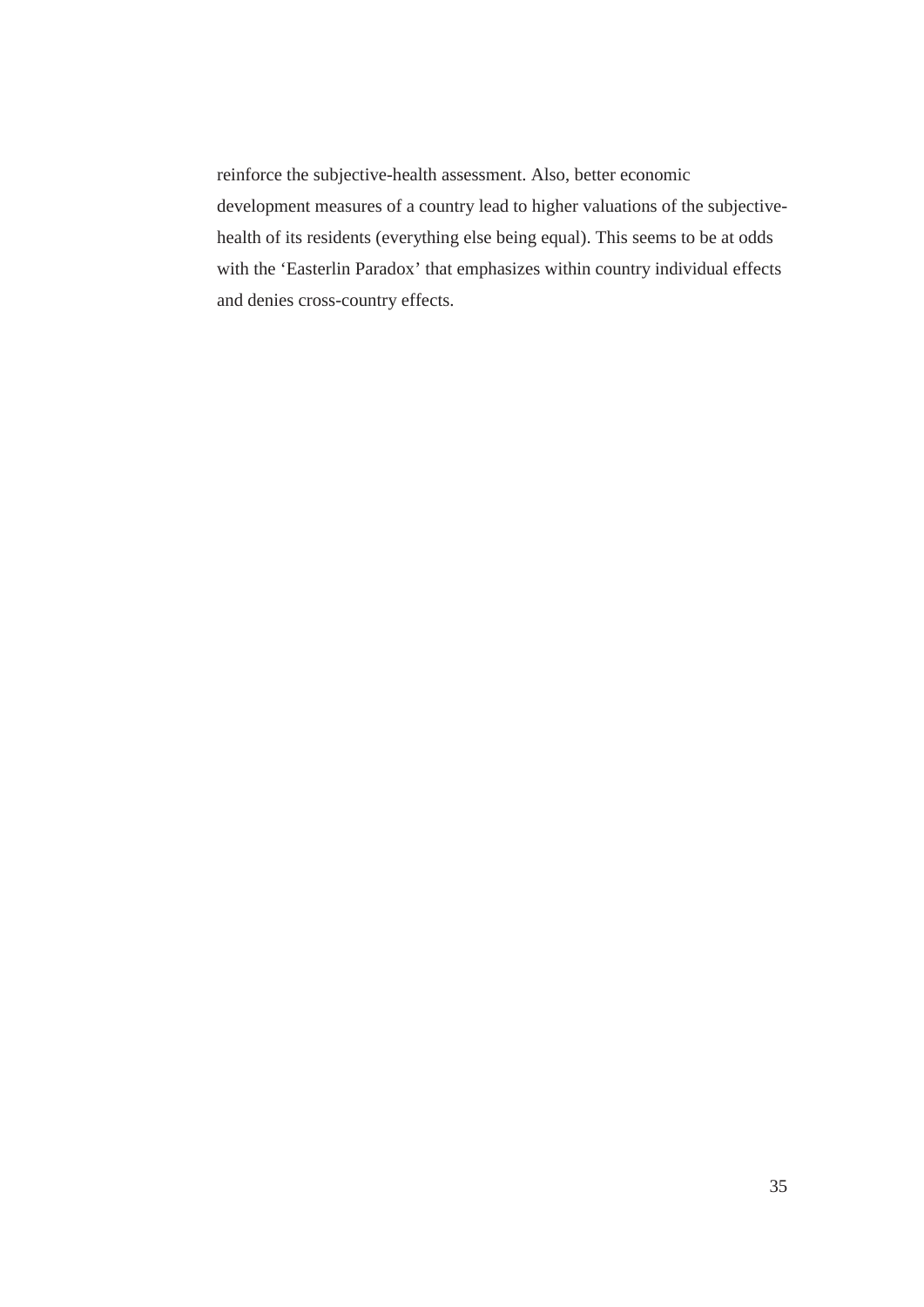#### **References**

Benyamini, Y. and Idler E.L. (1999), "Community Studies Reporting Association between Self-Rated Health and Mortality: Additional Studies, 1995-1998", *Research on Aging* 21: 392-401.

Cawley J. (2004), "The Economics of Childhood Obesity", *Health Affairs* 29(3): 364- 371.

Cawley, J. and Ruhm, C.J. (2011), "The Economics of Risky Health Behaviors", *IZA Discussion Paper No. 5728*. Bonn.

Centers for Disease Control and Prevention (2008), "Smoking-Attributable Mortality, Years of Potential Life Lost, and Productivity Losses – United States, 2000-2004" (accessed via http://www.cdc.gov/mmwr/preview/mmwrhtml/mm5745a3.htm).

Centers for Disease Control and Prevention (2010), "Adult Obesity Facts" (accessed via http://www.cdc.gov/obesity/data/adult.html).

Cesari, M., Pahor, M., Marzetti, E., Zamboni, V., Colloca, G., Tosato, M., Patel, K.V., Tovar, J.J. and Markides K. (2009), "Self-Assessed Health Status, Walking Speed and Mortality in Older Mexican-Americans", *Gerontology* 55(2): 194-201.

Clark, A.E., Frijters, P. and Shields, M.A. (2008), "Relative Income, Happiness and Utility: Am Explanation for the Easterlin Paradox and Other Puzzles", *Journal of Economic Literature* 46(1): 95-144.

Cohen, J. (1988), *Statistical Power Analysis for the Behavioral Sciences.* NJ: Erlbaum, Hillsdale, 2<sup>nd</sup> Edition.

Cook, P.J. and Moore, M.J. (2002), "The Economics of Alcohol Abuse and Alcohol-Control Policies" *Health Affairs* 21(2): 120-133.

Crossley, T.F. and Kennedy, S. (2002), "The Reliability of Self-Assessed Health Status", *Journal of Health Economics* 21: 643-658.

Cutler, D.M., Lleras-Muney, A. and Vogl, T. (2011), "Socioeconomic Status and Health: Dimensions and Mechanisms". In: Glied, S. and Smith P.C. (eds.), *The Oxford Handbook of Health Economics*, Chapter 7, pp. 124-163.

Davidson, R., Jackson, D. and Kalin, N. (2000), "Emotion, Plasticity, Context and Regulation: Perspectives from Affective Neuroscience", *Psychological Bulletin* 126: 890- 906.

Deaton, A. (2008), "Income, Health and Well-Being around the World: Evidence from the Gallup World Poll", *Journal of Economic Perspectives* 22(2): 53-72.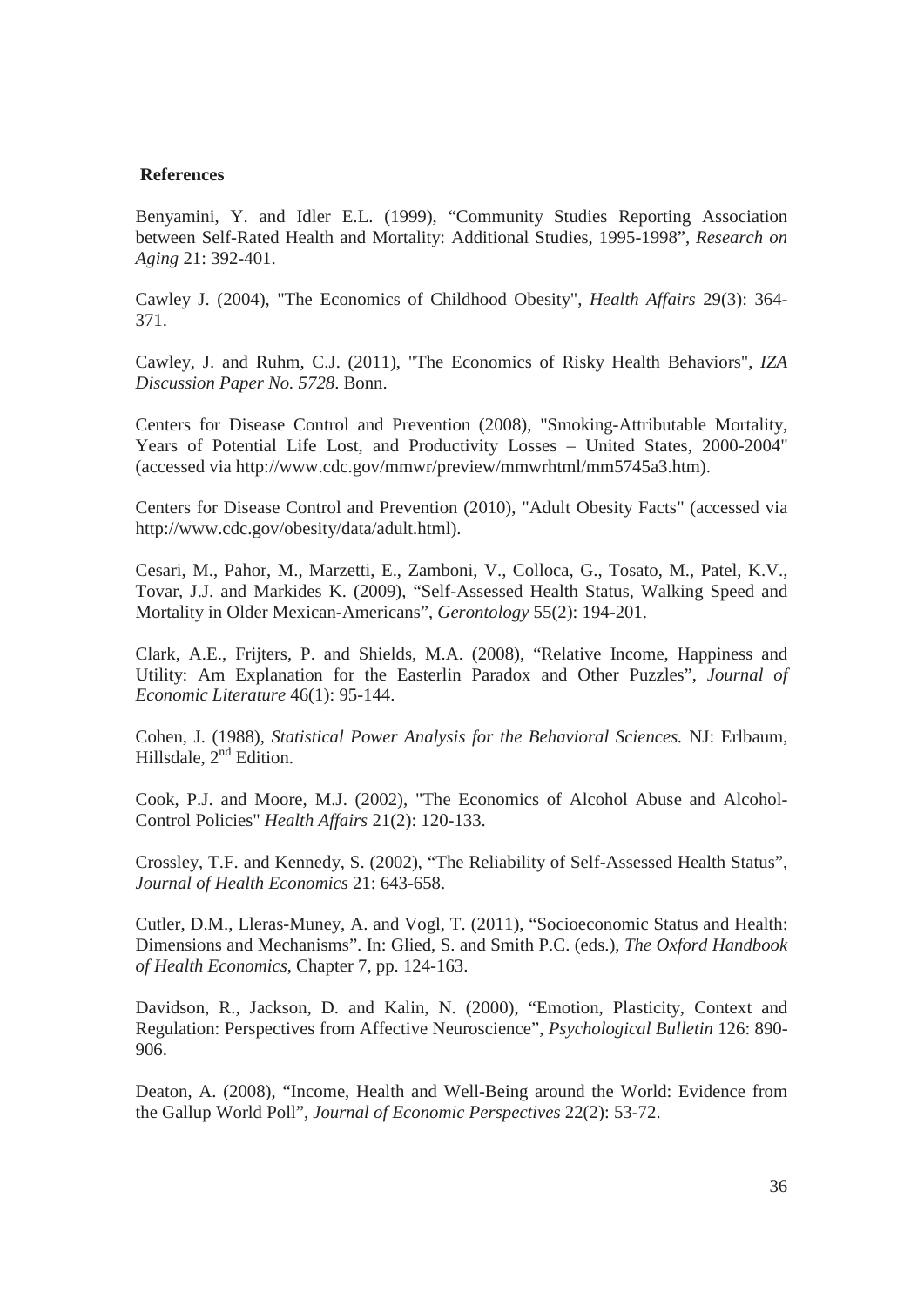Deaton, A.S. and Paxson, C.H. (1998), "Aging and Inequality in Income and Health", *American Economic Review, Papers and Proceedings* 88:248-253.

Diener, E., Sandvik, E, Seidlitz, L. and Diener, M. (1993), "The Relationship between Income and Subjective Well-Being: Relative or Absolute?" *Social Indicators Research* 28: 195-223.

Easterlin, R.A. (1973), "Does Money Buy Happiness?" *The Public Interest* 30: 3-10.

Erixon, F., Brandt, L. and Krol, M. (2014), "Investing in Obesity Treatment to Deliver Significant Healthcare Savings: Estimating the Healthcare Costs of Obesity and the Benefits of Treatment", *ECIPE Occasional paper 01/2014*, Brussels: Belgium.

Eurostat (2013), *Population on January 1st 2013, by Five-Year Age Groups and Sex*. Can be accessed at: http://epp.eurostat.ec.europa.eu/portal/page/portal/eurostat/home.

Ferraro, K.F. and Kelley-Moore, J.A. (2001), "Self-Rated Health and Mortality among Black and White Adults: Examining the Dynamic Evaluation Thesis", *Journals of Gerontology: Psychological and Social Sciences* 56B: S195-S205.

Ferrer-i-Carbonell, A. and Frijters, P. (2004), "How Important is Methodology for the Estimates of the Determinants of Happiness?" *Economic Journal* 114: 641-659.

Fuchs, V.R. (2004), "Reflections on the Socio-Economic Correlates of Health", *Journal of Health Economics* 23: 653-661.

Gabriel, S.A., Mattey, J.P. and Wascher, W. (2003), "Compensating Differentials and Evolution in the Quality-of-Life among US States", *Regional Science and Urban Economics* 33: 619-649.

Gallet, C.A. (2007), "The Demand for Alcohol: A Meta-Analysis of Elasticities", *Australian Journal of Agricultural and Resource Economics* 51: 121-135.

Gallet, C.A. and Moore, J.A. (2003), "Cigarette Demand: A Meta-Analysis of Elasticities", *Health Economics* 12: 821-835.

Garcia-Muñoz, T., Neuman, S., and Neuman, T. (2014), "Subjective Health Status of the Older Population: Is it Related to Country-Specific Economic Development Measures?" Bar-Ilan University Discussion Papers Series, DP. No. 2014-02.

Graham, C. and Pettinato S. (2001), "Happiness, Markets, and Democracy: Latin America in Comparative Perspective", *Journal of Happiness Studies*, 2: 237-268.

Grossman, M. (2004), "The Demand for Health, 30 Years Later: A Very Personal Retrospective and Prospective Reflection", *Journal of Health Economics* 23: 629-636.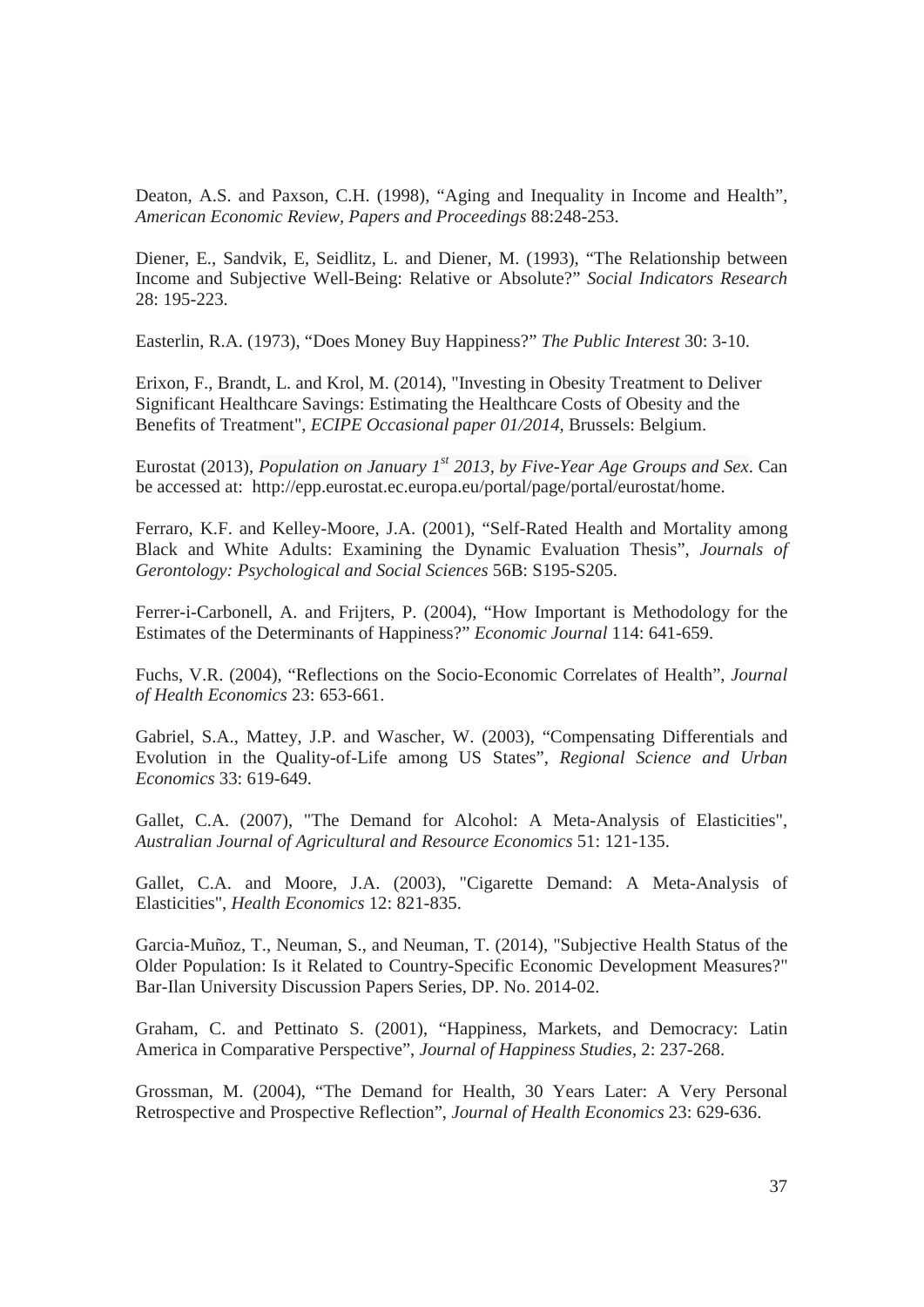Grossman, M. and Kaestner, R. (1997), "Effects of Education on Health", in: Behrman, J. and Stacey, N. (eds.), *The Social Benefits of Education*, pp. 69-123. Ann Arbor: University of Michigan Press.

Idler, E.L. and Benyamini, Y. (1997), "Self-Rated Health and Mortality: A Review of Twenty-Seven Community Studies", *Journal of Health and Social Behavior* 38(1): 21- 37.

Kennedy, B.P., Kawachi, I., Glass, R. and Prothrow-Stith, D. (1998), "Income Distribution, Socio-Economic Status, and Self-Rated Health in the United States: Multilevel Analysis", *British Medical Journal* 317: 917-921.

Kenny, T., MD, (2012), "Smoking – The Facts", (accessed via: http://www.patient.co.uk /print/4332).

Kenny, T., MD, (2013), "Obesity and Overweight in Adults" (accessed via: http://www.patient.co.uk/print/4421).

Kiecolt-Glaser, J.K. and Newton, T.L. (2001), "Marriage and Health: His and Hers", *Psychological Bulletin* 127:472-503.

Kleinman, A. (1988), *The Illness Narrative: Suffering, Healing and the Human Condition*. New-York: Basic Books.

Kleinman, A. (1995), *Writing at the Margin: Discourse between Anthropology and Medicine*. Berkeley: University of California Press.

Layard, R. (1980), "Human Satisfaction and Public Policy", *The Economic Journal* 90: 737-750.

Layard, R. (2005), *Happiness: Lessons from a New Science.* London: Penguin Books.

Mokdad, A.H., Marks, J.S., Stroup, D.F. and Gerberding, J.L. (2004), "Actual Causes of Death in the United States, 2000", *Journal of the American Medical Association* 291(10): 1238-1245.

Mora, P.A., Di'Bonaventura, M.D., Idler, E., Leventhal, E. and Leventhal, H. (2008), "Psychological Factors Influencing Self-Assessments of Health: Toward an Understanding of the Mechanisms Underlying How People Rate Their Own Health", *Annals of Behavioral Medicine* 36: 292-303.

Mossey, J.M. and Shapiro, E. (1982), "Self-Rated Health: A Predictor of Mortality among the Elderly", *American Journal of Public Health* 72(8): 800-808.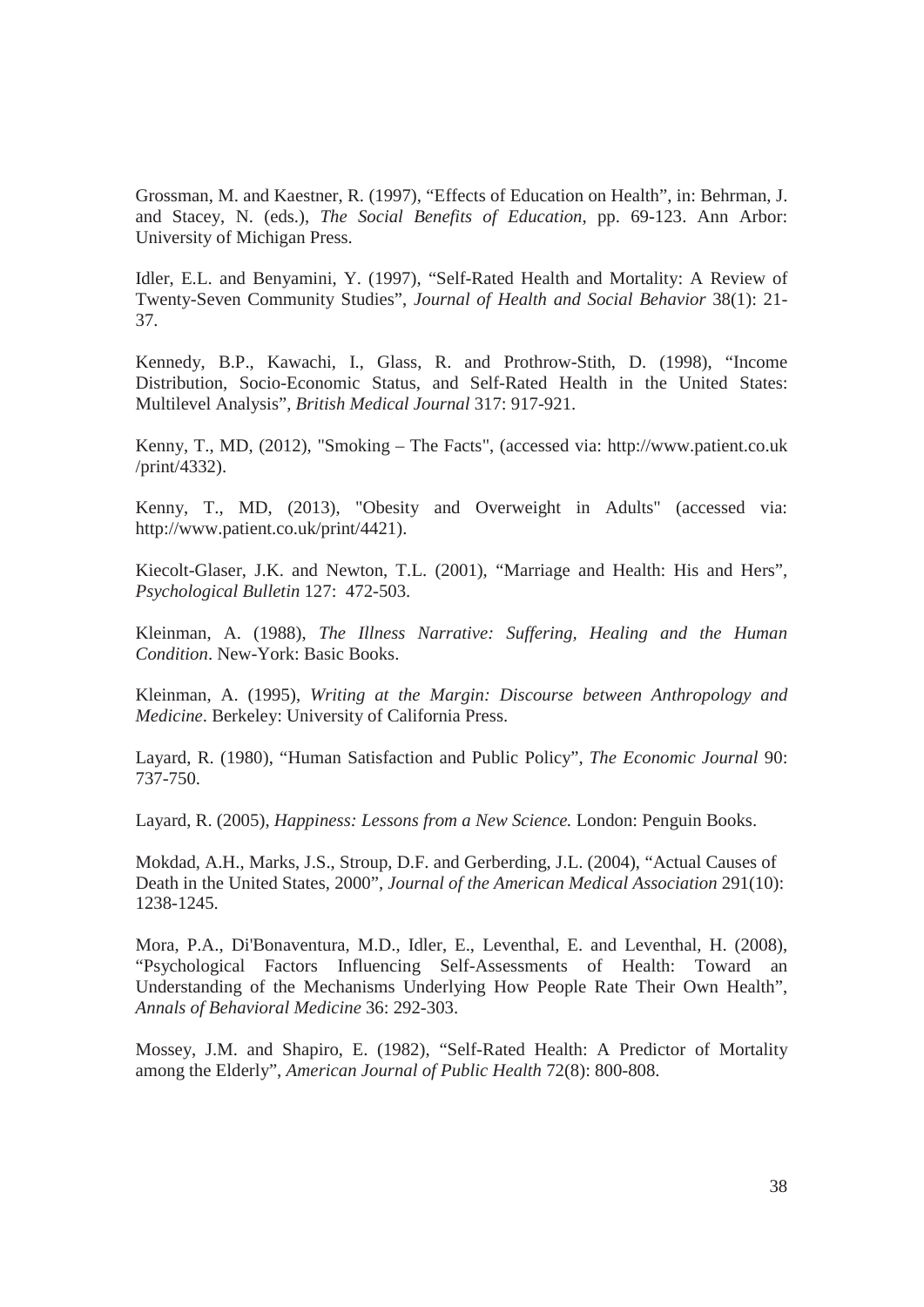Murtagh, K.N. and Hubert, H.B. (2004), "Gender Differences in Physical Disability among an Elderly Cohort", *American Journal of Public Health* 94(8): 1406-1411.

Nagarajan, S. and Pushpanjali, K. (2008), "Self-Assessed and Clinically Diagnosed Periodontal Health Status among Patients Visiting the Outpatient Department of a Dental School in Bangalore, India", *Indian Journal of Dental Research* 19(3): 243-246.

Ng, M. et al. (139 co-authors) (2014), "Global, Regional, and National Prevalence of Overweight and Obesity in Children and Adults During 1980-2013: A Systematic Analysis for the 'Global Burden of Disease Study 2013' ", *The Lancet,* 29.5.2014.

OECD (2013), *OECD Factbook 2013: Economic, Enviromental and Social Statistics,*  OECD Publishing. doi: 10.1787/factbook-2013-en*.* 

Oswald, A.J. and Wu, S. (2010), "Objective Confirmation of Subjective Measures of Human Well-Being: Evidence from the USA", *Science* 327: 576-579.

Parissis, J.T., Nikolaou, M., Farmakis, D., Paraskevaidis, I.A., Bistola, V., Venetsanou, K., Katsaras, D., Filippatos, G. and Kremastinos, D.T. (2009), "Self-Assessment of Health Status is Associated with Inflammatory Activation and Predicts Long-Term Outcomes in Chronic Heart Failure", *European Journal of Heart Failure* 11(2): 163-169.

Ren, X.S. (1997), "Marital Status and Quality of Relationships: The Impact on Health Perception", *Social Science and Medicine* 44:241-249.

Ross, C.E., Mirowsky, J. and Goldsteen, K. (1990), "The Impact of the Family on Health: the Decade in Review, *Journal of Marriage and the Family* 52: 1059-1078.

Rozenkranz, M., Jackson, D., Dalton, K., Dolski, I., Rytt, C., Singer, B., Muller, D., Kalin, N. and Davidson, R. (2003), "Affective Style and In-vivo Immune Response: Neurobehavioral Mechanisms", *Proceedings of the National Academy of Science* 100: 11148-11152.

Rull, G., MD (2012), "Alcohol Problems – The Effect of Alcohol on the Body" (accessed via: http://www.patient.co.uk/doctor/alcohol-related-problems).

Rytt, C. and Singer, B. (2003), "The Role of Emotion on Pathways to Positive Health", in: Davidson, R., Scherer, K. and Goldsmith, H. (eds.), *Handbook of Affective Science*. New-York: Oxford University Press.

Sacks, D.W., Stevenson, B. and Wolfers, J. (2010), "Subjective Well-Being, Income, Economic Development and Growth", *IZA Discussion Paper No. 5230*. Bonn.

Sen, A. (2002), "Health: Perception versus Observation", *British Medical Journal* 324(13): 860-861.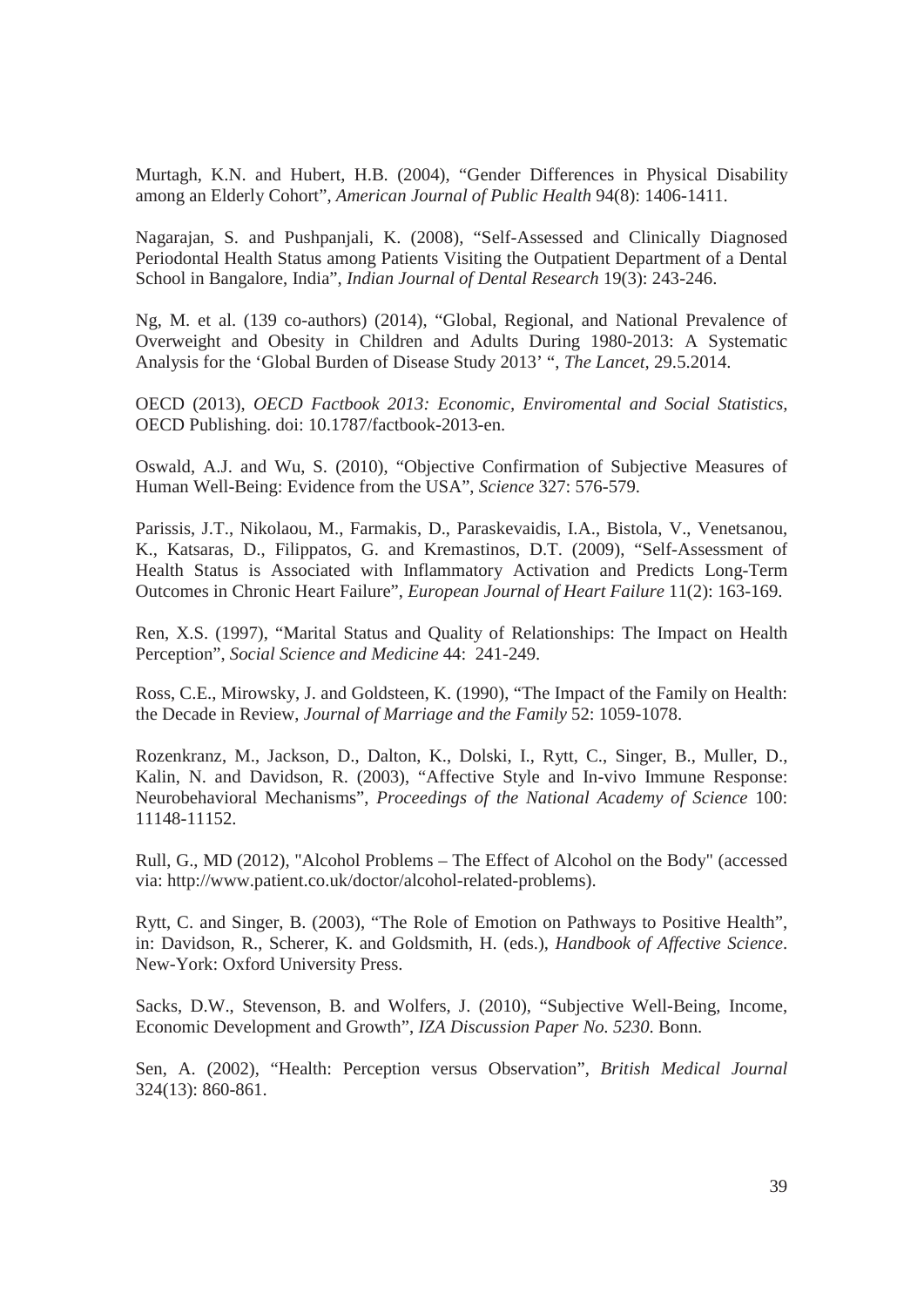SIRC (1998), *Social and Cultural Aspects of Drinking.* The Social Issues Research Centre. Can be accessed at: http://www.sirc.org/publik/drinking3.html.

Smith, J.P. (1999), "Healthy Bodies and Thick Wallets: The Dual Relation between Health and Economic Status", *Journal of Economic Perspectives* 13: 145-166.

Smith, A.M.A., Shelley, J.M. and Dennerstein, L. (1994), "Self-Rated Health: Biological Continuum or Social Discontinuity?" *Social Science and Medicine* 39(1): 77-83.

Stack, S. and Eshleman, J.R. (1998), "Marital Status and Happiness: A 17-Nation Study", *Journal of Marriage and the Family* 60: 527-536.

Stevenson, B. and Wolfers, J. (2008), "Economic Growth and Subjective Well-Being: Reassessing the Easterlin Paradox", *NBER Discussion Paper No. 14,282.* Cambridge, MA.

Stewart, S.T., Cutler, D.M. and Rosen A.B. (2009), "Forecasting the Effects of Obesity and Smoking on U.S. Life Expectancy", *The New England Journal of Medicine* 361: 2252-2260.

Strauss, J and Thomas, D. (1998), "Health, Nutrition and Economic Development", *Journal of Economic Literature* 36(2): 766-817.

Thun, M.J., Peto, R., Lopez, A.D., Monaco, J.H., Henley, S.J., Heath, C.W. and Doll, R. (1997), "Alcohol Consumption and Mortality among Middle-Aged and Elderly U.S. Adults", *The New England Journal of Medicine* 337: 1705-1714.

van Doorslaer, E. and Gerdtham, U.G. (2003), "Does Inequality in Self-Assessed Health Predict Inequality in Survival by Income? Evidence from Swedish Data", *Social Science and Medicine* 57: 1621-1629.

van Praag B.M.S. and Ferrer-i-Carbonell, A. (2008), *Happiness Quantified: A Satisfaction Calculus Approach*. New York: Oxford University Press

van Praag B.M.S., Romanov, D. and Ferrer-i-Carbonell, A. (2010), "Happiness and Financial Satisfaction in Israel: Effects of Religiosity, Ethnicity, and War", *IZA Discussion Paper No. 5184.* Bonn.

Veenhoven, R. (1991), "Is Happiness Relative?" *Social Indicators Research* 24: 1-34.

Wagenaar, A.C., Salois, M.J. and Komro K.A. (2009), "Effects of Beverage Alcohol Price and Tax Levels on Drinking: A Meta-Analysis of 1003 Estimates from 112 Studies", *Addiction* 104: 179-190.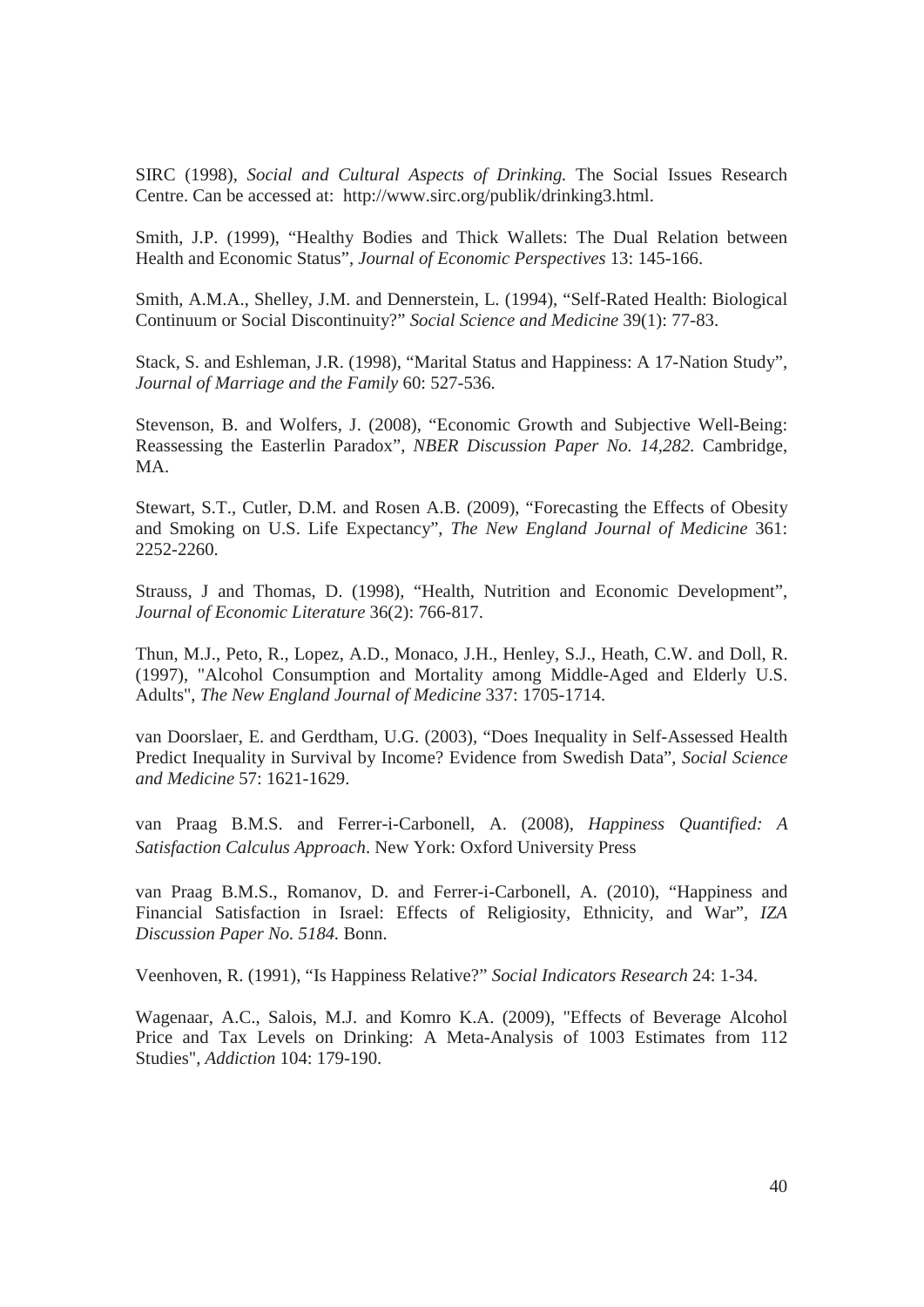Wang, J.J., Mitchell, P., Simpson, J., Cumming, R.G. and Smith, W. (2001), "Visual impairment, age-related cataract, and mortality", *Archives of Ophthalmology* 119: 1186- 1190.

World Health Organization (WHO) (2009), *Global Health Risks: Mortality and Burden of Disease Attributable to Selected Major Risks*. Geneva: WHO Press.

Zunzunegui, M.V., Beland, F. and Otero, A. (2001), "Support from Children, Living Arrangements, Self-Rated Health and Depressive Symptoms of Older People in Spain", *International Journal of Epidemiology* 30(5): 1090-1099.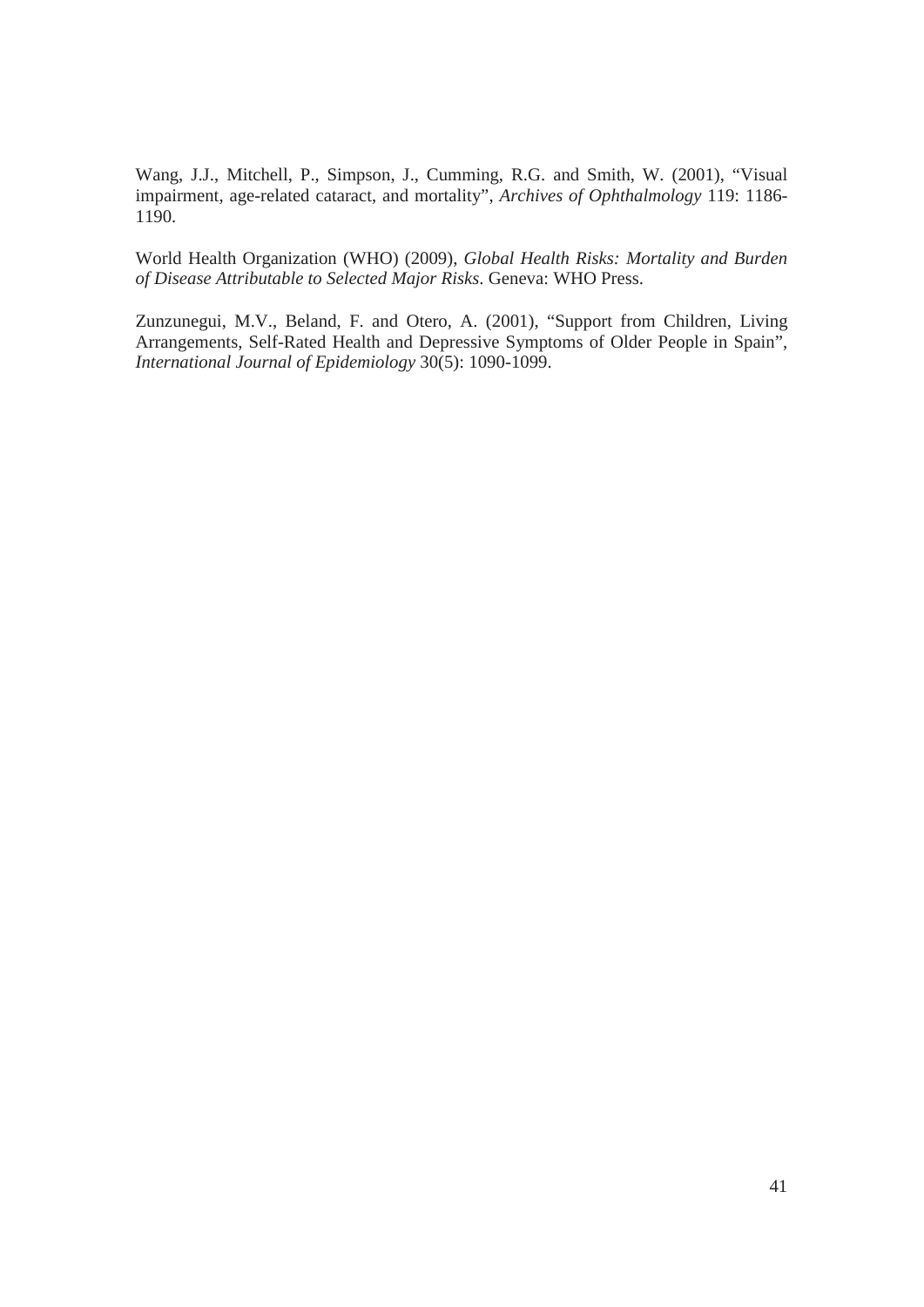## **APPENDIX**

| Dependent Variable. SAHS (range of 1-5)   | 2.83(1.06) |
|-------------------------------------------|------------|
| (i) Socio-demographic personal variables  |            |
| Male $(\%)$                               | 49.32      |
| Age in years $(\% )$                      |            |
| $50 - 60$                                 | 27.24      |
| 61-70                                     | 38.18      |
| 71-80                                     | 24.70      |
| 81-90                                     | 9.25       |
| more than 90                              | 0.68       |
| Education                                 |            |
| More than 12 years of schooling (%)       | 31.77      |
| Marital status (%)                        |            |
| Married                                   | 74.12      |
| Widowed                                   | 12.34      |
| Number of children in household           | 0.01(0.13) |
| Living parents $(\%)$                     |            |
| Mother                                    | 18.51      |
| Father                                    | 6.89       |
| Old age pension $(\%)$                    | 55.06      |
| (ii) Medically based health               |            |
| Drug use (number of drugs)                | 1.65(1.64) |
| Health conditions – diagnosed with $(\%)$ |            |
| Heart problems                            | 13.13      |
| Hypertension                              | 39.44      |
| Cerebral vascular disease                 | 3.81       |
| <b>Diabetes</b>                           | 12.93      |
| Chronic lung disease                      | 7.04       |
| Arthritis                                 | 24.43      |
| Osteoporosis                              | 1.43       |
| Cancer                                    | 4.79       |
| Number of medical symptoms                | 1.70(1.71) |
| Medical consultation (number per year)    | 6.89(9.37) |
| Hospitalization (%)                       | 16.35      |
| Quality of eyesight (range of 1-5)        | 3.37(0.98) |

## **Table A.1: Sample characteristics**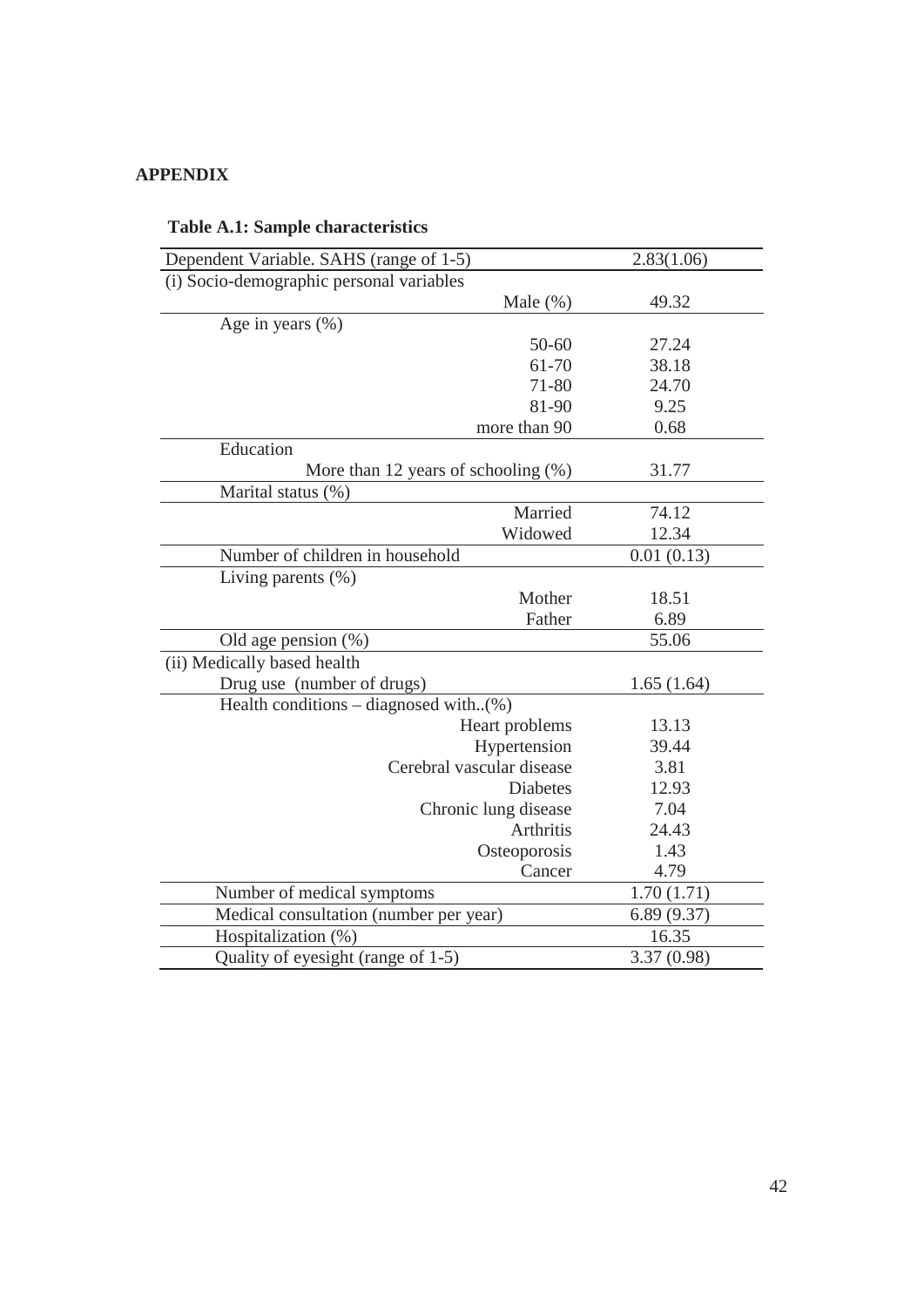## **(iii) Behavioral risks (%)**

## **Smoking**

| Smoked in the pat but not currently             | 17.72           |
|-------------------------------------------------|-----------------|
| <b>Smokes now</b>                               | 24.60           |
| Alcohol consumption $(\% )$                     |                 |
| 3 or 4 days a week                              | 7.92            |
| 5 or 6 days a week                              | 3.17            |
| 7 days a week                                   | 22.77           |
| Obesity $(\% )$                                 |                 |
| <b>BMI</b> between 30-40                        | 20.08           |
| <b>BMI</b> higher than 40                       | 0.89            |
| (iv) Functional Capacity Indices (standardized) |                 |
| <b>ADL</b>                                      | $-0.12(1.49)$   |
| <b>IADL</b>                                     | $-0.17(1.52)$   |
| (v) Cognitive abilities                         |                 |
| Number of remembered animals                    | 19.88 (7.52)    |
| (vi) Country shares in the sample $(\%)$        |                 |
| Austria                                         | 8.01            |
| Germany                                         | 5.45            |
| Sweden                                          | 6.37            |
| The Netherlands                                 | 7.08            |
|                                                 | 5.58<br>Spain   |
|                                                 | 8.63<br>Italy   |
|                                                 | France<br>11.90 |
| Denmark                                         | 6.96            |
| Switzerland                                     | 5.43            |
| Belgium                                         | 9.70            |
| The Czech Republic                              | 11.56           |
|                                                 | 5.94<br>Poland  |
| Hungary                                         | 1.80            |
| Portugal                                        | 1.59            |
| Slovenia                                        | 0.71            |
| Estonia                                         | 3.29            |
| Sample Size                                     | 23,805          |

Note: Standard deviations in parentheses